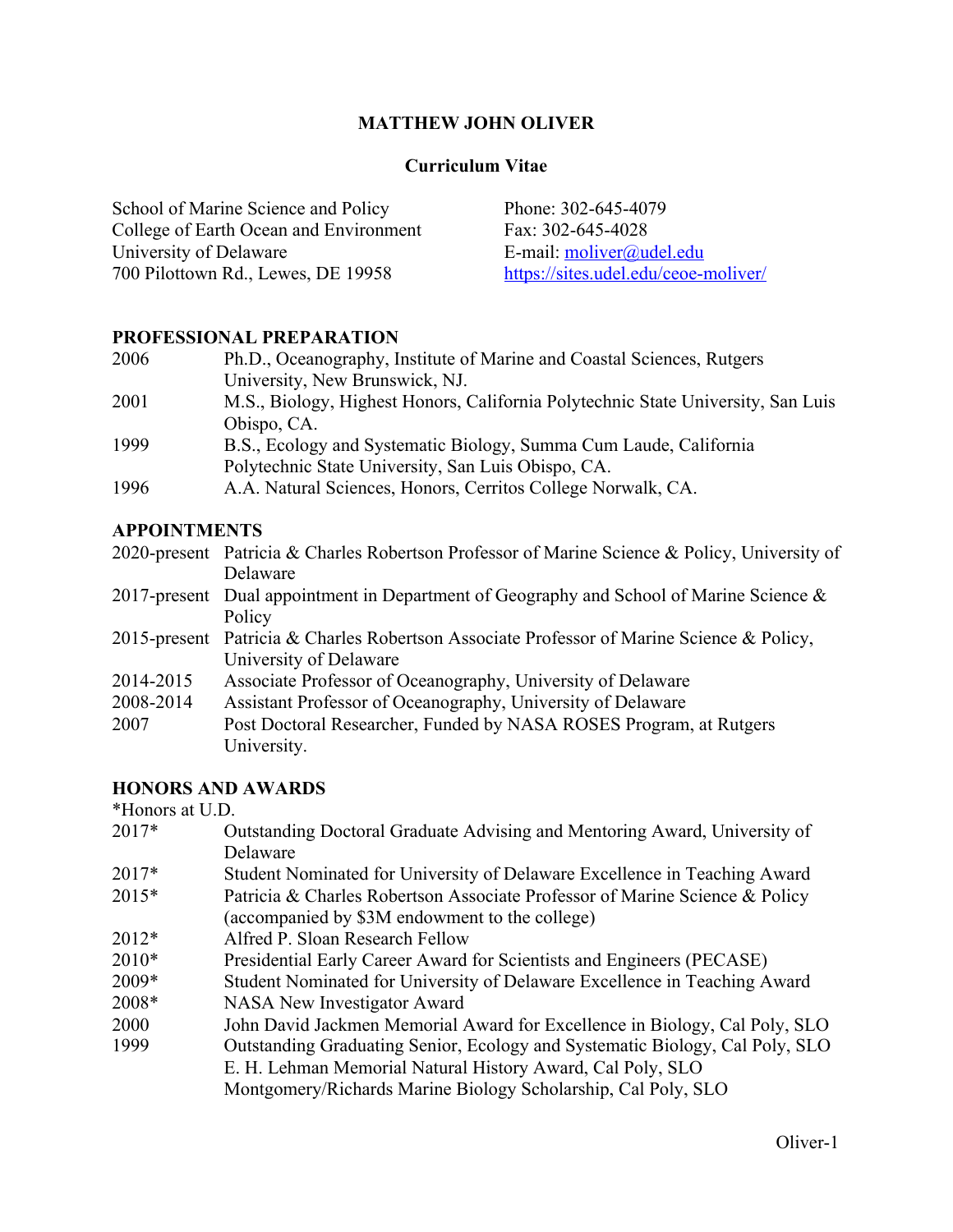|      | Green and Gold Foundation Scholarship, Cal Poly, SLO           |
|------|----------------------------------------------------------------|
| 1998 | Kevin M. Wright Memorial Biological Scholarship, Cal Poly, SLO |
|      | Green and Gold Foundation Scholarship, Cal Poly, SLO           |
| 1997 | GTE Mobile Net Scholar Athlete of the Year, Cal Poly, SLO      |
|      | Burger King Scholar Athlete of the Year, Cal Poly, SLO         |
| 1996 | Academic Excellence, Cerritos College Foundation               |
| 1995 | Gold Falcon Service Award, Cerritos College                    |

# **PROFESSIONAL MEMBERSHIPS**

American Geophysical Union American Fisheries Society

# **FUNDING HISTORY**

| 2021-2024 | National Aeronautics and Space Administration (\$776,902): The size, trophic and<br>spatial-temporal scaling of environmental selection in pelagic species                                 |
|-----------|--------------------------------------------------------------------------------------------------------------------------------------------------------------------------------------------|
| 2020-2022 | National Oceanic and Atmospheric Administration (\$119,143): Mid Atlantic<br>Gliders Supporting Hurricane Intensity Forecasts.                                                             |
| 2020-2022 | National Science Foundation (\$237,636): Collaborative Research: EHR-Polar<br>DCL: Addressing the technical and narrative challenges in the undergraduate<br>science classroom             |
| 2020-2023 | National Ocean Partnership Program (\$1,194,472): Advancing and assimilating<br>animal-borne CTD data into regional ocean observatories in the Northwest<br>Atlantic                       |
| 2020-2021 | Delaware NASA EPSCoR (\$20,000):                                                                                                                                                           |
| 2020-2021 | National Oceanic and Atmospheric Administration (\$119,152): Mid Atlantic<br>Gliders Supporting Hurricane Intensity Forecasts.                                                             |
| 2018-2021 | National Oceanic and Atmospheric Administration (\$194,302): Using VIIRS to<br>operationalize dynamic EBFM tools on the U.S. East and West Coasts<br>(administered through UC Santa Cruz). |
| 2018      | Schmidt Ocean Institute (\$35,560.00): Glider Deployment in the White Shark<br>Cafe                                                                                                        |
| 2018-2021 | National Science Foundation (\$2.1M, \$343,201 to MJO): Collaborative Research:<br>Physical mechanisms driving food web focusing in Antarctic biological<br>hotspots                       |
| 2017-2019 | National Aeronautics and Space Administration (\$419,501): A Satellite-Based<br>Mobile Warning System to Reduce Atlantic Sturgeon Interactions in<br><b>Delaware Waters</b>                |
| 2016-2019 | National Science Foundation (\$340,779)<br>Polar (NSF 15-114): Using Polar Science Data to Evaluate Media Claims<br>in the Undergraduate Classroom                                         |
| 2016-2019 | Bureau of Ocean and Energy Management (\$437,130)<br>Occurrence of Commercially Important and Endangered Fishes in<br>Delaware Wind Energy Areas using Acoustic Telemetry                  |
| 2016-2020 | National Oceanic and Atmospheric Administration (\$1,023,536)<br>MARACOOS: Preparing for a changing Mid-Atlantic                                                                           |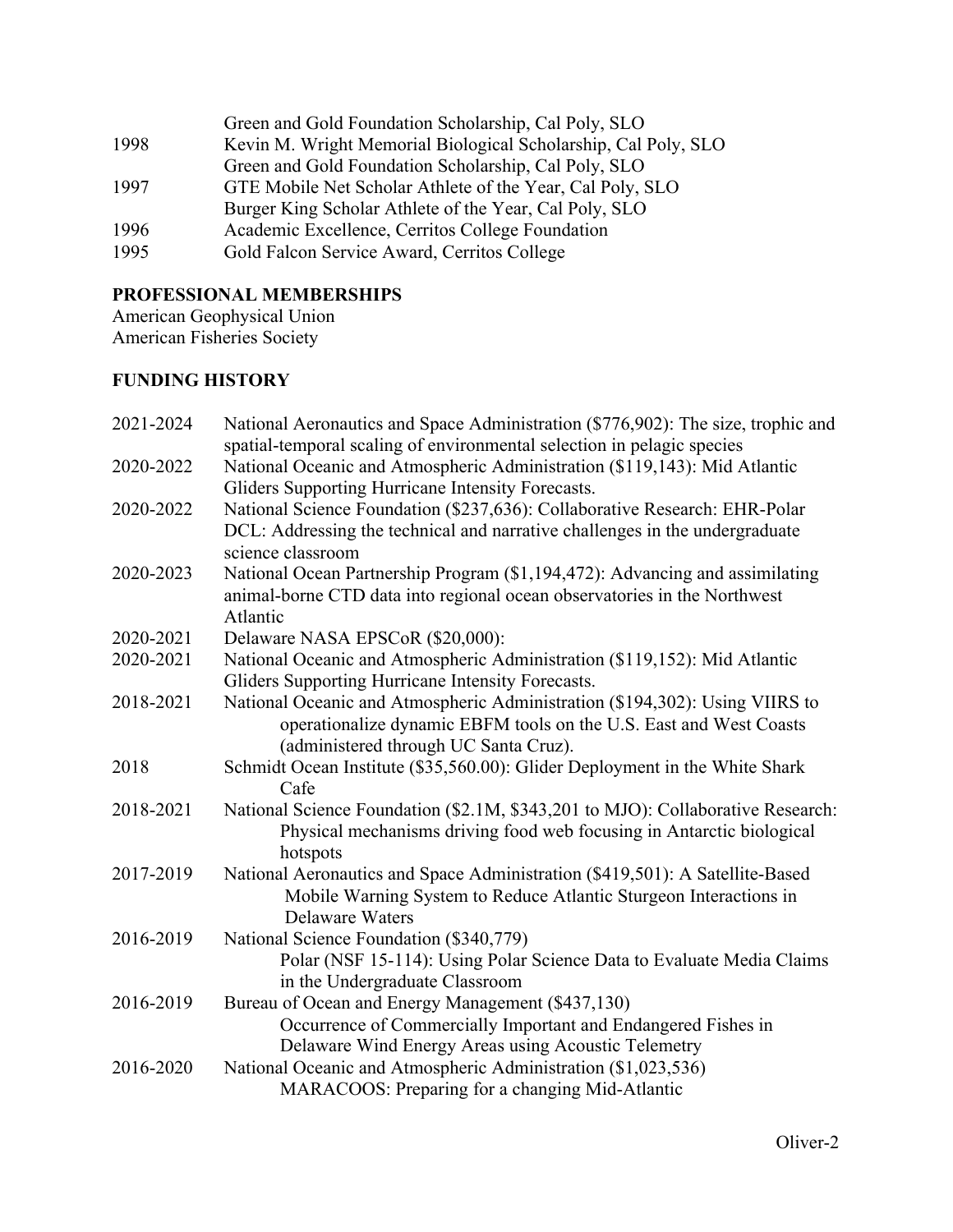| 2016-2020 | ROFFS Fishing Forecasting Service Agreement (\$56,347)                                        |
|-----------|-----------------------------------------------------------------------------------------------|
| 2016      | Unidel Foundation (\$946,500)                                                                 |
|           | Advancing Robotic Environmental Informatics Systems                                           |
| 2015-2017 | Robertson Graduate Assistant Fellowship (\$90,000)                                            |
| 2015      | Unidel Foundation (\$304,000)                                                                 |
|           | Equipment for Rapid Prototyping and Data Fusion Technology                                    |
| 2014-2016 | Lenfest Ocean Program (\$363,918)                                                             |
|           | Developing actionable spatial models for Atlantic Sturgeon and Sand                           |
|           | Tiger Sharks in the Mid-Atlantic                                                              |
| 2013-2016 | National Science Foundation (\$1.825M, \$280,402 to MJO)                                      |
|           | Collaborative research: Impacts of Local Oceanographic Processes on                           |
|           | Adélie Penguin                                                                                |
| 2012      | Robertson Fund (\$133,000: includes value of donated APEX float)                              |
|           | APEX Float Deployment in the Southern Ocean                                                   |
| 2012-2013 | Alfred P. Sloan Research Fellow (\$50,000)                                                    |
| 2011-2015 | National Oceanic and Atmospheric Administration (\$500,000; cut to \$388,192)                 |
|           | The Middle Atlantic Regional Association Coastal Ocean Observing                              |
|           | System                                                                                        |
| 2011      | Robertson Fund (\$510,000)                                                                    |
|           | <b>Biotelemetry AUV Technology Development</b>                                                |
| 2010-2012 | National Oceanic and Atmospheric Administration (\$40,500)                                    |
|           | Cooperative study addressing butterfish and Loligo squid interactions in                      |
|           | the commercial directed fishery                                                               |
| 2010      | National Oceanic and Atmospheric Administration (\$45,000)                                    |
|           | Phased Deployment and Operation of the Mid-Atlantic Regional Coastal                          |
|           | Ocean Observing System, 1-Year Extension (MARCOOS).                                           |
| 2010      | Otis Smith Global Visualization Endowment (\$100,000, with accruing interest)                 |
| 2010-2012 | National Oceanic and Atmospheric Administration (\$160,280)                                   |
|           | Sturgeons in the Mid-Atlantic Region: A Collaborative Research                                |
|           | Approach.                                                                                     |
| 2009-2012 | National Aeronautics and Space Administration (\$747,860)                                     |
|           | Satellite Driven Studies of Climate Mediated Changes in Antarctic Food Webs                   |
| 2012-2014 | National Aeronautics and Space Administration PECASE (\$200,000)                              |
|           | Augmentation of Satellite Driven Studies of Climate Mediated Changes in                       |
|           | <b>Antarctic Food Webs Award</b>                                                              |
| 2009-2012 | Partner University Fund (\$158,000; \$0 to MJO, funded through cost sharing)                  |
|           | The Carbon Cycle in Two Coastal Communities                                                   |
| 2009-2010 | Delaware Sea Grant Program (\$9,999)                                                          |
|           | Developing an Autonomous Underwater Vehicle (AUV) Technology in<br>the Delaware Coastal Ocean |
| 2009      |                                                                                               |
|           | University of Delaware Research Foundation (\$3,500)                                          |
| 2008-2011 | Research Experience for Undergraduates<br>Office of Naval Research (\$45,000)                 |
|           | Dynamic Modeling of Marine Bioluminescence and Night Time Leaving                             |
|           | Radiance                                                                                      |
| 2009-2012 | Delaware Sea Grant Program (\$140,000; \$8,203 to MJO)                                        |
|           |                                                                                               |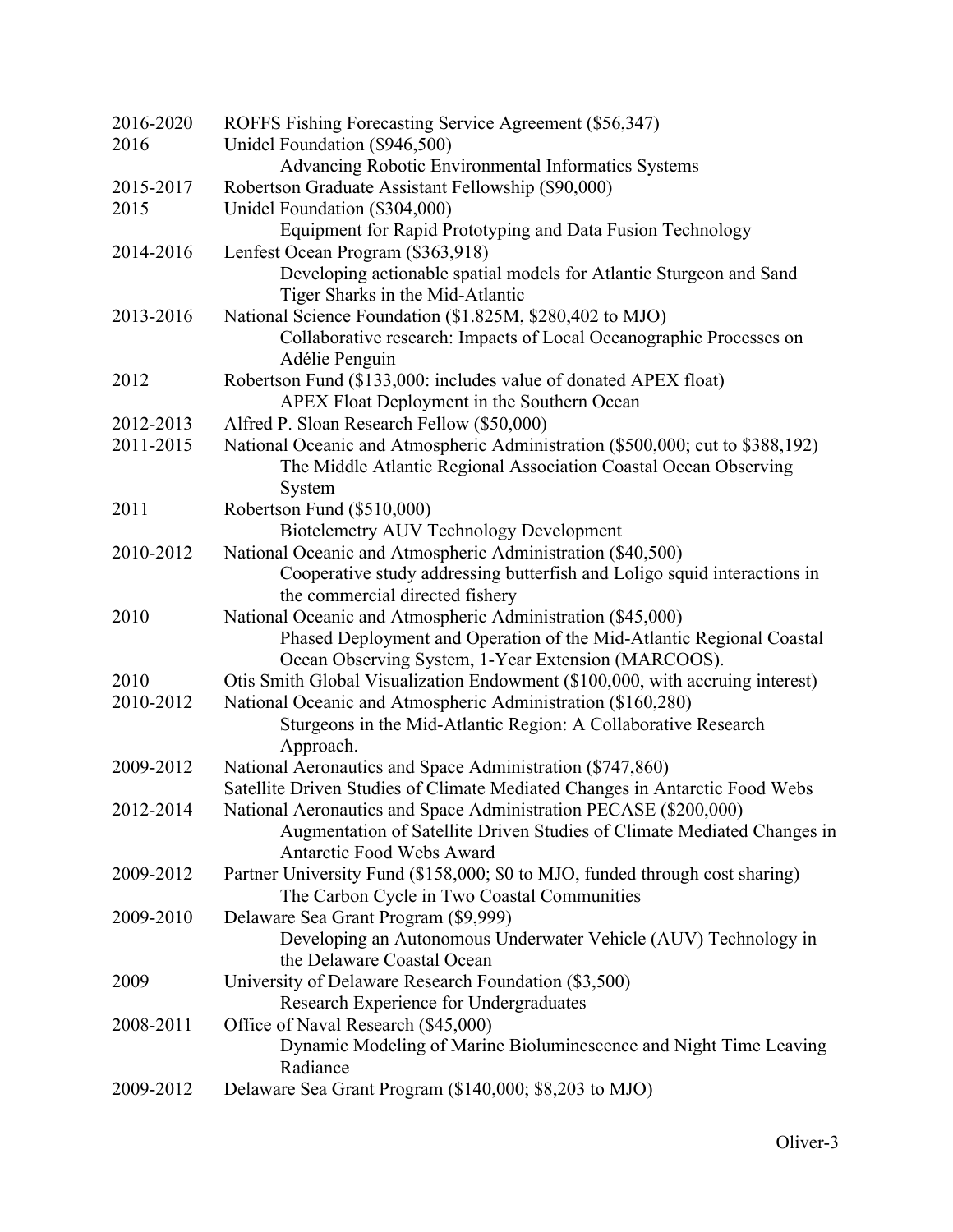|           | The Remote Sensing Component for the DE Coastal Ocean Observing<br>System: A Gap to be Filled       |
|-----------|-----------------------------------------------------------------------------------------------------|
| 2009-2012 | Delaware Sea Grant Program (\$64,329; \$33,040 to MJO)                                              |
|           | Chemical and Biological Sensors for the In Situ Determination of<br><b>Biogeochemical Processes</b> |
| 2008      | University of Delaware Research Foundation (\$25,000)                                               |
|           | Mapping the Quantum Yield of Photosynthesis in a Complex Coastal<br>Ocean.                          |
| 2008-2011 | National Aeronautics and Space Administration, NIP (\$310,755)                                      |
|           | 3-D Mapping of Ocean Water Masses and Biomes                                                        |
| 2008      | National Aeronautics and Space Administration, Delaware Space Grant (29,999)                        |
|           | Satellite-derived Salinity Maps of Delaware Bay and the Surrounding                                 |
|           | Coastal Ocean                                                                                       |
| 2008-2010 | National Oceanic and Atmospheric Administration (\$32,570)                                          |
|           | Developing Ecological Indicators for Spatial Fisheries Management using                             |
|           | Ocean Observatory Defined Habitat Characteristics in the Mid-Atlantic                               |
|           | Bight                                                                                               |
| 2007-2009 | National Oceanic and Atmospheric Administration (\$119,549)                                         |
|           | Phased Deployment and Operation of the Mid-Atlantic Regional Coastal                                |
|           | Ocean Observing System (MARCOOS)                                                                    |
| 2006-2009 | National Aeronautics and Space Administration (\$491,000*, \$53,723 to MJO)                         |
|           | Bioinformatic Mapping of Ocean Biogeochemical Provinces                                             |
|           | *Awarded as a Post-Doc Rutgers University and transferred to UD                                     |

# **PUBICATIONS**

# \* Student Author

# **In-Review**

1. Cowall\*, S. T., Oliver, M. J., Cook, P. A saddle point phytoplankton bloom mechanism in a reaction-diffusion NPZ model. Journal of Plankton Research. In Review

# **2021**

- 1. Murphy, S., Nazzaro, L. J., Simkins, J., Kohut, J. Oliver, M. J., Crowley, M., Miles, T., Persistent upwelling in the Mid-Atlantic Bight detected using Gap-Filled High-Resolution Satellite SST. Remote Sensing of Environment. Accepted.
- 2. Breece\*, M. W., Oliver, M. J., Fox, D. A., Hale, E. A., Haulsee, D. E., Shatley, M., Bograd, S. J., Hazen, E. L., Welch. A Satellite-Based Mobile Warning System to Reduce Interactions with an Endangered Species, Ecological Applications. DOI: 10.1002/eap.2358

# **2020**

3. Shulman, I., Penta, B., Anderson, S, Moline, M. A., Oliver, M. J., Cohen, J. H., Hudson, K. 2020. Dynamics of Bioluminescence Potential and Physical, Bio-Optical Properties on the Shelf and Shelf-Slope of Delaware Bay. Journal of Geophysical Research Oceans, DOI: 10.1029/2020JC016158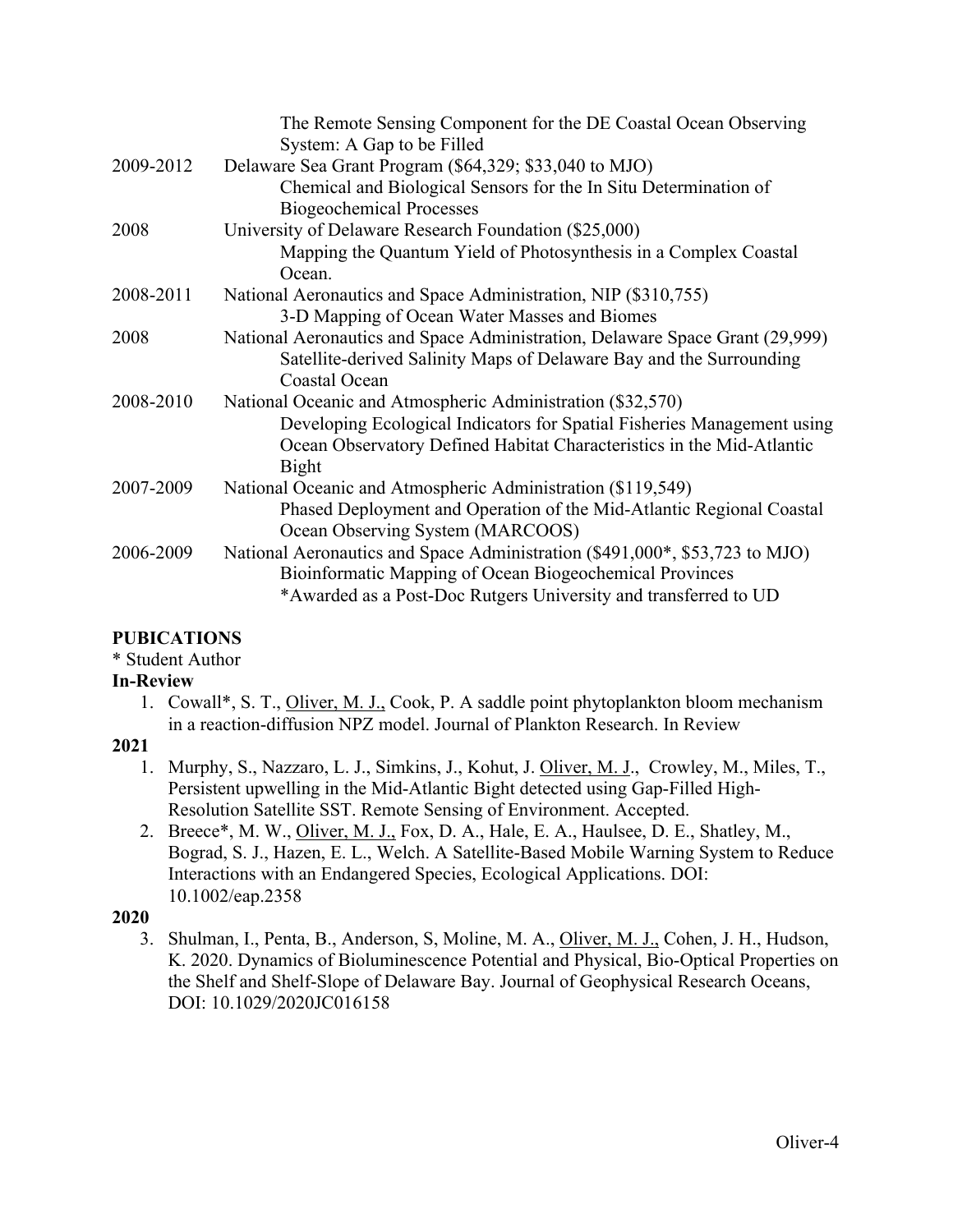- 4. Rothermel E. R., Balazik M. T., Best J. E., Breece M. W., Fox D. A, Gahagan B. I., Haulsee D. E., Higgs A. L., O'Brien M. H. P., Oliver M. J., Park I. A., Secor D. H. 2020. Comparative migration ecology of striped bass and Atlantic sturgeon in the US Southern mid-Atlantic bight flyway. PLOS One 15(6): e0234442. https://doi.org/10.1371/journal.pone.0234442
- 5. Carvalho\*, F., Kohut, J., *Oliver, M. J., Gorbunov, M., Haskins, T., Schofield, O. FIRe* glider: Mapping in situ chlorophyll variable fluorescence with autonomous underwater gliders. Limnology and Oceanography Methods https://doi.org/10.1002/lom3.10380
- 6. Haulsee, D. E., Breece, M. W., Oliver, M. J., Fox, D. A. Is simple sometimes better? A test of the transferability of species distribution models. 2020. ICES Journal of Marine Science https://doi.org/10.1093/icesjms/fsaa024
- 7. Welch, H. Brodie, S., Bograd, S. J., Jacox, M. G., Robinson, D., Oliver, M. J., Wilson, C., Hazen, E. L. Challenges and considerations for transferring operational tools between ocean color products. Remote Sensing of the Environment. 242(1) https://doi.org/10.1016/j.rse.2020.111753
- 8. Gradone, J. C.\*, Oliver, M. J., Davies, A. R., Irwin, A., Moffat, C. 2020. Sea Surface Kinetic Energy as a Proxy for Phytoplankton Light Limitation in the Pelagic Southern Ocean. Journal of Geophysical Research. 125(3) https://doi.org/10.1029/2019JC015646

- 9. Cowall\*, S. T., Oliver, M. J., Cook, P. 2019. Effects of solar radiation, vertical diffusion, and mixed layer depth on the dynamics of a reaction-diffusion NPZ model. Journal of Plankton Research. 41(6), 879-892, doi.org/10.1093/plankt/fbz058
- 10. Hudson, K.\*, Oliver, M. J., Bernard, K., Cimino, M. A., Fraser, W., Kohut, J., Statscewich, H., Winsor, P. 2019. Re-evaluating the canyon hypothesis in a biological hotspot in the Western Antarctic Peninsula. Journal of Geophysical Research, DOI:10.1029/2019JC015195
- 11. Carvalho, F., Fitzsimmons, J. N., Couto, N., Gorbunov, M., Kohut, J., Oliver, M. J., Sherell, R., Schofield, O. 2019. Testing the Canyon Hypothesis: Evaluating light and nutrient controls of phytoplankton growth in penguin foraging hotspots along the West Antarctic Peninsula. Limnology and Oceanography. DOI:10.1002/LNO.11313
- 12. Davies\*, A. R., F. Veron, M. J. Oliver 2019. Biofloat observations of a phytoplankton bloom and carbon export in the Drake Passage. Deep Sea Research Part I. 146:91-102, DOI:10.1016/j.dsr.2019.02.004
- 13. Oliver, M. J., J. T. Kohut, K. Bernard, W. Fraser, P. Winsor, H. Statscewich, E. Fredj, M. Cimino, D. Patterson-Fraser, F. Carvalho. 2019. Central place foragers select ocean surface convergent features despite differing foraging strategies. Scientific Reports. DOI: 10.1038/s41598-018-35901-7
- 14. Hobday, A. J., J. R. Hartog, J. P. Manderson, K. E. Mills, M. J. Oliver, A. J. Pershing, S. Siedlecki . 2019. Ethical considerations and unanticipated consequences associated with ecological forecasting for marine resources. ICES Journal of Marine Science. DOI: 10.1093/icesjms/fsy210.

# **2018**

15. Haulsee\*, D. E., M. W. Breece\*, L. M. Brown, B. M. Wetherbee, D. A. Fox, M. J. Oliver. 2018. Spatial Ecology of *Carcharias taurus* in the Northwestern Mid-Atlantic Coastal Ocean. Marine Ecology Progress Series. 2018. Marine Ecology Progress Series 597:191-206. https://doi.org/10.3354/meps12592.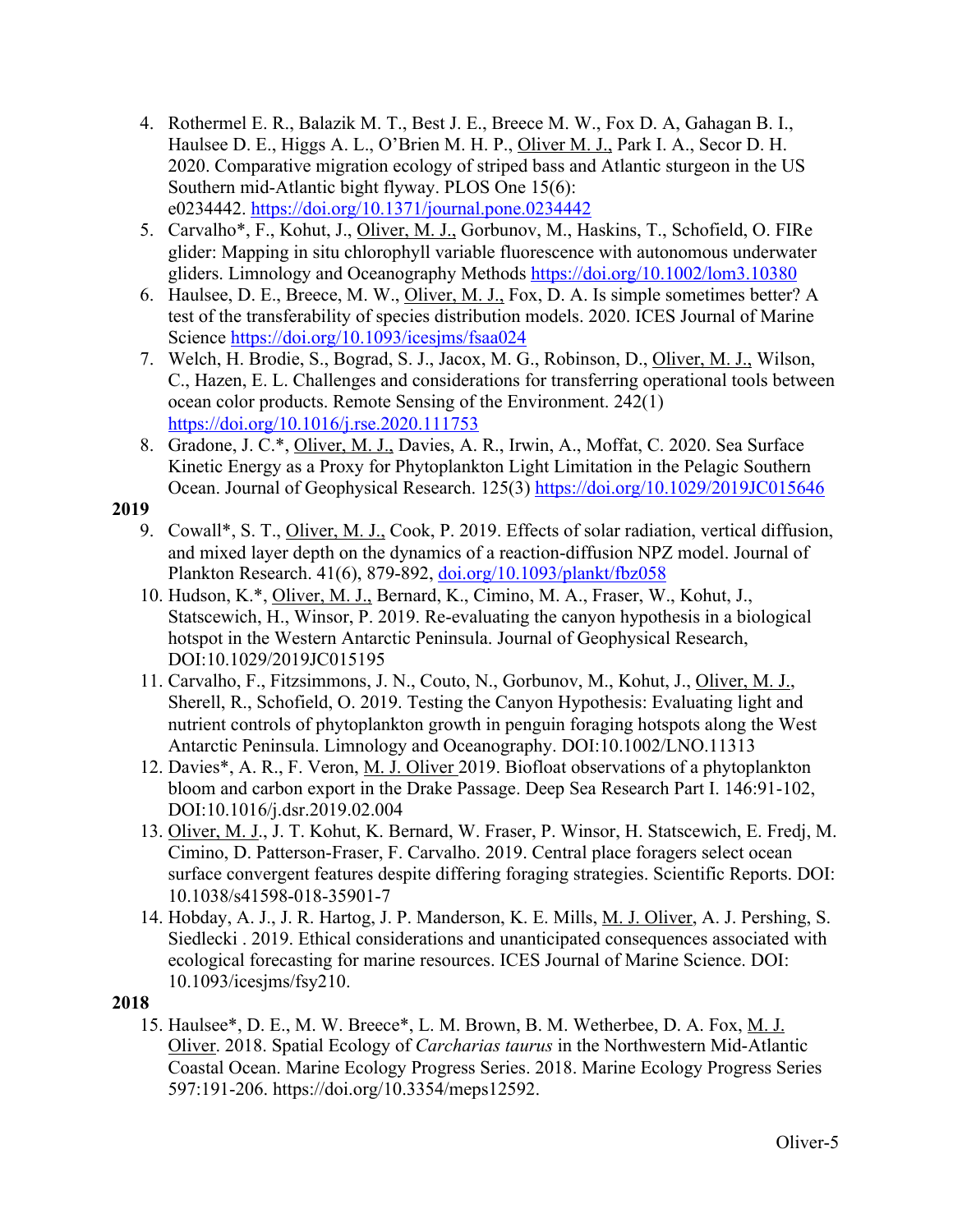- 16. Breece\*, M. W., D. A. Fox, and M. J. Oliver. 2018. Environmental Drivers of Adult Atlantic Sturgeon Movement and Residency in the Delaware Bay. Marine and Coastal Fisheries. 10:269–280. DOI: 10.1002/mcf2.10025.
- 17. Kohut, J. T, Winsor, P., Statscewich, H., Oliver, M. J., Fredj, E., Cuoto, N., Bernard, K., Fraser, W. 2018. Variability in summer surface residence time within a Western Antarctic Peninsula biological hotspot. Philosophical Transactions of the Royal Society A, 376: 20170165. http://dx.doi.org/10.1098/rsta.2017.0165

- 18. Lee\*, J. F., Friedlaender, A. S., Oliver, M. J., DeLiberty, T. 2017. Behavior of satellitetracked Antarctic minke whales (*Balaenoptera bonaerensis*) in relation to environmental factors around the western Antarctic Peninsula, Animal Biotelemetry, doi.org/10.1186/s40317-017-0138-7
- 19. Breece\*, M., Fox, D., Haulsee\*, D., Wirgin, I., Oliver, M. 2017. Satellite Driven Distribution Models of Endangered Atlantic Sturgeon Occurrence in the Mid-Atlantic Bight. ICES Journal of Marine Science, https://doi.org/10.1093/icesjms/fsx187
- 20. Mannocci, L., Boustany, A. M., Roberts, J. J, Dunn, D. C., Halpin, P. N., Viehman, S., Moxley, J., Cleary, J., Bailey, H., Bograd, S., Becker, E., Gardner, B., Hartog, J., Hazen, E., Ferguson, M., Forney, K., Kinlan, B., Oliver, M. J., Palacios, D., Peretti, C., Ridoux, V., Teo, S., Winship A. 2017. Temporal resolutions in species distribution models of highly mobile marine animals: Recommendations for ecologists and managers. Diversity and Distributions, 23, 1098-1109, doi.org/10.1111/ddi.12609
- 21. Oliver, M. J., Breece\*, M. W., Haulsee\*, D. E., Cimino\*, M. A., Kohut, J., Aragon, D., Fox, D. A. 2017. Factors affecting detection efficiency of mobile telemetry Slocum gliders. Animal Biotelemetry, doi.org/10.1186/s40317-017-0129-8
- 22. Bernard, K., Cimino\*, M., Fraser, W., Kohut, J., Oliver, M., Patterson-Fraser, D., Schofield, O., Statscewich, H., Steinberg, D., Winsor P. 2017. Factors that affect the nearshore aggregations of Antarctic krill in a biological hotspot, Deep Sea Research, 126, 139-147, doi.org/10.1016/j.dsr.2017.05.008
- 23. Carvalho\*, F., Kohut, J., Oliver, M. J., Schofield, O. 2017. Defining the ecologically relevant mixed-layer depth for Antarctica's coastal seas. Geophysical Research Letters, 44, 338–345, doi: 10.1002/2016GL071205.
- 24. Scales, K. L., Hazen, E. L., Jacox, M. G., Edwards, C. A., Boustany, A. M., Oliver, M. J., Bograd, S. J. 2017. Scales of inference: on the sensitivity of habitat models for wideranging marine predators to the resolution of environmental data. Ecography. DOI: 10.1111/ecog.02272

- 25. Haulsee\*, D. E., Fox, D. A., Breece\*, M. W., Brown, L. M., Kneebone, J., Skomal, G. B., Oliver, M. J. 2016. Social network analysis reveals potential fission-fusion behavior in a Shark. Scientific Reports, 6, Article 34087. doi:10.1038/srep34087
- 26. Cimino\*, M. A., Lynch, H., J., Saba, V. S., Oliver, M. J. 2016. Projected asymmetric response of Adélie penguins to Antarctic climate change. Scientific Reports, 6, Article number: 28785. doi:10.1038/srep28785
- 27. Carvalho\*, F., Kohut, J., Oliver, M. J., Sherrell, R., Schofield, O. 2016. Mixing and phytoplankton dynamics in a submarine canyon in the West Antarctic Peninsula. Journal of Geophysical Research, Oceans, 121, doi:10.1002/2016JC011650.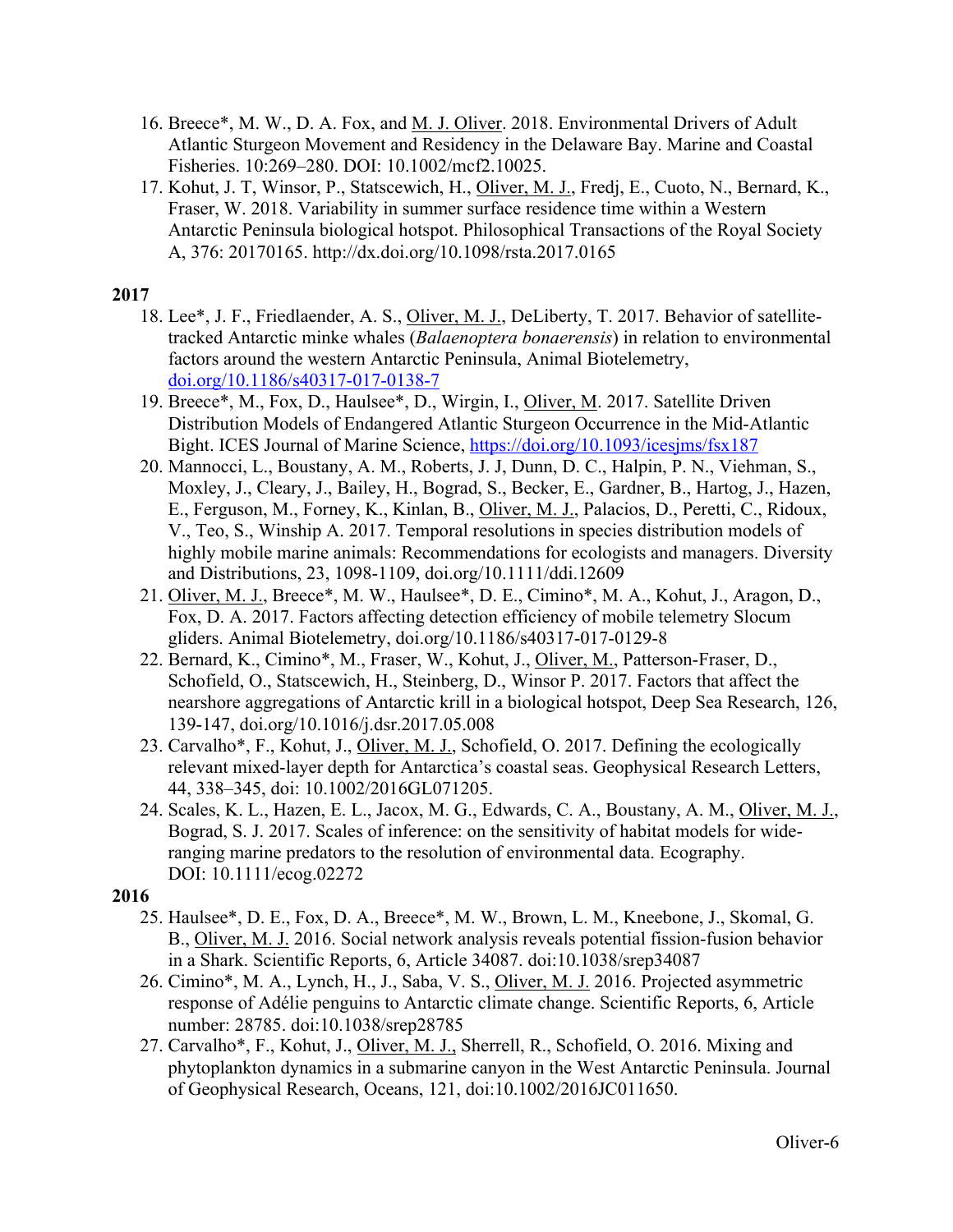- 28. Kavanaugh, M., Oliver, M. J., Chavez, F., Letelier, R., Muller-Karger, F., Doney, S. 2016. Quo Vadimus: Seascapes as a new vernacular for ocean monitoring, management and conservation. ICES Journal of Marine Science: Journal du Conseil, 73(7) 1839-1850.
- 29. Haulsee\*, D. E., Fox, D. A., Breece, M., Clauss, T., Oliver, M. J., 2016. Implantation and recovery of long-term archival transceivers in a migratory shark with high site fidelity. PLoS One. doi:10.1371/journal.pone.0148617
- 30. Breece\*, M. W., Fox, D. A., Dunton, K. J., Frisk, M. G., Jordaan, A., Oliver, M. J. 2016. Dynamic seascapes predict the marine occurrence of an endangered species: Atlantic Sturgeon *Acipenser oxyrinchus oxyrinchus.* Methods in Ecology and Evolution. doi:10.1111/2041-210X.12532
- 31. Cimino\*, M. A., Moline, M. A., Fraser, W. R., Patterson-Fraser, D. L., Oliver, M. J. 2016. Climate-driven sympatry may not lead to foraging competition between congeneric predators. Scientific Reports, 6, Article number: 18820. doi:10.1038/srep18820

- 32. Sha\*, J., Young-Heon, J., Oliver, M. J., Kohut, J. T., Shatley, M., Liu, W. T., Yan, X. H. 2015. A case study of large phytoplankton blooms off the New Jersey coast with multisensor observations. Continental Shelf Research. doi:10.1016/j.csr.2015.07.006.
- 33. Haulsee\*, D. E., Breece\*, M. W., Miller, D. C., Wetherbee, B. M., Fox, D. A., Oliver, M. J. 2015. Habitat selection of a coastal shark species estimated from an autonomous underwater vehicle. Marine Ecology Progress Series. 528:277-288 doi: 10.3354/meps11259

### **2014**

- 34. Kohut, J., Bernard, K., Fraser, W., Oliver, M. J., Statscewich, H., Winsor, P., Miles, T. Studying the Impacts of Local Oceanographic Processes on Adélie Penguin Foraging Ecology. 2014. Marine Technology Society Journal. doi: dx.doi.org/10.4031/MTSJ.48.5.10
- 35. Severin, T., Conan P., Durrieu de Madron X., Houpert L, Oliver M. J., Oriol L., Caparros J., Ghiglione J. F., Pujo-Pay M. 2014. Impact of open-ocean convection on nutrients, phytoplankton biomass and activity. Deep-Sea Research I. doi: 10.1016/j.dsr.2014.07.015
- 36. Cimino\*, M. A., Fraser, W. R., Patterson-Fraser, D. L., Saba, V. S., Oliver, M. J. 2014. Large-scale climate and local weather drive interannual variability in Adélie Penguin chick fledging mass. Marine Ecology Progress Series. doi: 10.3354/meps10928. Featured: ESA Dispatches. Frontiers in Ecology and Environment 12: 540-544
- 37. Salter, I., Galand, P. E., Fagervold, S. K., Lebraon P., Obernosterer I., Oliver, M. J., Suzuki M. T. Tricoire, C. 2014. Seasonal dynamics of active SAR11 ecotypes in the oligotrophic Northwest Mediterranean Sea. The ISME Journal. doi:10.1038/ismej.2014.129.

- 38. Voynova\*, Y. G., Oliver, M. J., Sharp, J. H. 2013. Wind to Zooplankton: Ecosystemwide Influence of Seasonal Wind-Driven Upwelling in and around the Delaware Bay. Journal of Geophysical Research. doi: 10.1002/2013JC008793
- 39. Breece\*, M. W., Oliver, M. J., Cimino\*, M. A., Fox, D. A. 2013. Shifting Distributions of Adult Atlantic Sturgeon Amidst Post-Industrialization and Future Impacts in the Delaware River: a Maximum Entropy Approach. PLoS One, doi: 10.1371/journal.pone.0081321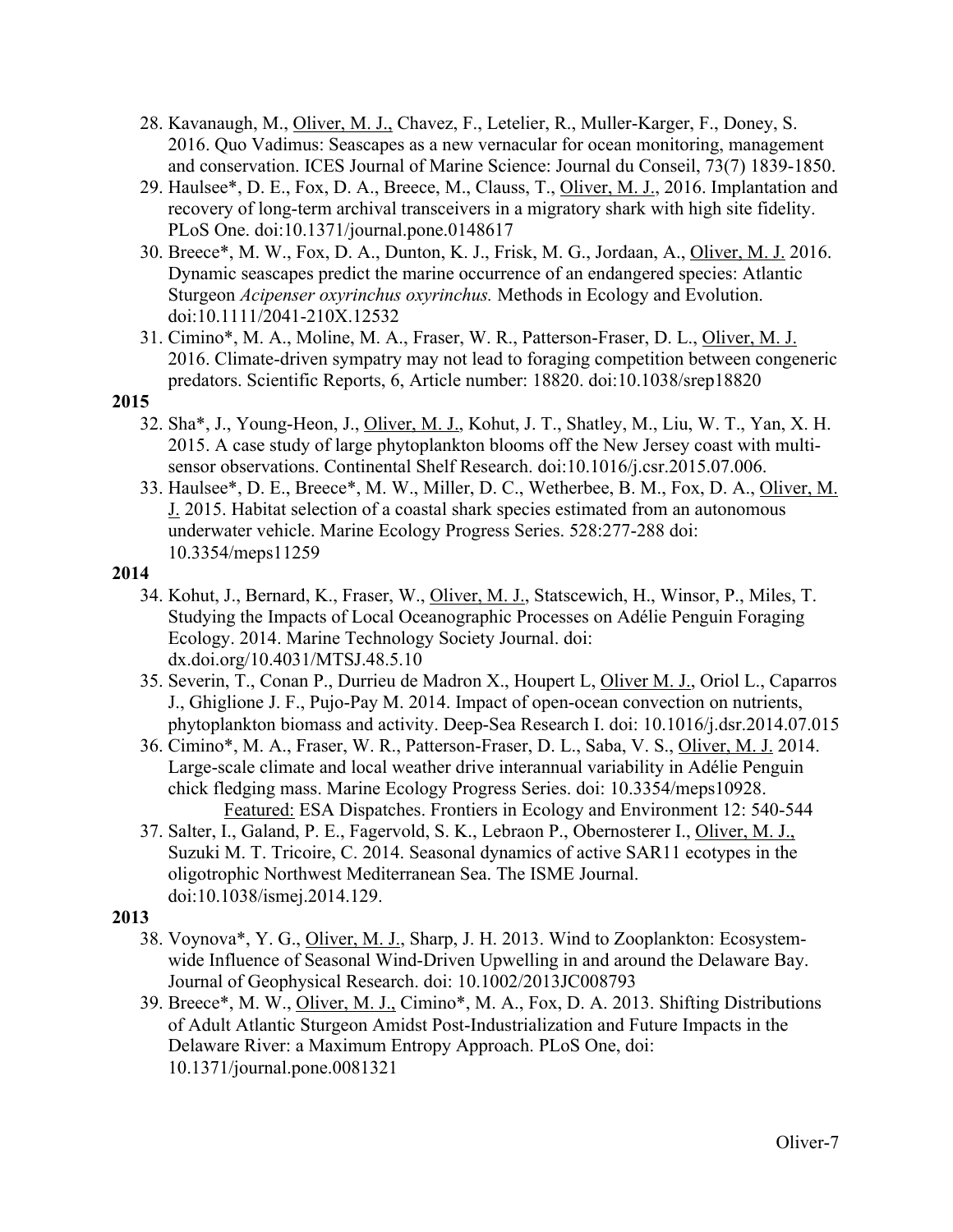- 40. Moline, M. A., Oliver, M. J., Zaneveld, R. Orrico, C. and Shulman, I. 2013. "Bioluminescence in the Sea." *Subsea Optics and Imaging*. Eds. J. Watson, and O. Zielinski. Woodhead Publishing Series in Electronic and Optical Materials. 2013. 124- 170.
- 41. Oliver, M. J., Irwin, A. J., Moline, M. A., Fraser, W., Patterson, D., Schofield, O., Kohut, J. 2013. Adélie Penguin Foraging Location Predicted by Tidal Regime Switching. PLoS One, doi: 10.1371/journal.pone.0055163.
- 42. Oliver, M. J., Breece\*, M. W., Fox, D. A., Haulsee\*, D., Kohut, J. T., Manderson, J., Savoy, T. 2013. Shrinking the Haystack: Using an AUV in an Integrated Ocean Observatory to Map Atlantic Sturgeon in the Coastal Ocean. Fisheries, doi:10.1080/03632415.2013.782861
- 43. Schofield, O., Moline, M. A., Cahill, B., Frazer, T., Kahl, A., Oliver, M., Reinfelder, J., Glenn, S., Chant, R. 2013. Phytoplankton Productivity in a Turbid Buoyant Coastal Plume. Continental Shelf Research. doi:10.1016/j.csr.2013.02.005
- 44. Cimino\*, M. A., Fraser, W. R., Irwin A. J. Oliver, M. J. 2013. Satellite Data Identify Decadal Trends in the Quality of Pygoscelis Penguin Chick-Rearing Habitat. Global Change Biology, doi:10.1111/gcb.12016.

- 45. Oliver, M. J., Moline, M. A., Robbins, I., Fraser, W., Patterson, D., Schofield, O. 2012. Letting Penguins Lead: Dynamic Modeling of Penguin Locations Guide Autonomous Robotic Sampling, Oceanography, http://dx.doi.org/10.5670/oceanog.2012.84.
- 46. Palamara, L., Manderson, J., Kohut, J., Oliver, M. J., Gray, S., Goff, J. 2012. Improving Habitat Models by Incorporating Pelagic Measurements from Coastal Ocean Observatories, Marine Ecology Progress Series, doi:10.3354/meps09496.
- 47. Shulman, I., Penta, B, Moline, M., Haddock S., Anderson, S., Oliver, M., Sakalaukus, P. 2012. Can Vertical Migrations of Dinoflagellates Explain Observed Bioluminescence Patterns During an Upwelling Event in Monterey Bay, CA? Journal of Geophysical Research, doi:10.1029/2011JC007480.

# **2011**

- 48. Manderson, J., Palamara, L., Kohut, J., Oliver, M. J. 2011. Ocean Observatory Data are Useful for Regional Habitat Modeling of Species with Different Vertical Habitat Preferences, Marine Ecology Progress Series, Vol 438, 1-17, doi:10.3354/meps09308. FEATURED ARTICLE
- 49. Geiger\*, E. F., Grossi\*, M. D., Trembanis, A. C., Kohut, J. T., Oliver, M. J. 2011. Satellite-Derived Coastal Ocean and Estuarine Salinity in the Mid-Atlantic, Continental Shelf Research, doi:10.1016/j.csr.2011.12.001
- 50. Schofield, O., Glenn, S. M., Moline, M. A., Oliver, M., Irwin, A., Chao, Y., Arrot., M. 2011. Ocean Observatories and Information: Building a Global Ocean Observing Network. In: Encyclopedia of Sustainability Science and Technology, Springer.
- 51. Shulman, I., Moline, M. A., Penta, B., Anderson, S., Oliver, M., Haddock S. H. D. 2011. Observed and Modeled Bio-Optical, Bioluminescent and Physical Properties During a Coastal Upwelling Event in Monterey Bay, CA. Journal of Geophysical Research, doi:10.1029/2010JC006525.

# **2010**

52. Schofield, O., Kohut, J. Glenn, S., Morell, J., Capella, J., Corredor, J., Orcutt, J. Arrott, M., Krueger, I., Meisinger, M., Peach, C., Vernon, F., Chave, A., Chao, Y., Chien, S., Thompson, D., Brown, W., Oliver, M., Boicourt, W. 2010. A Regional Slocum Glider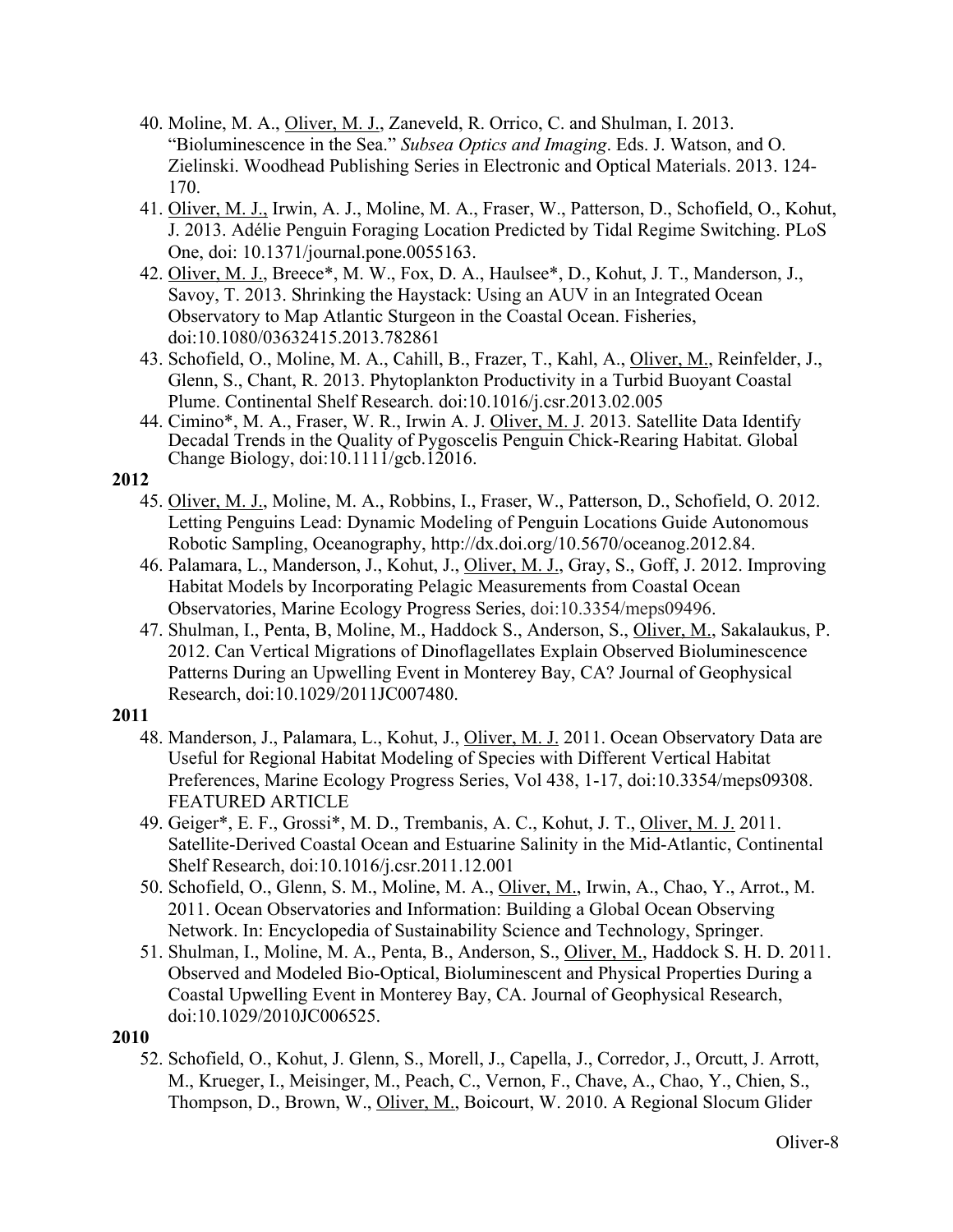Network in the Mid-Atlantic Bight Leverages Broad Community Engagement. Marine Technology Society Journal, doi: 10.4031/MTSJ.44.6.20.

- 53. Oliver, M. J., Schofield, O., Bidle, K., 2010. Density Dependent Expression of a Diatom Retrotransposon. Marine Genomics, doi: DOI: 10.1016/j.margen.2010.08.006.
- 54. Schofield, O., Glenn, S., Orcutt, J., Arrott, M., Messinger, M., Gangopadhyay, A., Brown, W., Signell, R., Moline, M., Chao, Y., Chien, S., Thompson, D., Balasuriya, A., Lermusaiux, P., Oliver, M., 2010. Automated Sensor Networks to Advance Ocean Science. EOS, 91(39).
- 55. Gómez-Pereira, P. R., Fuchs, B. M., Alonso, C., Oliver, M. J., Beusekom, J. E. E., Amann, R., 2010. Distinct Flavobacterial Communities in Contrasting Water Masses of the North Atlantic Ocean. The ISME Journal, doi:10.1038/ismej.2009.142

### **2009**

56. Irwin, A. J., Oliver, M. J., 2009. Are Ocean Deserts Getting Larger? Geophysical Research Letters, Vol. 36, L18706, doi:10.1029/2009GL039414

### **2008**

- 57. Oliver, M. J., Irwin, A. J. 2008. Objective Global Ocean Biogeographic Provinces. Geophysical Research Letters, Vol. 35, L15601, doi:10.1029/2008GL034238. EDITOR'S HIGHLIGHT
- 58. Falkowski, P. G., Oliver, M. J. 2008. Correspondence: Diatoms in a Future Ocean -Stirring it up: Reply From Falkowski and Oliver. Nature Reviews Microbiology doi:10.1038/nrmicro1751-c2.
- 59. Schofield, O., Bosch, J., Glenn, S. M., Kirkpatrick, G., Kerfoot, J., Lohrenz, S., Moline, M., Oliver, M., Bissett, P. 2008. Bio-Optics in Integrated Ocean Observing Networks: Potential for Studying Harmful Algal Blooms. In Real Time Coastal Observing systems for ecosystems dynamics and harmful algal blooms. Babin, M. And Cullen, J. J. (Eds) UNESCO, Paris. 85-108.
- 60. Connolly, J., Knight, C., Oliver, M., Tomanek, L., Beaulieu, J., Moline, M. 2008. Correlated Evolution of Cell Volume and Genome Size in Diatoms (Bacillariophyceae). Journal of Phycology, 44, 124-131.

- 61. Falkowski, P. G., Oliver, M. J. 2007. Mix and Match: How Climate Selects Phytoplankton. Nature Reviews Microbiology 5:813-819.
- 62. Moline, M. A., Oliver, M. J., Mobley, C. D., Sundman, L., Bensky, T., Bergmann, T., Bissett, W. P., Case, J., Raymond, E. H., Schofield, O. M. E. 2007. Bioluminescence in a Complex Coastal Environment I: Temporal Dynamics of Night-time Water-leaving Radiance. Journal of Geophysical Research. 112, C11016, doi:10.1029/2007JC004138
- 63. Oliver, M. J., Moline, M. A., Mobley, C. D., Sundman, Schofield, O. M. E. 2007. Bioluminescence in a Complex Coastal Environment II: Prediction of Bioluminescent Source Depth from Spectral Water Leaving Radiance. Journal of Geophysical Research. 112, C11017, doi:10.1029/2007JC004136
- 64. Oliver, M. J., Petrov, D., Ackerly, D, Schofield, O. M. Falkowski, P.G. 2007. The Mode and Tempo of Genome Size Evolution in Eukaryotes. Genome Research 10.1101/gr.6096207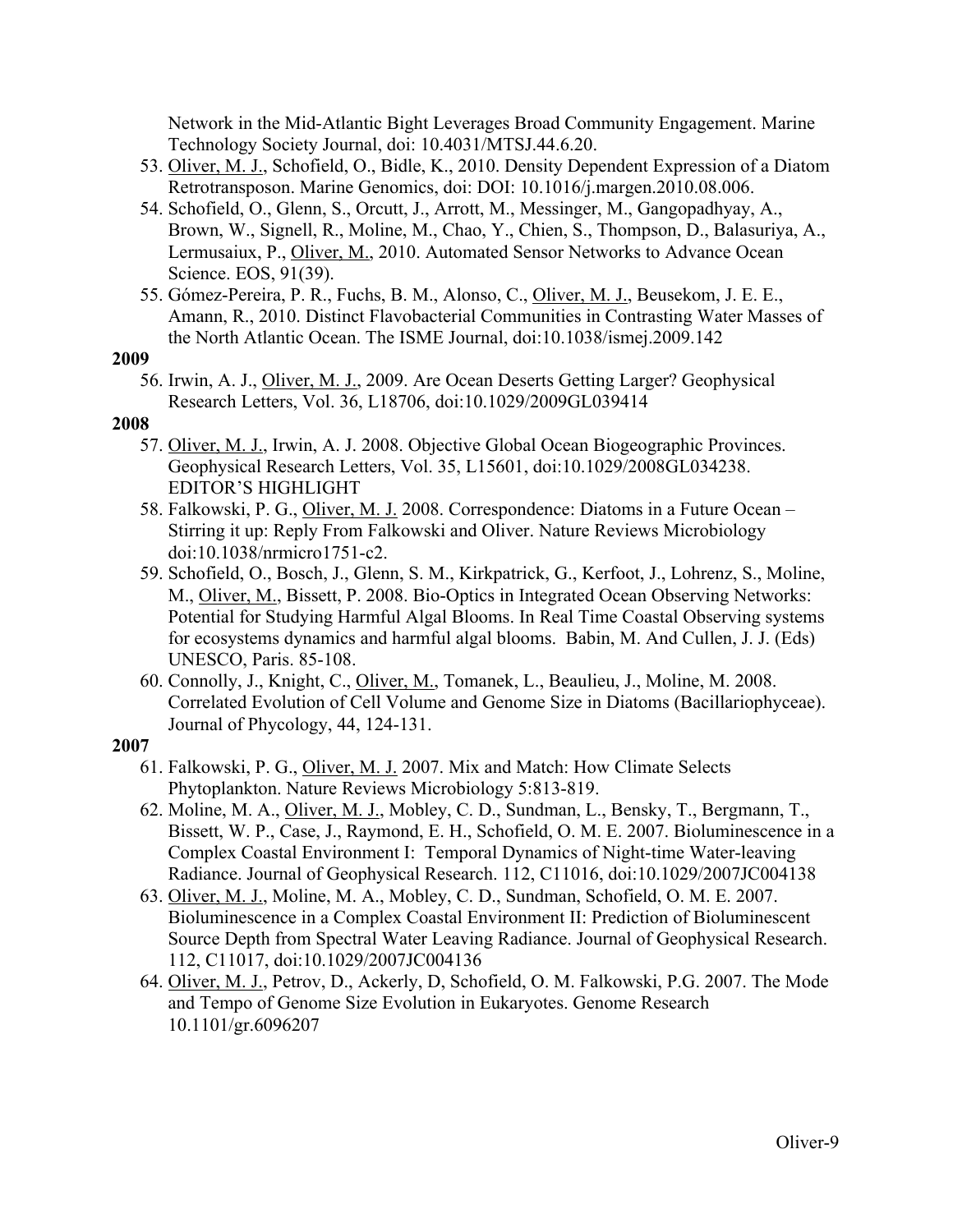65. Schofield, O., Kerfoot, J., Mahoney, K., Moline, M., Oliver, M., Lohrenz, S., Kirkpatrick, G. Vertical Migration of the Toxic dinoflagellate Karenia brevis and its Impact on Ocean Optics. 2006. Journal of Geophysical Research. 111, C06009, doi:10.1029/2005JC003115.

### **2004**

- 66. Glenn,S., Arnone, R., Bergmann, T., Bissett, W. P., Crowley, M., Cullen, J., Gryzmski, J., Haidvogel, D., Kohut, J., Moline, M., Oliver, M., Orrico, C., Sherrell, R., Song, S., Weidemann, A., Chant, R., Schofield, O. 2004. Biogeochemical Impact of Summertime Upwelling on the New Jersey Shelf. Journal of Geophysical Research 109, C12S02, doi:10.1029/2003JC002265.
- 67. Schofield, O., Bergmann, T., Oliver, M. J., Irwin, A., Kirkpatrick, G., Bissett, W. P. Moline, M. A., Orrico, C. 2004. Inversion of Spectral Absorption in the Optically Complex Coastal Waters of the Mid-Atlantic Bight. Journal of Geophysical Research 109, C12S04, doi:10.1029/2003JC002071.
- 68. Glenn, S., Schofield, O., Dickey, T., Chant, R. Kohut, J., Barrier, H., Bosch, J., Bowers, L., Creed, E., Haldeman, C., Hunter, E., Kerfoot, J., Mudgal, C., Oliver, M., Roarty, H., Romana, E., Crowley, M., Barrick D., and Jones C. 2004. The Expanding Role of Ocean Color and Optics in the Changing Field of Operational Oceanography. Oceanography 17(2): 86-95.
- 69. Schofield, O., Arnone, R., Bissett, W. P., Dickey, T., Davis, Curt, Finkel, Z., Oliver, M. J., Moline, M. A. 2004. Watercolors in the Coastal Zone: What can we see? Oceanography 17(2): 30-37.
- 70. Moline, M. A., Blackwell, S., Chant, R., Oliver, M. J., Bergmann, T., Glenn, S., Schofield, O. Episodic Physical Forcing and the Structure of Phytoplankton Communities in the Coastal Waters of New Jersey. 2004. Journal of Geophysical Research 110, C12S05, doi:10.1029/2003JC001985.
- 71. Oliver, M. J., Schofield, O., Bergmann, T., Glenn, S. M., Orrico, C., Moline, M. A. Deriving In Situ Phytoplankton Absorption for Bio-optical Productivity Models in Turbid Waters. 2004. Journal of Geophysical Research 109, C07S11, doi:10.1029/2002JC001627.
- 72. Oliver, M. J., Glenn, S. M., Kohut, J. T., Irwin, A. J., Schofield, O., Moline, M. A., Bissett, W. P. Bioinformatic Approaches for Objective Detection of Water Masses on Continental Shelves. 2004. Journal of Geophysical Research 109, C07S04, doi:10.1029/2003JC002072.
- 73. Moline, M.A., Arnone, R., Bergmann, T., Glenn, S., Oliver, M. J., Orrico, C., Schofield, O., Tozzi, S. 2004. Variability in Spectral Backscatter Estimated From Satellites and its Relation to In Situ Measurements in Optically Complex Coastal Waters. Journal of International Remote Sensing. 25:1465-1468.

### **2003**

74. Kirkpatrick, G. J., Orrico, C., Moline, M. A., Oliver, M. J., Schofield, O. 2003. Continuous Hyperspectral Absorption Measurements of Colored Dissolved Organic Material in Aquatic Systems. Applied Optics 42(33): 6564-6568.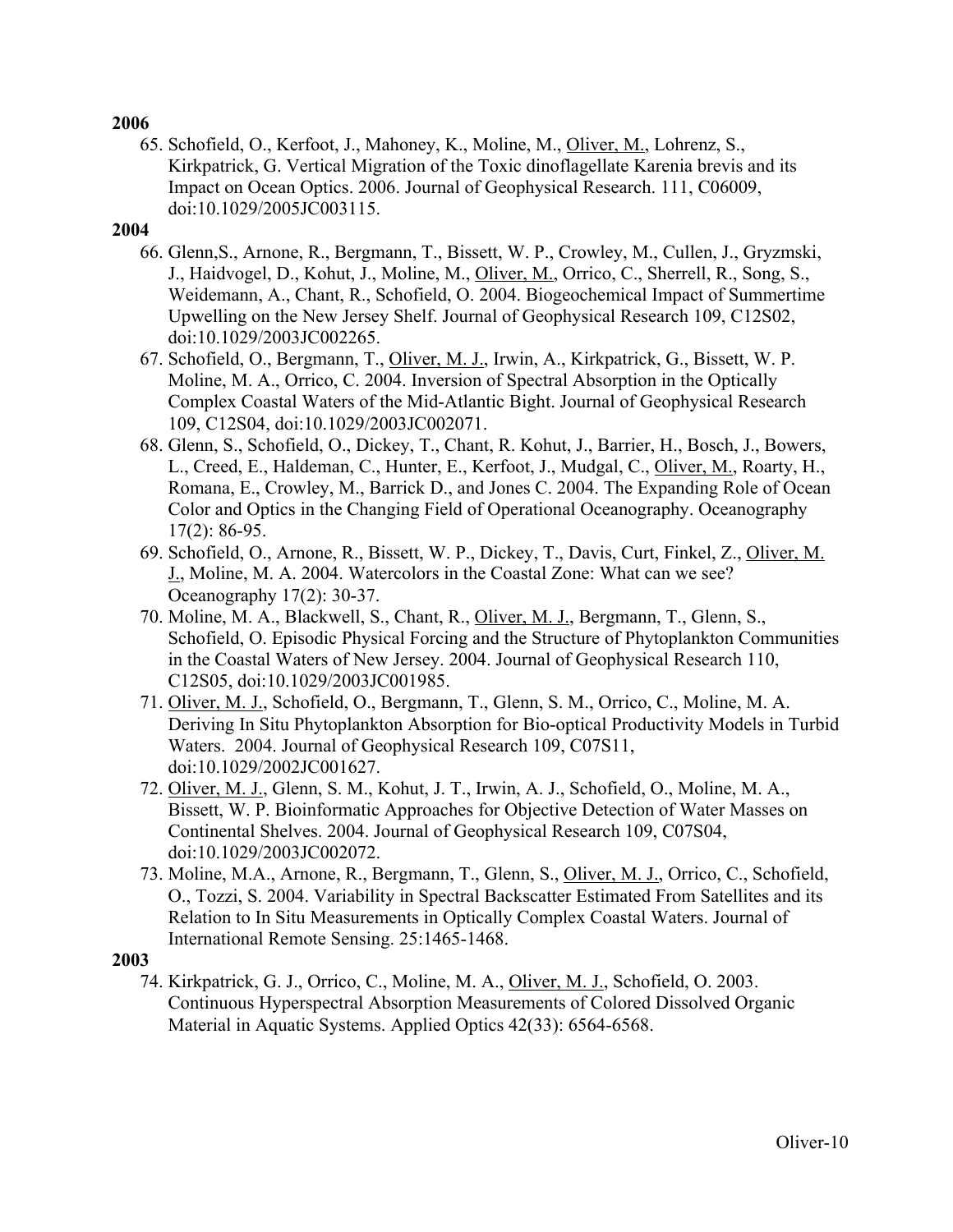# **Contributed Presentations at Conferences and Workshops**

\*Advised Graduate Students \*\*Advised Undergraduate Student

# **2020**

- 1. Oliver, M. J., M. Breece, D. A., E. A. Hale, D. Haulsee, M. Shatley, S. J. Bograd, E. L. Hazen. (2020) A satellite-based mobile warning system to reduce interactions with an Endangered Species. American Geophysical Union Fall Meeting, Online, 1-17 December 2020.
- 2. Hudson, K. H. , M. J. Oliver, J. T. Kohut, M. S. Dinniman, J. M. Klinck II, H. Statscewich, K. S. Bernard, W. Fraser (2020) A Recirculating, Subsurface Eddy Increases Deep Residence Times in an Antarctic Biological Hotspot. American Geophysical Union Fall Meeting, Online, 1-17 December 2020.
- 3. Smith\*, H. M. J. Oliver, R. Curry, W. S. Brown, T. N. Miles, J. T. Kohut, S. M. Glenn O. Schofield, (2020) Robotic Ocean Gliders as Vicarious Ocean Color Calibration and Validation data for MODIS-Aqua, Suomi-NPP VIIRS, JPSS-1, and PACE. American Geophysical Union Fall Meeting, Online, 1-17 December 2020.
- 4. Oliver, M. J., J. H. Cohen (2020) Overcoming Narrative Challenges in Geosciences. Teaching Demonstration, Earth Educators Rendezvous. Online due to COVID-19
- 5. Cohen, J. H., M. J. Oliver (2020) Overcoming Programming Challenges in Geosciences. Teaching Demonstration, Earth Educators Rendezvous. Online due to COVID-19
- 6. Hudson\*, K., M. J. Oliver, J. Kohut, J.M. Klinck, M. Dinniman. Diel Vertical Migration of Krill in a Subsurface Eddy may Promote Retention within Palmer Deep Canyon. Research talk. Ocean Sciences (2020), San Diego, CA. 18 February 2020. *J. Klinck was the presenting author*
- 7. Hudson\*, K., M. J. Oliver, J. Kohut, M. Dinniman, J. M. Klinck, H. Statscewich, K. Bernard, W. Fraser. A Closed, Subsurface Eddy Increases Residence Times within Palmer Deep Canyon. Online Poster. SCAR (Scientific Committee for Antarctic Research) (2020) Online. Virtual Conference due to COVID-19. 3-7 August 2020.

- 8. Smith\*, H. D., M. J. Oliver, M.W. Breece, D. E. Haulsee, J. Gradone, C. Goodrich, K. Hudson (2019) Developing Evaluation Tools for Chlorophyll Algorithms in the US East Coast Using Autonomous Underwater Vehicles. American Meteorology Society Joint Satellite Conference 28 Sept – 04 Oct, Boston, MA.
- 9. Hudson, K.\*, M. J. Oliver, K. Bernard, M. A. Cimino, W. Fraser, J. Kohut, H. Statscewich, P. Winsor. (2019) Using a coordinated glider fleet to investigate drivers of a biological hotspot in the Western Antarctic Peninsula, 8th EGO Meeting and International Glider Workshop, Rutgers University.
- 10. Oliver, M. J., J. Kohut. (2019) Combining Physics and Biology to Understand Antarctic Biological Hotspots. Society for Advancement of Chicanos/Hispanics and Native Americans in Science (SACNAS), Honolulu, HI.
- 11. Oliver, M. J., M. Breece, D. Fox, S. Bograd, E. Hazen, H. Welch, E. Hale (2019) A Satellite-Based Mobile Warning System to Reduce Atlantic Sturgeon Interactions in Delaware waters. NASA Biodiversity Meeting, Washington DC.
- 12. Oliver, M. J., J. Cohen (2019) Using Polar Science Data to Evaluate Media Claims in the Undergraduate Classroom. American Geophysical Union Fall Meeting, Washington DC.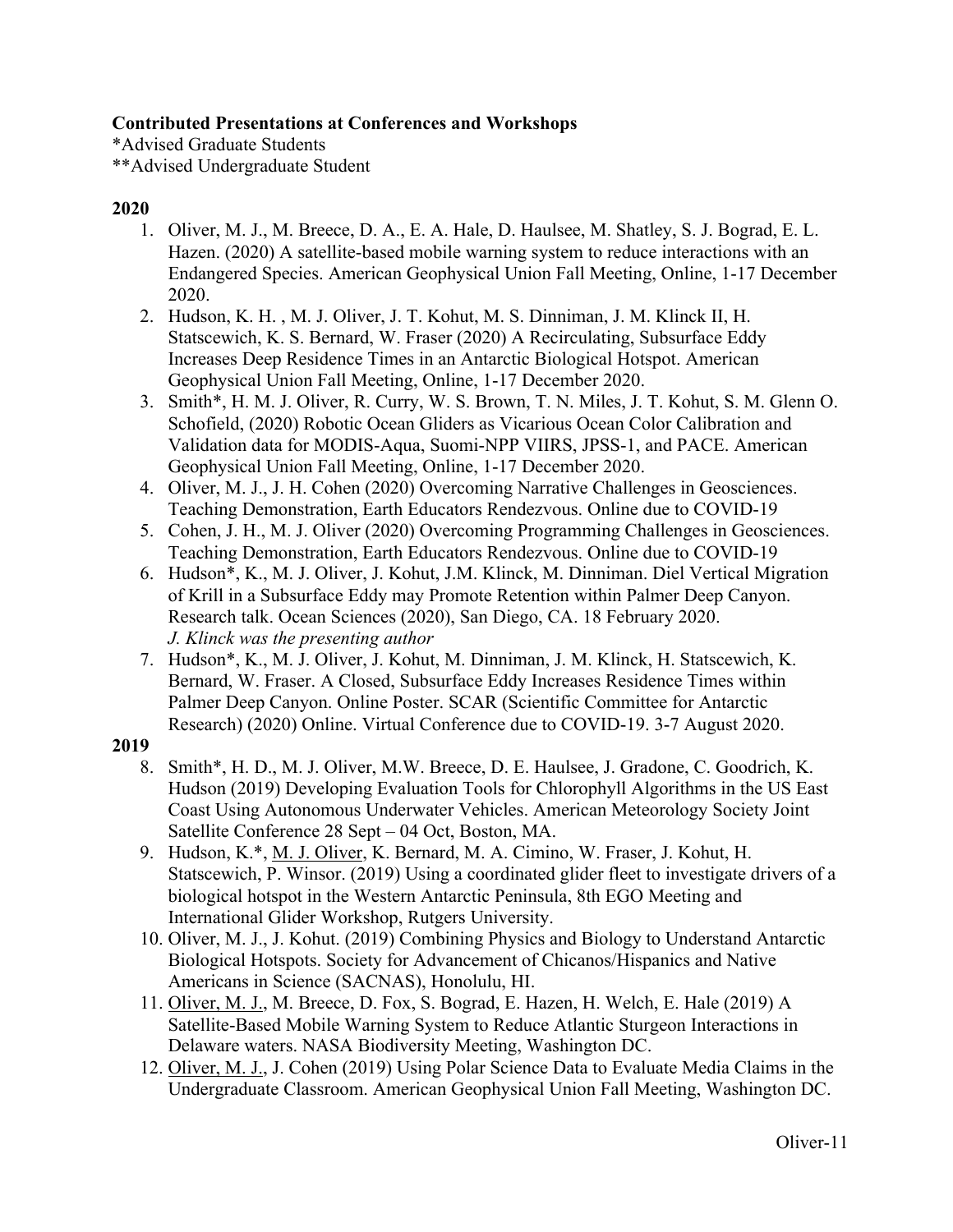13. Kohut, J. T., P. Winsor, H. Statscewich, M. Oliver, E. Fredj, N. Cuoto, K. S. Bernard, W. Fraser (2019) Horizontal advection critical for maintaining an Antarctic biological hotspot. American Geophysical Union Fall Meeting, Washington DC.

- 14. Haulsee\*, D., M. Breece\*, D. Fox, M. Oliver (2018) Monitoring Occurrence and Habitat Use By Atlantic Sturgeon and Winter Skate in the Delaware Wind Energy Area, Annual Meeting of the American Fisheries Society, Atlantic City, NJ.
- 15. Oliver, M. J., M. W. Breece\*, D. E. Haulsee\*, M. A. Cimino\*, J. Kohut, D. Aragon, D. A. Fox (2017) Factors Affecting Detection Efficiency of Mobile Telemetry Slocum Gliders, Annual Meeting of the American Fisheries Society, Atlantic City, NJ.
- 16. Hale, E., L. Johnston, M. Breece\*, M. Oliver, D. Fox, J. Clark, J. Matthews, D. Haulsee (2018) Exploring New Communication Pathways in Fisheries, Annual Meeting of the American Fisheries Society, Atlantic City, NJ
- 17. Haulsee\*, D., M. Breece\*, L. Brown, D. Fox, B. Wetherbee, M. J. Oliver. (2018) Dynamic Prediction of Sand Tiger Shark Occurrence in the Mid-Atlantic Bight Using Remote Sensing and Acoustic Telemetry, Annual Meeting of the American Fisheries Society, Atlantic City, NJ
- 18. Breece\*, M., D. A. Fox, E. Hale, D. Haulsee\*, M. Shatley, M. J. Oliver (2018) A Satellite-Based Mobile Warning System to Reduce Interactions with an Endangered Species, Annual Meeting of the American Fisheries Society, Atlantic City, NJ
- 19. Breece\*, M., D. A. Fox, E. Hale, D. Haulsee\*, M. Shatley, M. J. Oliver (2018) A Satellite-Based Mobile Warning System to Reduce Interactions with an Endangered Species, Annual Meeting of the Ecological Society of America, Inspire: Dynamic Resource Conservation Management and Benefits to Decision Support, New Orleans, LA
- 20. Haulsee\*, D., M. Breece\*, D. Fox, M. J. Oliver (2018) Using Remote Sensing and Acoustic Telemetry to Understand the Spatial and Behavioral Ecology of Sharks, Ecological Society of America, Inspire: Dynamic Resource Conservation Management and Benefits to Decision Support, New Orleans, LA
- 21. Gradone\*, J., M. J. Oliver, A. R. Davies\* (2018) Low Mesoscale Kinetic Energy as a Precondition for Blooms in the Southern Ocean, POLAR 2018 Conference, Davos, Switzerland.
- 22. Oliver, M. J., J. T. Kohut, K. Bernard, W. Fraser, P. Winsor, H. Statscewich, Erick Fredj, M. Cimino, D. Patterson-Fraser, F. Carvalho, C. Goodrich. (2018) Selection of Food Concentrating Surface Convergent Zones by Penguins, POLAR 2018 Conference, Davos, Switzerland.
- 23. Oliver, M. J., Breece\*, M., Fox, D., Bograd, S., Hazen, E., Hale, E. (2018) A Satellite-Based Mobile Warning System to Reduce Atlantic Sturgeon Interactions in Delaware waters. NASA Ecosystem Forecasting Team Meeting, Washington D. C.
- 24. Kohut, J., M. Oliver, P. Winsor, H. Statscewich, K. S. Bernard, W. Fraser (2018) Integrated Polar Ocean Observatory suggests horizontal advection critical for maintaining biological hotspot in the West Antarctic Peninsula, Ocean Sciences Meeting, Portland, OR.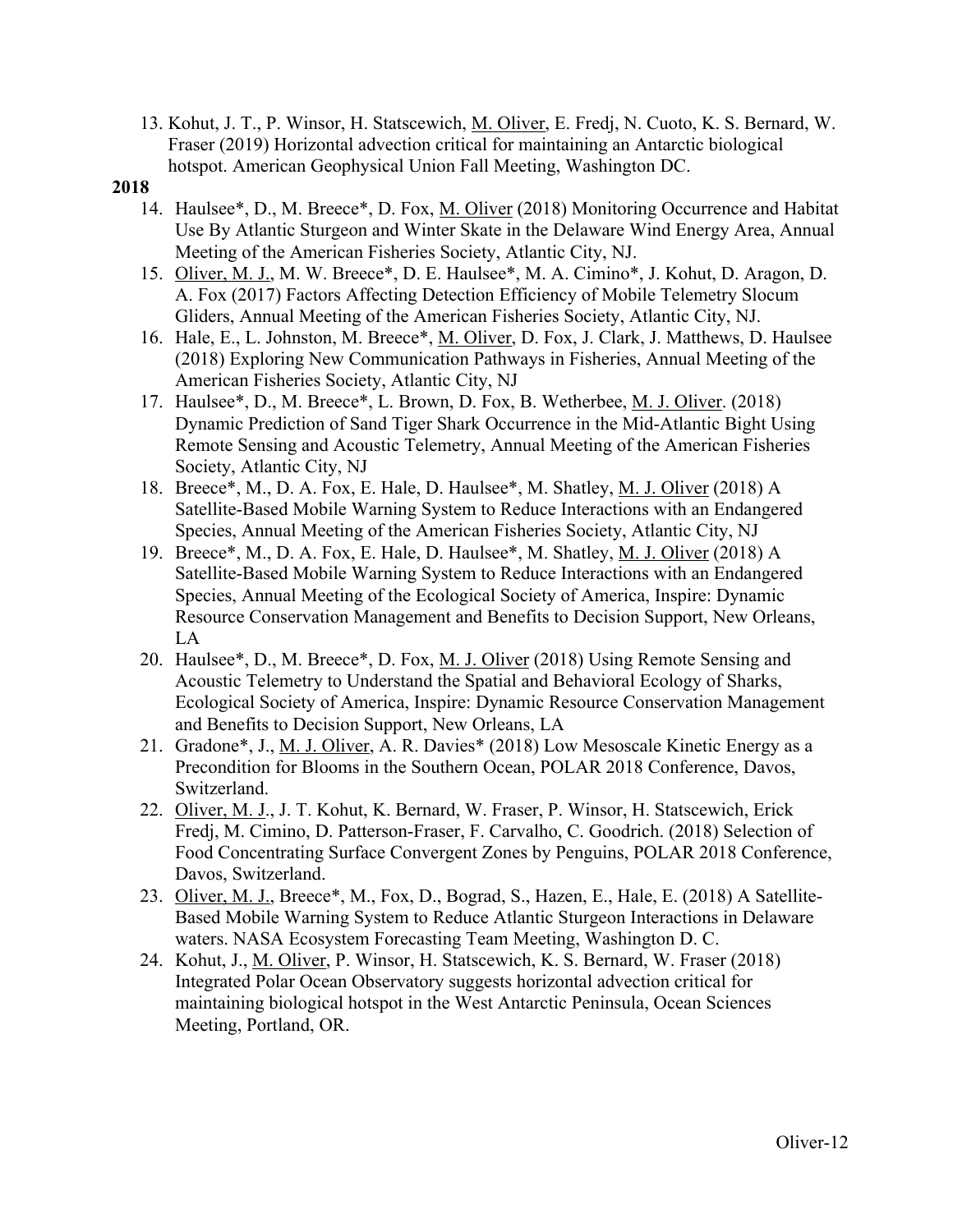- 25. Hunter-Thompson, K. I., H. Clark, J. T. Kohut, M. J. Oliver, J. McDonnell (2018) Immersing Students in Polar Research: Lessons Learned From Scientist and Educator Partnerships to put Students in Control of Their Learning Through Collaborative Polar Research, Real-World Data, and Research Opportunities, Ocean Science Meeting, Portland, OR.
- 26. Oliver, M. J., J. T. Kohut, M. A. Cimino, P. Winsor, H. Statscewich, T. N. Miles, Carvalho, F., E. Fredj, K. Bernard, D. Patterson-Fraser, W. Fraser (2018) Central place foragers select ocean surface features based on species-specific foraging strategy, Ocean Science Meeting, Portland, OR.
- 27. Oliver, M. J., M. Breece, D. Haulsee, D. Fox, E. Hale, E. Hazen, S. Bograd (2018) Dynamic Ecosystem Management is a Disruptive Technology, Town Hall, Ocean Science Meeting, Portland, OR.
- 28. Goodrich\*, C., M. J. Oliver, J. T. Kohut, M. A. Cimino, P. Winsor, H. Statscewich, T. N. Miles, L. Nazzaro, E. Fredj, K. Bernard, D. Patterson-Fraser, W. Fraser (2018) Biological and Physical Features Shape the Distribution of Zooplankton Patches in Palmer Canyon, Antarctica, Ocean Science Meeting, Portland, OR.
- 29. Oliver, M. J., J. Cohen (2018) Using Polar Science Data to Evaluate Media Claims in the Undergraduate Classroom. Ocean Sciences Meeting, Portland, OR.
- 30. Davies, A. R., M. J. Oliver, F. Veron (2018) Biofloat observations of a naturally occurring phytoplankton bloom and carbon export event in the Drake Passage. Ocean Sciences Meeting, Portland, OR.

- 31. Crowley, M., K. Knee, H. Roarty, M. Oliver, L. Nazzarro, M. Smith, J. Kohut, S. Glenn, G. Kuska, (2017) Data QA/QC in the IOOS Mid-Atlantic Regional Association Coastal Ocean Observation System. IEEE/MTS Oceans Meeting Proceedings. Anchorage, AK.
- 32. Oliver, M. J., M. W. Breece\*, D. E. Haulsee\*, M. A. Cimino\*, J. Kohut, D. Aragon, D. A. Fox (2017) Factors affecting detection efficiency of mobile telemetry Slocum gliders. Mid-Atlantic American Fisheries Society Meeting, St. Jones National Estuarine Research Reserve, DE.
- 33. Haulsee, D., M. Breece, D. Fox, M. Oliver, (2017) Seasonal Occurrence of Atlantic Sturgeon and Winter Skate in the Delaware Wind Energy Area. Mid-Atlantic American Fisheries Society Meeting, St. Jones National Estuarine Research Reserve, DE
- 34. Goodrich\*, C., M. J. Oliver, J. T. Kohut, M. A. Cimino, P. Winsor, H. Statscewich, T. N. Miles, L. Nazzaro, P. Winsor, H. Statscewich, E. Fredj, K. Bernard, D. Patterson-Fraser, W. Fraser (2017) Project CONVERGE: Krill distribution in Palmer Deep Canyon on the West Antarctic Peninsula. Mid-Atlantic American Fisheries Society Meeting, St. Jones National Estuarine Research Reserve, DE.
- 35. Goodrich\*, C., M. J. Oliver, J. T. Kohut, M. A. Cimino, P. Winsor, H. Statscewich, T. N. Miles, L. Nazzaro, E. Fredj, K. Bernard, D. Patterson-Fraser, W. Fraser (2017) Project CONVERGE: Krill distribution in Palmer Deep Canyon on the West Antarctic Peninsula. XII SCAR Biology Symposium, Leuven, Belgium.
- 36. Oliver, M. J., M. A. Cimino, W. Fraser (2017) Projected climate induced changes to Adélie penguin populations. XII SCAR Biology Symposium, Leuven, Belgium.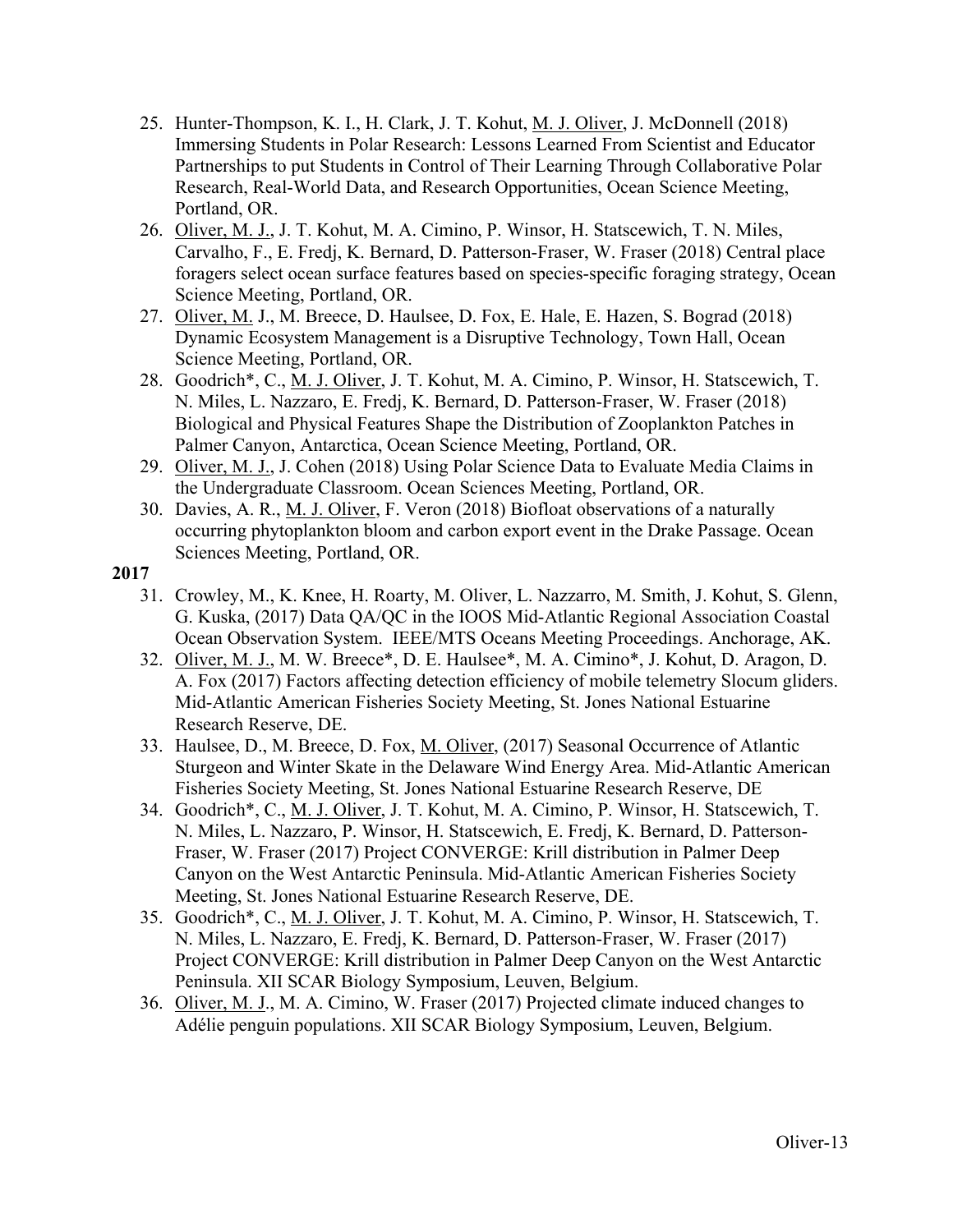- 37. Kohut, J., Bernard, K., Fraser, W., Oliver, M., Winsor, P., Statscewich, H., Cimino, M., Patterson-Fraser, D., Miles, T., Carvalho, F. 2017. Project CONVERGE: Impacts of local oceanographic processes on Adélie penguin foraging ecology. Developing the West Antarctic Peninsula International Network within SOOS. SOOS WAP Working Group Meeting. Cambridge, United Kingdom.
- 38. Oliver, M. J., D. Haulsee, M. Breece, D. Fox, J. Kohut. 2017. (2017) Integrating Coastal Ocean Observatories and Fishery-Independent Biotelemetry. Gordon Conference: Multi-Scale Coastal Ocean Dynamics and Exchange Processes, University of New England, Biddeford, ME.
- 39. Oliver, M., J. Kohut, M. Moline, L. Nazzaro, T. Miles, K. Bernard, W. Fraser, D. Patterson-Fraser, A. Irwin, M. Cimino, P. Winsor, H. Statscewich, E. Fredj, (2017) Adélie Penguin Foraging Location Predicted by Tidal Regime Switching. NSF Mobility Workshop, The Ohio State University, Columbus, OH.
- 40. Oliver, M. J., J. Kohut, Bernard, K., Fraser, W.,Winsor, P., Statscewich, H., Cimino, M., Patterson-Fraser, D., Miles, T., Carvalho, F. (2017) Project CONVERGE: Estimated physical and biological decorrelation time and space scales from coordinated AUV observations in coastal Antarctica. Polar Marine Science Gordon Conference, Ventura, CA.
- 41. Oliver, M. J., Breece\*, M., Fox, D., Bograd, S., Hazen, E., Hale, E. (2017) A Satellite-Based Mobile Warning System to Reduce Atlantic Sturgeon Interactions in Delaware waters. NASA Ecosystem Forecasting Team Meeting, Washington D. C.
- 42. Oliver, M. J., D. Haulsee\*, M. W. Breece\*, M. Cimino\*, J. Kohut, D. Aragon, C. Haldeman, D. Fox. (2017) Acoustic Biotelemetry from Slocum Gliders. IOOC Glider Workshop Planning Meeting, Infinity Science Center, Pearlington, MS.

- 43. Lee\*, J., T. L. Deliberty, M. J. Oliver, A. Friedlaender (2016) Satellite tracking of Antarctic minke whales (*Balaenoptera bonaerensis*) in a dynamic sea ice habitat along the West Antarctic Peninsula. American Association of Geography Annual Meeting, San Francisco, CA.
- 44. Haulsee\*, D. E., D. A. Fox, M. W. Breece\*, LM Brown, B. M. Wetherbee, T. M. Clauss, M. J. Oliver. (2016) Habitat Selection and Social Networks of Sand Tigers. Regional Aquatics Workshop, New Orleans, LA. Invited Oral Presenation. Best of RAW Award.
- 45. Breece\*, M. W., D. A. Fox, D.E. Haulsee,\* B. M. Wetherbee, and M. J. Oliver. 2016. Near-Realtime Estimates of Atlantic Sturgeon and Sand Tiger Occurrence to Facilitate Avoidance Measures. Mid-Atlantic Chapter of the American Fisheries Society Annual Meeting. Bordentown, NJ.
- 46. Breece\*, M. W., D. A. Fox, M. K. J. Dunton, M. G. Frisk, A. Jordaan, M. J. Oliver (2016) Dynamic Seascapes Predict the Marine Occurrence of an Endangered Species: Atlantic Sturgeon *Acipenser oxyrinchus oxyrinchus*. Atlantic and Shortnose Sturgeon 2016 Workshop, National Conservation Training Center in Shepherdstown, WV.
- 47. Oliver, M. J., A. R. Davies (2016) Sub-seasonal processes controlling the natural phytoplankton abundance in the Southern Ocean. Rutgers Research Symposium, New Brunswick, NJ.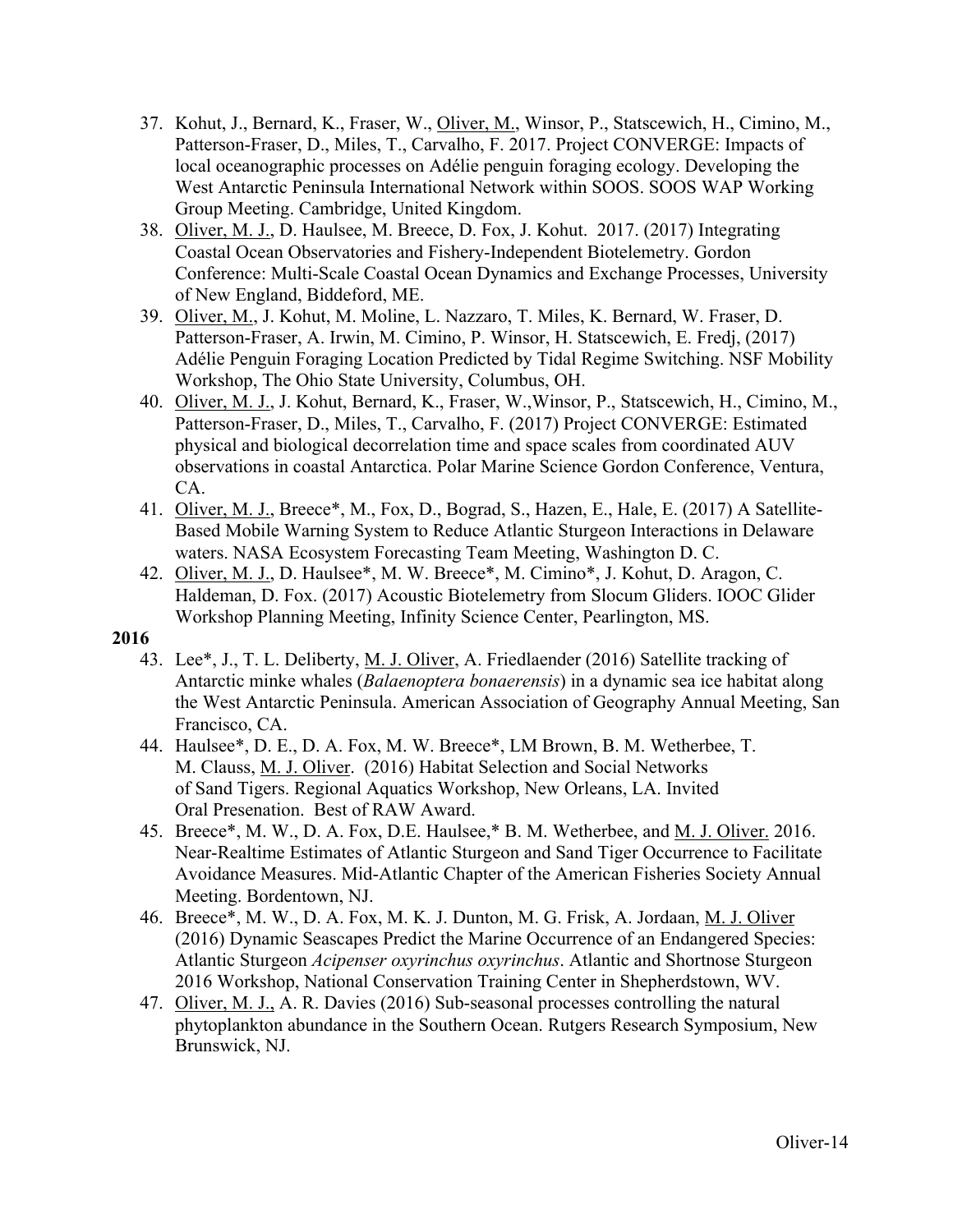- 48. Kohut, J., T. Miles, M. Oliver, M. Cimino, K. Bernard, W. Fraser, D. Patterson-Fraser, P. Winsor, H. Statscewich, E. Fredj. (2016) Project CONVERGE: Impacts of local oceanographic processes on Adélie penguin foraging ecology. IEEE/MTS Oceans Meeting Proceedings. Monterey, CA.
- 49. Carvalho, F., J. Kohut, M. Gorbunov, M. Oliver, D. Aragon, O. Schofield. (2016) Mapping Antarctic phytoplankton physiology using autonomous gliders. IEEE/MTS Oceans Meeting Proceedings. Monterrey, CA.
- 50. Haulsee\*, D., D. A. Fox, M. Breece\*, B. Wetherbee, L. Brown, J. Kneebone, G. Skomal, M. J. Oliver (2016) Internal Acoustic Transceivers Reveal the Annual Social Network Patterns in a Coastal Top Predator. Ocean Sciences Meeting, New Orleans, LA.
- 51. Hunter-Thomson, K. I., J. T. Kohut, K. Forio, J. D. McDonnell, C. Ferraro, H. Clark, K. Gardner, M. J. Oliver (2016) Tides, Krill, Penguins, Oh My!: Scientists and Teachers Partner in Project CONVERGE to Bring Collaborative Antarctic Research, Authentic Data, and Scientific Inquiry into the Hands of NJ and NY Students. Ocean Sciences Meeting, New Orleans, LA.
- 52. Shulman, I., B. Penta, M. A. Moline, S. Anderson, M. Messie, P. Sakalaukus, M. J. Oliver (2016) Impact of physical-biological interactions on spatio-temporal distribution of bioluminescence potential. Ocean Sciences Meeting, New Orleans, LA.
- 53. Carvalho, F., J. T. Kohut, O. Schofield, M. J. Oliver (2016) Deciphering the Temporal and Spatial Complexity in Submarine Canyons in Antarctica: the Role of Mixed Layer Depth in Regulating Primary Production, Ocean Sciences Meeting, New Orleans, LA.
- 54. Oliver, M. J., D. Haulsee\*, M. Breece\*, J. T. Kohut, D. A. Fox, B. Wetherbee (2016) Acoustic biotelemetry from Slocum Gliders. Ocean Sciences Meeting, New Orleans, LA.
- 55. Statscewich, H., J. T. Kohut, P. Winsor, M. J. Oliver, K. S. Berhard, M. A. Cimino\*, W. Fraser. (2016) Initial Results From the Mapping of Surface Currents in Palmer Deep. Ocean Sciences Meeting, New Orleans, LA.
- 56. Cimino\*, M. A., M. A. Moline, W. Fraser, D. Patterson-Fraser, M. J. Oliver (2016) Climate-driven Sympatry does not Lead to Foraging Competition Between Adélie and Gentoo Penguins. Ocean Sciences Meeting, New Orleans, LA.
- 57. Kohut, J. T., K. S. Bernard, W. Fraser, M. J. Oliver, H. Statscewich, D. Patterson-Fraser, P. Winsor, M. A. Cimino\*, T. N. Miles (2016) Project CONVERGE: Impacts of local oceanographic processes on Adélie penguin foraging ecology. Ocean Sciences Meeting, New Orleans, LA.
- 58. Breece\*, M., D. A. Fox, K. J. Dunton, M. G. Frisk, A. Jordaan, M. J. Oliver (2016) Dynamic Seascapes Predict the Marine Occurrence of an Endangered Species. Ocean Sciences Meeting, New Orleans, LA.
- 59. Oliver, M. J., J. T. Kohut, M. A. Cimino\*, P. Winsor, H. Statscewich, T. N. Miles, K. Todoroff (2016) Project CONVERGE: Estimated physical and biological decorrelation time and space scales from coordinated AUV observations in coastal Antarctica. Ocean Sciences Meeting, New Orleans, LA.
- 60. Bernard, K. S., M. A. Cimino\*, W. Fraser, J. T. Kohut, M. J. Oliver, D. Patterson-Fraser, D. Paxton, S. Raycroft, H. Statscewich, D. K. Steinberg, P. Winsor (2016) Antarctic Krill Cohort Determines Dominant Aggregation Structure. Ocean Sciences Meeting, New Orleans, LA.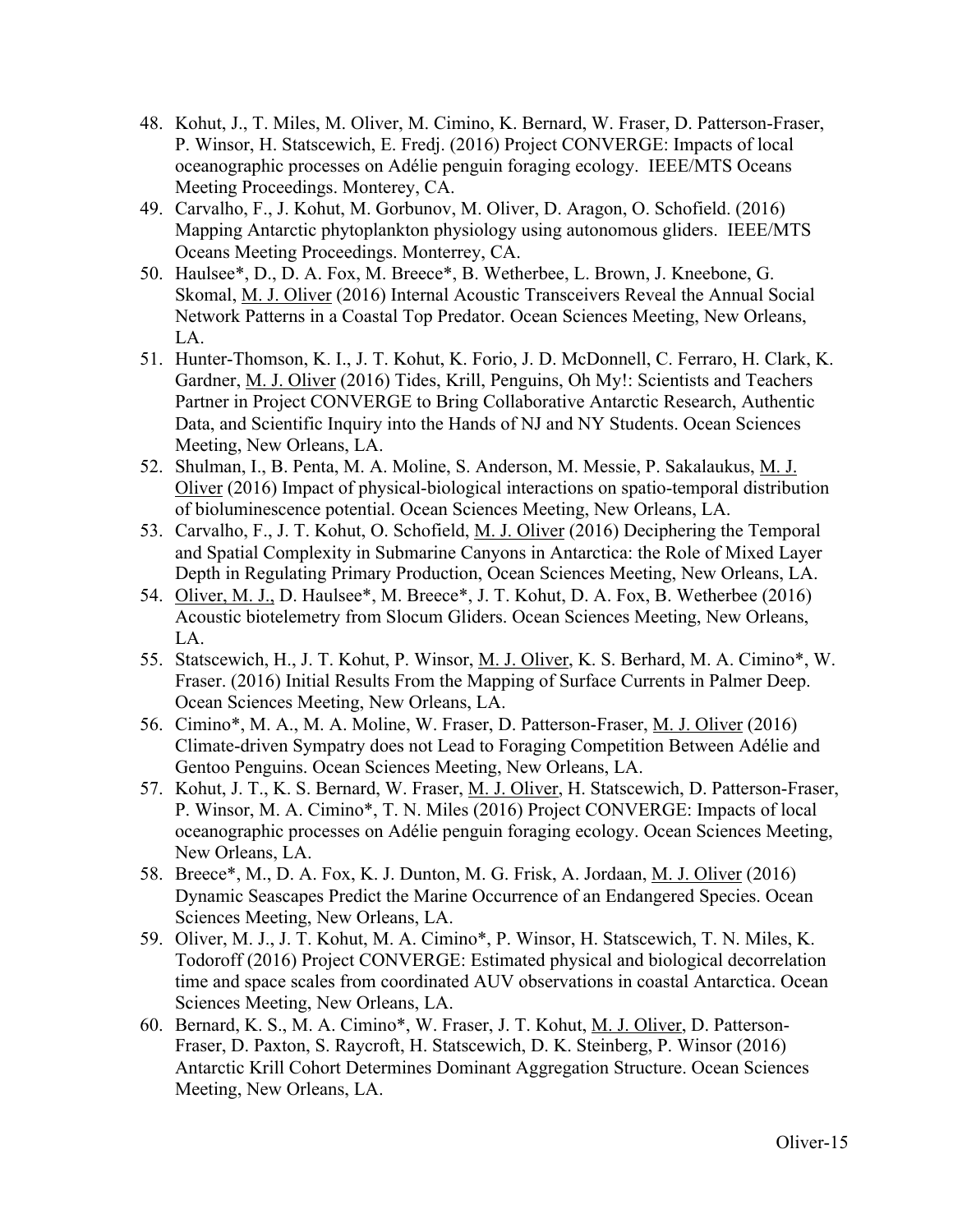- 61. Breece\*, M. W., D. A. Fox, M. J. Oliver. (2015) Satellite Derived Seascapes Predict Occurrence of an Endangered Species in the Coastal Ocean, NASA Biodiversity and Ecological Forecasting Team Meeting, MD
- 62. Oliver M, M. Cimino\*, A. Irwin, W. Fraser, J. Kohut, O. Schofield, M. Moline (2015) Satellite Driven Studies of Climate-Mediated Changes in Antarctic Food Webs. NASA Biodiversity and Ecological Forecasting Team Meeting, MD.
- 63. Haulsee\*, D. E., D. A. Fox, M. W. Breece\*, B. M. Wetherbee, L. M. Brown, J. Kneebone, G. Skomal, M. J. Oliver (2015) Internal Acoustic Transceivers Reveal the Annual Social Network Patterns in a Coastal Top Predator; A Tale of Two Sharks. Annual Meeting of the Mid-Atlantic Chapter of the American Fisheries Society. Cape May, NJ.
- 64. Breece\*, M, W, D. A. Fox, K. J. Dunton, M. G. Frisk, A. Jordaan, M. J. Oliver (2015) Dynamic Seascapes Predict the Marine Occurrence of an Endangered Species: Atlantic Sturgeon *Acipenser oxyrinchus oxyrinchus.* Annual Meeting of the Mid-Atlantic Chapter of the American Fisheries Society. Cape May, NJ.
- 65. Oliver, M. J., J. Kohut, D. A. Fox, H. Moustafid, F. Whorisky, D. Wilson (2015) The Benefits and Challenges of Integrating Animal Telemetry into Ocean Observatories Annual Meeting of the Mid-Atlantic Chapter of the American Fisheries Society. Cape May, NJ.
- 66. Oliver, M. J., M. Shatley, T. Daley, M. Crowley (2015) Comparison of the MARACOOS AVHRR Sea Surface Temperature product to NDBC sites. Mid-Atlantic Bight Physical Oceanography and Meteorology Conference. Cape May, NJ.

- 67. Oliver, M. J., D. A. Fox, J. Kohut, J. Manderson, A. Irwin (2014) A Satellite Driven Dynamic Biome Product to Assist in Fisheries Management and Marine Spatial Planning. Annual Meeting of the Mid-Atlantic Chapter of the American Fisheries Society. Lewes, DE.
- 68. Kohut, J., J. Manderson, G. DiDomenico, M. Oliver, L. Palamara, E. Curchitser, M. Breece, M., and D. Fox (2014) Toward Dynamic Marine Spatial Planning Tools: Can we inform fisheries stock assessments by using dynamic habitat models informed by the Integrated Ocean Observing System (IOOS)? IEEE/MTS Oceans Meeting Proceedings. St. Johns, Newfoundland, Canada.
- 69. Breece\*, M. W., D. A. Fox, K. Dunton, M. Oliver (2014) Identifying Marine Habitat Preferences for Atlantic Sturgeon Using Auvs, Satellites, and Telemetry. Annual Meeting of the American Fisheries Society. Quebec City, Canada.
- 70. Breece, M. W., D. A. Fox, K. Dunton, M. Oliver (2014) Identifying Marine Habitat Preferences for Atlantic Sturgeon Using Auvs, Satellites, and Telemetry. Annual Meeting of the Mid-Atlantic Chapter of the American Fisheries Society. Lewes, DE.
- 71. Haulsee\*, D. E., M. W. Breece, L. M. Brown, B. M. Wetherbee, D. A. Fox, M. J. Oliver. (2014) Social Sharks: Long-term Internal Acoustic Transceivers Reveal Species Associations and Large-scale Movements of a Coastal Apex Predator. Annual Meeting of the American Fisheries Society. Quebec City, Canada.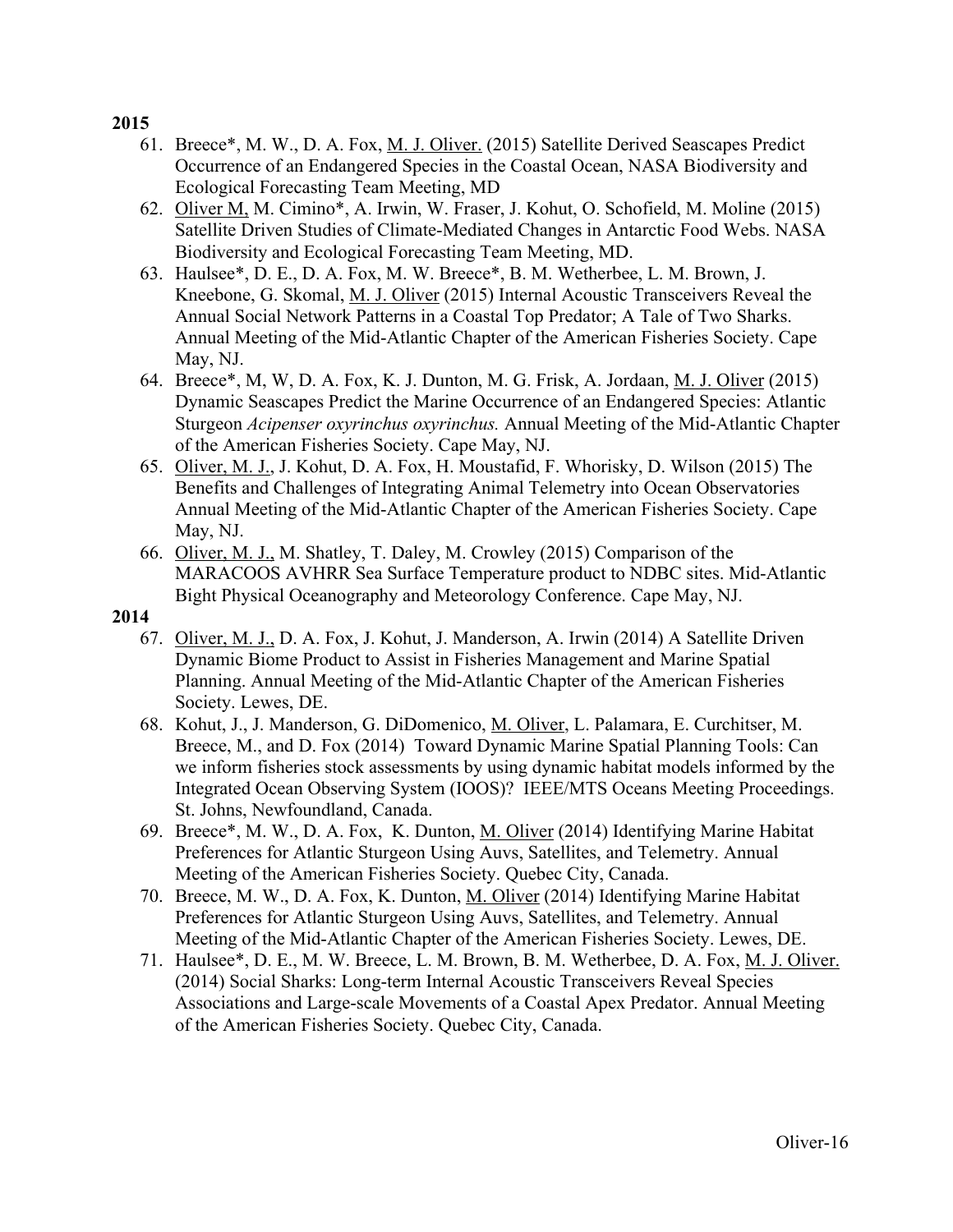- 72. Haulsee\*, D. E., M. W. Breece, L. M. Brown, B. M. Wetherbee, D. A. Fox, M. J. Oliver. (2014) Social Sharks: Long-term Internal Acoustic Transceivers Reveal Species Associations and Large-scale Movements of a Coastal Apex Predator. Annual Meeting of the Mid-Atlantic Chapter of the American Fisheries Society. Lewes, DE.
- 73. Bernard K, Paxton D, Cimino\* M, Oliver M, Fraser W, Steinberg D. Tidal variability in nearshore Antarctic krill distribution patterns in an Adélie penguin foraging hotspot. Oral presentation. 33rd Scientific Committee for Antarctic Research (SCAR) Open Science Conference. Auckland, New Zealand. 25-28 August 2014.
- 74. Oliver, M. J., Breece\*, M. W., Fox, D., Kohut, J., Manderson, J. (2014) Integration of Satellite, Glider and Biotelemetry Observations to Protect Endangered Species in the Coastal Ocean. Remote Sensing for Conservation: Uses, Prospects and Challenges, Zoological Society of London, Regents Park, London, United Kingdom.
- 75. Oliver, M. J., M. A. Cimino\*, A. Irwin, W. Fraser, J. Kohut, O. Schofield, M. Moline, Donna Patterson-Fraser, Vince Saba. (2014) Satellite Driven Studies of Climatemediated Changes in Antarctic Food Webs. NASA Biodiversity and Ecological Forecasting Team Meeting, Silver Spring, MD.
- 76. Breece\*, M. W., Haulsee\*, D. E., Fox, D, A, Oliver, M. J. (2014) Integration of Satellite, glider and biotelemetry observations to protect an endangered species. NASA Biodiversity and Ecological Forecasting Team Meeting, Silver Spring, MD
- 77. Cimino\*, M. A., Fraser, W. R., Saba, V. S., Oliver, M. J. (2014) Large-Scale and Local Climate Drive Adélie Penguin Chick Fledging Mass. Ocean Sciences Meeting, Honolulu, HI.
- 78. Haulsee\*, D. E., Fox, D. A., Wetherbee, B. M., Breece\*, M. W., Oliver, M. J. (2014) Utilizing an Autonomous Underwater Vehicle with Integrated Acoustic Telemetry Assets to Understand Sand Tiger Shark Habitat Selectivity. Ocean Sciences Meeting, Honolulu, HI.
- 79. Breece\*, M. W., Oliver, M. J., Dunton, K. J., Fox, D. A. (2014) Using Satellites and AUVS in and Integrated Ocean Observatory to Identify Atlantic Sturgeon Habitat. Ocean Sciences Meeting, Honolulu, HI.
- 80. Oliver, M. J., Irwin, A., Moline, M. A., Fraser, W., Patterson-Fraser, D. (2014) Adélie Penguin Foraging Location Predicted by Tidal Regime Switching in a Changing Climate. Ocean Sciences Meeting, Honolulu, HI.

- 81. Davies\*, A., F. Veron, M. Oliver. (2013) Atmosphere-Ocean CO2 Exchange and Carbon Sequestration. SOLAS Summer School, Xiamen, China.
- 82. Breece\*, M. W., M. J. Oliver, K. J. Dunton, and D. A. Fox. (2013) Testing Atlantic sturgeon spring habitat selection with an autonomous underwater vehicle. Annual meeting of the Mid-Atlantic Chapter of the American Fisheries Society, Tuckerton, NJ.
- 83. Cimino,\* M., W. R. Fraser, A. J. Irwin, M. J. Oliver. (2013) Physical factors as predictors: trends in the quality of *Pycoscelis* penguin chick-rearing habitat in the Southern Ocean. 8th International Penguin Conference. Bristol, United Kingdom.
- 84. Breece\*, M. W., M. J. Oliver, K. J. Dunton, and D. A. Fox. (2013) Dynamic environments, dynamic sampling: using gliders, satellites and transmitters to determine Atlantic sturgeon habitat selection in the mid-Atlantic Bight. 7<sup>th</sup> International Symposium on Sturgeon. Naniamo, Canada, BC.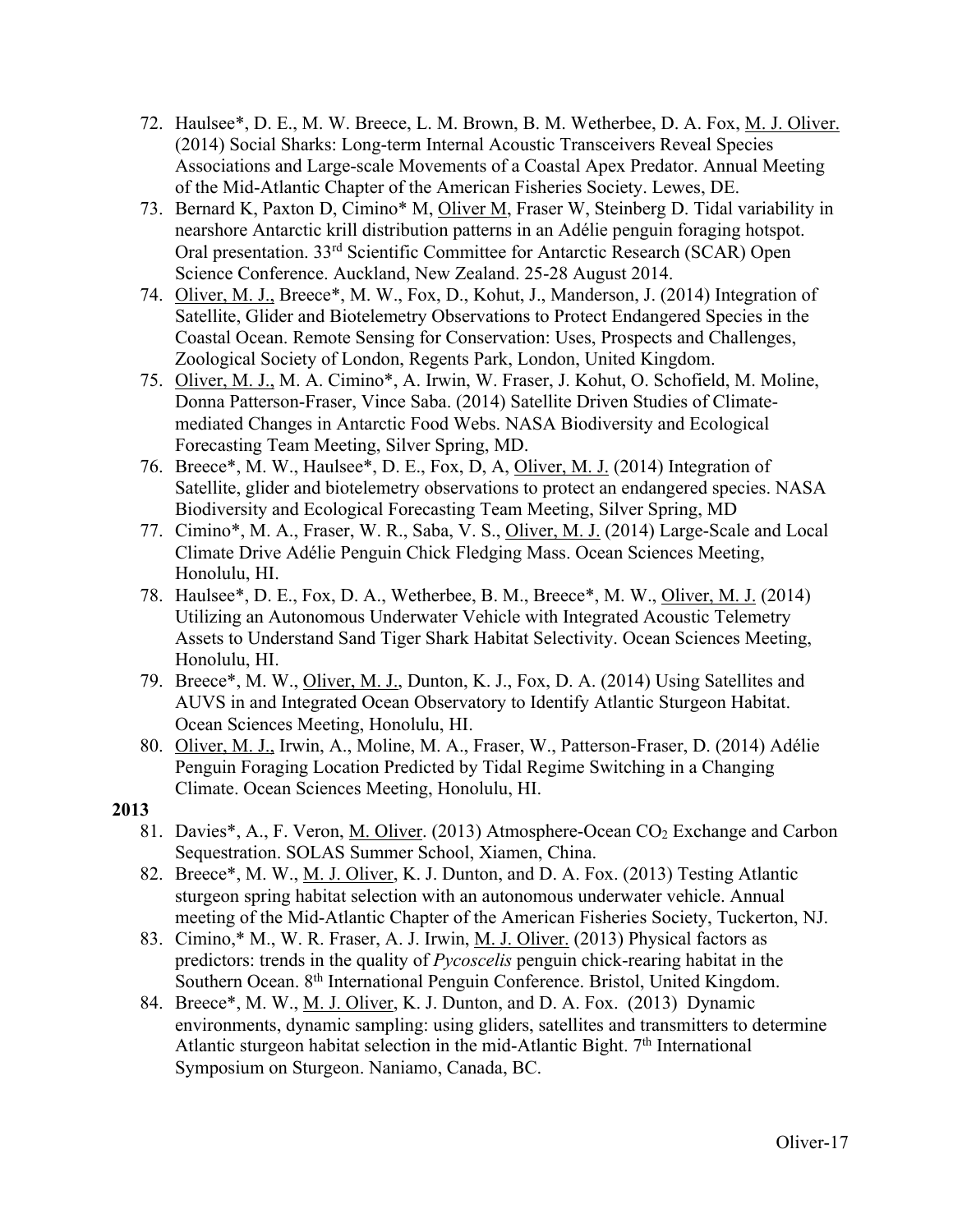- 85. Haulsee\*, D., B. Wetherbee, D. Miller, M. Cimino\*, M. Breece\*, D. Fox, M. Oliver. (2013). Habitat Associations of the Sand Tiger Shark during a Fall Migration: Linking Acoustic Tags, Satellites and Underwater Robots. Annual Delaware Space Grant Research Symposium. University of Delaware, Newark DE.
- 86. Breece\*, M. W., Haulsee\*, D. E., Fox, D, A, Oliver, M. J. (2013) Testing Habitat Associations of Atlantic Sturgeon Using Remote Sensing and Acoustic Biotelemetry NASA Biodiversity and Ecological Forecasting Team Meeting, April 23-25, 2013, Arlington, VA.
- 87. Cimino\*, M, A., Fraser, W. R., Irwin, A. J., Oliver, M. J. (2013) Potential Local and Broad Scale Drivers of Adélie Penguin Populations and Chick Weights at Palmer Station, Antarctica, NASA Biodiversity and Ecological Forecasting Team Meeting, April 23-25, 2013, Arlington, VA.
- 88. Haulsee\*, D. E., Wetherbee, B. M., Miller, D. C., Cimino\*, M. A., Breece\*, M. W., Fox, D. A., Oliver, M. J. (2013) Habitat Associations of the Sand Tiger Shark during a Fall Migration: Linking Acoustic Tags, Satellites and Underwater Robots, NASA Biodiversity and Ecological Forecasting Team Meeting, April 23-25, 2013, Arlington, VA.
- 89. Oliver, M. J., M. D. Grossi\*, E. F. Geiger\*, A. Irwin, F. Veron. (2013) Predicting Ocean Density Profiles Using Satellite Platforms, NASA Biodiversity and Ecological Forecasting Team Meeting, April 23-25, 2013, Arlington, VA.
- 90. Oliver, M. J., M. A. Cimino\*, A. Irwin, W. Fraser, J. Kohut, O. Schofield, M. Moline. Satellite Driven Studies of Climate-Mediated Changes in Antarctic Food Webs. (2013) NASA Biodiversity and Ecological Forecasting Team Meeting, April 23-25, Arlington, VA.
- 91. Breece\*, M. W., <u>M. J. Oliver</u>, M. A. Cimino\*, D. A. Fox. (2013) Spawning Atlantic Sturgeon Staying one Step Ahead of the Salt Front in a Changing Delaware River. Annual meeting of the Tidewater Chapter of the American Fisheries Society, Solomons, MD.
- 92. Haulsee\*, D. E., B. M. Wetherbee, D. C. Miller, M. A. Cimino\*, M. W. Breece\*, D. A. Fox, M. J. Oliver. (2013) Southbound and Down; Using Acoustic Telemetry and an Underwater Robot to Understand the Southerly Migrations of Sand Tiger Sharks (*Carcharias taurus*). Annual meeting of the Tidewater Chapter of the American Fisheries Society, Solomons, MD.
- 93. Fox, D. A., M. W. Breece\*, M. J. Oliver, T. F. Savoy. (2013) Coastal Movements of Atlantic Sturgeon in the Mid-Atlantic Bight. 2013. NOAA Fisheries and ASMFC Workshop to Develop Research Ideas to Reduce Sea Turtle and Atlantic Sturgeon Bycatch in Gillnet Gear. Ocean City, MD.
- **2012**
	- 94. Kohut, J., L. Palamara, E. Bochenek, O. Jensen, J. Manderson, M. Oliver, S. Gray, and C. Roebuck. (2012) Using Ocean Observing Systems and Local Ecological Knowledge to Nowcast Butterfish Bycatch Events in the Mid-Atlantic Bight Longfin Squid Fishery. *Oceans*. doi: 10.1109/OCEANS.2012.6404954.
	- 95. Simpson\*\*, C.A., M. J. Oliver, D. A. Fox, D. Haulsee\*, M. Breece\*, M. Cimino\*. (2012) Effects of Wind Speed on Acoustic Tracking of Sand Tiger Sharks (*Carcharias taurus*) in the Delaware Bay. Atlantic Estuarine Research Society 2012, Fall Meeting. October 11-13. Chincoteague, VA.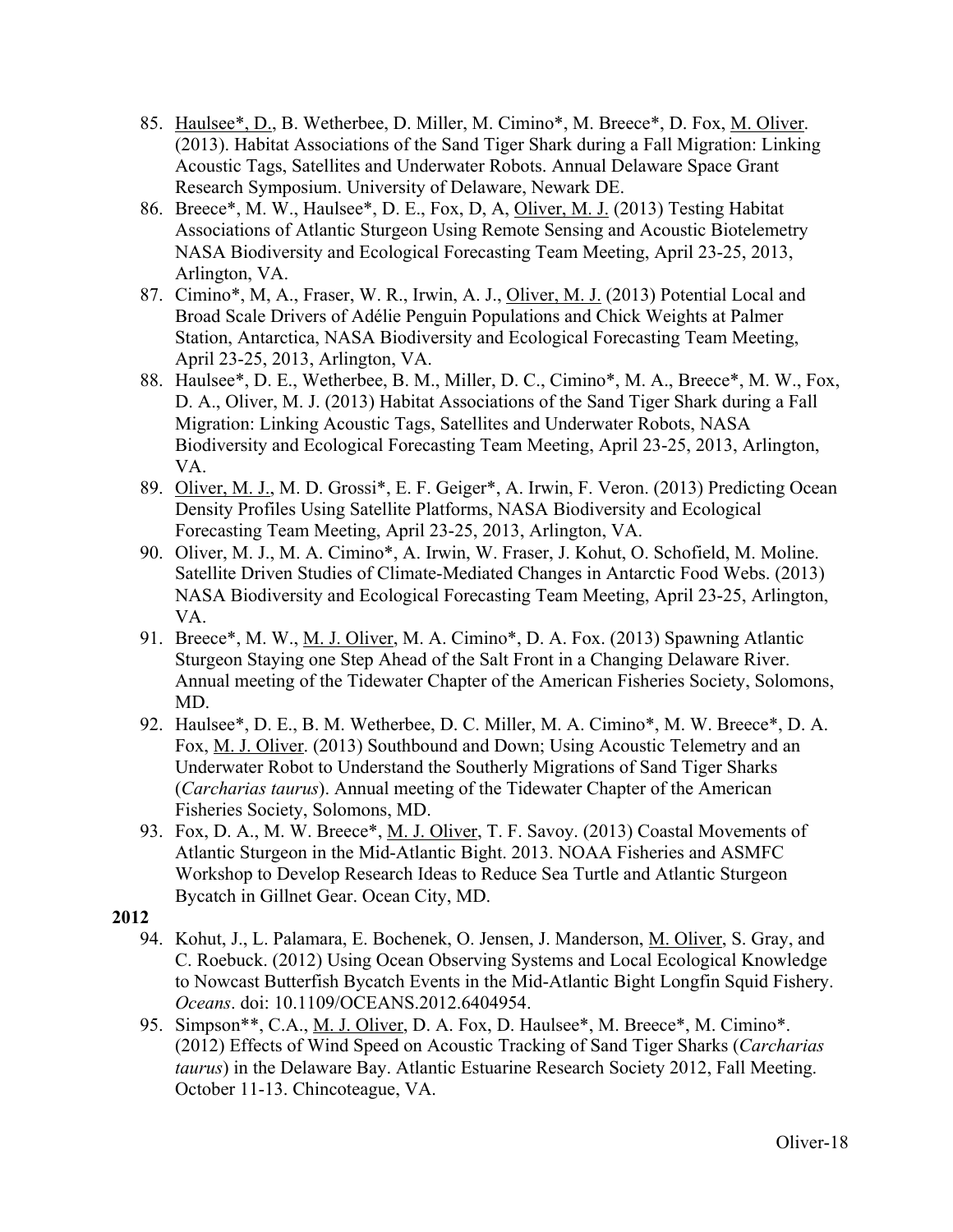- 96. Breece\*, M., M. Oliver, D. Haulsee\*, D. Fox, L, Brown, J, Kohut, D. Aragon, C. Haldeman, B. Wetherbee, J. Manderson. (2012) Utilizing Remote Sensing, AUV's and Acoustic Biotelemetry to Create Dynamic Single Species Distribution Models in the Mid-Atlantic. The 2012 Annual meeting of the Mid-Atlantic Regional Association for Coastal Ocean Observing System. Baltimore, MD.
- 97. Breece\*, M. W., D. A. Fox, M. Oliver. (2012) Mapping and Modeling Movements and Habitat use of Atlantic Sturgeon in an Integrated Ocean Observatory, A Workshop to Develop a Framework for Quantitative Seascape Ecology Supporting Ecosystem Assessment and Management, New Brunswick, NJ.
- 98. Haulsee\* D., M. Oliver, D. Fox, M. Breece. (2012) Incorporating Acoustic Telemetry and Underwater Robots to Understand Fish Movements and Species Assemblages in the Mid-Atlantic Bight. Mid-Atlantic Chapter of American Fisheries Society Meeting. Wilmington, DE. (Best Student Presentation)
- 99. Breece\*, M. W., D. A. Fox, and M. J. Oliver. (2012) Utilizing Remote Sensing and Acoustic Biotelemetry to Create Dynamic Species Distribution Models for Atlantic Sturgeon in the Mid-Atlantic. Mid-Atlantic Chapter of the American Fisheries Society Annual Meeting. Wilmington, DE.
- 100.Cimino\*, M. A., M. J. Oliver, W. Fraser, A. J. Irwin. (2012) Satellite Data and a Presence-Only Modeling Approach Identify Trends in the Quality of *Pygoscelis* Penguin Chick-Rearing Habitats. Biodiversity and Functioning of Marine Ecosystems Workshop, Banyuls-sur-Mer, France.
- 101.Breece\*, M. W., D. A. Fox, M. Oliver. (2012) Unlocking the Secrets of Atlantic Sturgeon Movements Through Collaborative Research, Garden State Seafood Association Workshop, Tuckerton, NJ.
- 102.Kohut, J., M. Oliver, J. Manderson, O. Jensen, L. Palamara, S. Gray, G. DiDomenico, E. A. Bochenek, C. Roebuck, J. Didden. (2012) Collaborative Development of Regional Scale, Dynamic Habitat Models in the Context of Squid/Butterfish Bycatch. Working Group on the Northwest Atlantic Regional Sea for the International Council of the Exploration of the Sea, Falmouth, MA.
- 103.Cimino\*, M. A., M. J. Oliver, W. Fraser A. Irwin, D. Miller. (2012) Climate Migration Changes Penguin Distributions on the West Antarctic Peninsula. Ocean Sciences Meeting, Salt Lake City, UT.
- 104.Oliver, M. J., A. Irwin, M. A. Moline, W. Fraser, D. Patterson, O. Schofield, J. Kohut. (2012) Adélie Penguin Foraging Behavior Affected by Local Tides. Ocean Sciences Meeting, Salt Lake City, UT.
- 105.Oliver, M. J., A. Irwin, J. Kohut, J. Manderson. (2012) A Dynamic Biome Concept to Assist in Marine Spatial Planning. Ocean Sciences Meeting, Salt Lake City, UT.
- 106.Haulsee\*, D. E., M. J. Oliver, B. Wetherbee, D. A. Fox. (2012) Mapping Spatiotemporal Patterns in Tiger Shark Habitats using Satellite Technology. Ocean Sciences Meeting, Salt Lake City, UT.
- 107.Shulman, I., B. Penta, M. Moline, S. Haddock, M. Oliver, S. Anderson, P. Sakalaukus, A. Weidemann, R. Gould, J. Ryan. (2012) Joint Study and Modeling of Bioluminescence and Physical/Bio-optical Properties. Ocean Sciences Meeting, Salt Lake City, UT.
- 108.Yan, X. H., Y. H. Jo, J. Sha, W. Liu, M. J. Oliver, M. Shatley, L. Jiang. (2012) Remote Sensing of Coastal Plumes and Algal Blooms: Recent Events of Physical-Biological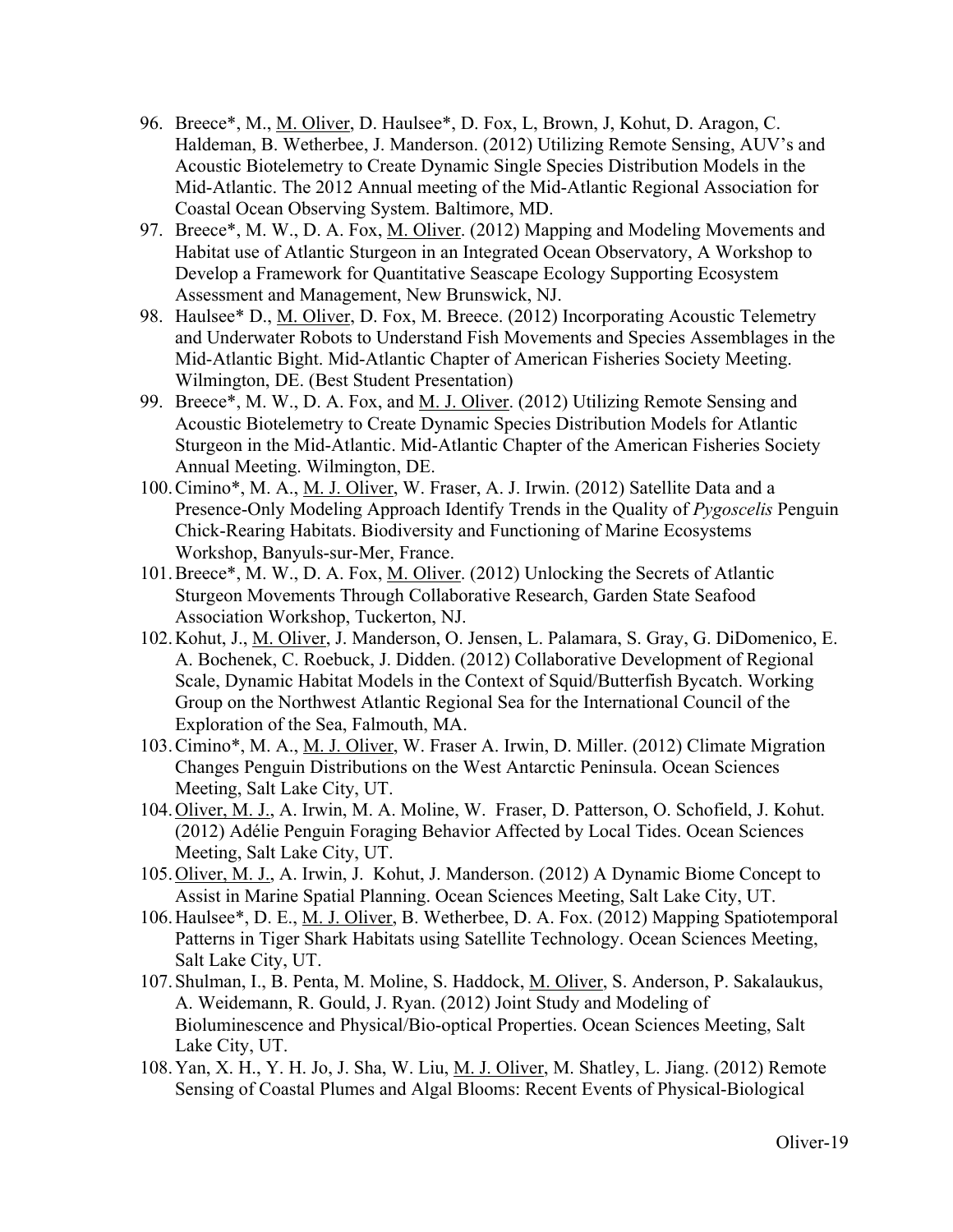Coupling in the Mid Atlantic Bight Coastal Regions. Ocean Sciences Meeting, Salt Lake City, UT.

- 109.Schofield, O. M., J. Kohut, G. Saba, J. Manderson, M. Oliver, S. M. Glenn. (2012) Phytoplankton Dynamics and Bottom Water Oxygen During an Exceptional Bloom in the Summer of 2011. Ocean Sciences Meeting, Salt Lake City, UT.
- 110.Geiger\*, E. F., M. A. Cimino\***,** D. J. MacDonald, M. J. Oliver, G. W. Luther. 2012. Phytoplankton Physiology in Suboxic/Sulfidic Zones in the Chesapeake Bay using *In Situ* FIRe Fluorometry and Electrochemistry. Ocean Sciences Meeting, Salt Lake City, UT.
- 111.Glenn, S. M., O. Schofield, J. Kohut, H. Roarty, J. Kerfoot, M. Oliver, H. Seim, W. Boicourt, W. Brown, L. Atkinson. (2012) Impact of Ocean Observations on Hurricane Irene Intensity Forecasts. Ocean Sciences Meeting, Salt Lake City, UT.

#### **2011**

- 112.Oliver, M. J., M. Shatley, E. Geiger\*, D. Haulsee\*, M. Cimino\*, J. Kerfoot, L. Ojanen (2011) Satellite Data Streams for the MARACOOS region. Mid-Atlantic Regional Association Coastal Ocean Observing System Annual Meeting, Washington, D.C.
- 113.Haulsee\*, D., M. J. Oliver, B. Wetherbee, D. Fox. (2011) Mapping Spatiotemporal Patterns in Tiger Shark Habitats Using Satellite Technology. Annual Mid-Atlantic Chapter of the American Fisheries Society Meeting.
- 114.Cimino\*, M., M. J. Oliver, W. Fraser, A. Irwin, D. Miller. (2011) Predicting Marine Habitat Structure for Antarctic Penguins from Space-based Platforms, NASA Joint Carbon and Ecosystems, Washington D.C.
- 115.Oliver, M. J., A. Irwin. W. Fraser, O. Schofield, M. Moline. (2011) Tidal Influence on Adélie Penguin Foraging Locations, NASA Joint Carbon and Ecosystems, Washington D.C.
- 116.Oliver, M. J., M. D. Grossi\*, E. F. Geiger\*, A. Irwin, F. Veron. (2011) Predicting Ocean Density Profiles Using Satellite Platforms, NASA Joint Carbon and Ecosystems, Washington D.C.
- 117.Geiger\*, E. F., M. D. Grossi\*, A. C. Trembanis, J. T. Kohut, M. J. Oliver (2011) Satellite-Derived Coastal Ocean and Estuarine Salinity in the Mid-Atlantic, NASA Joint Carbon and Ecosystems, Washington D.C.

- 118.Kohut, J. T., J. Manderson, M. J. Oliver, L. Palamara, D. Gong. (2010) Freshwater flow along the Hudson Shelf Valley: Do fish in the Mid-Atlantic Bight really care? Ocean Sciences Meeting, Portland, OR.
- 119.Geiger\*, E. F., M. D. Grossi\*, A. C. Trembanis, J. T. Kohut, M. J. Oliver. (2010) Satellite Derived Salinity Predictions of the Mid-Atlantic Coastal Ocean. Ocean Sciences Meeting, Portland, OR.
- 120.Voynova\*, Y., J. H. Sharp, M. J. Oliver. (2010) Sea Surface Temperature and Biogeochemical Anomalies due to Coastal Upwelling in the Delaware Estuary. Ocean Sciences Meeting, Portland, OR.
- 121.Oliver, M. J., B. Fraser, O. Schofield, J. T. Kohut, A. J. Irwin. (2010) Satellite Analysis of Climate Mediated Changes in Antarctic Food-Webs. Ocean Sciences Meeting, Portland, OR.
- 122.Palamara, L., J. Manderson, J. T. Kohut, M. J. Oliver, J. A. Goff, S. Gray. (2010) . Developing Ecological Indicators for Fisheries Management using IOOS Defined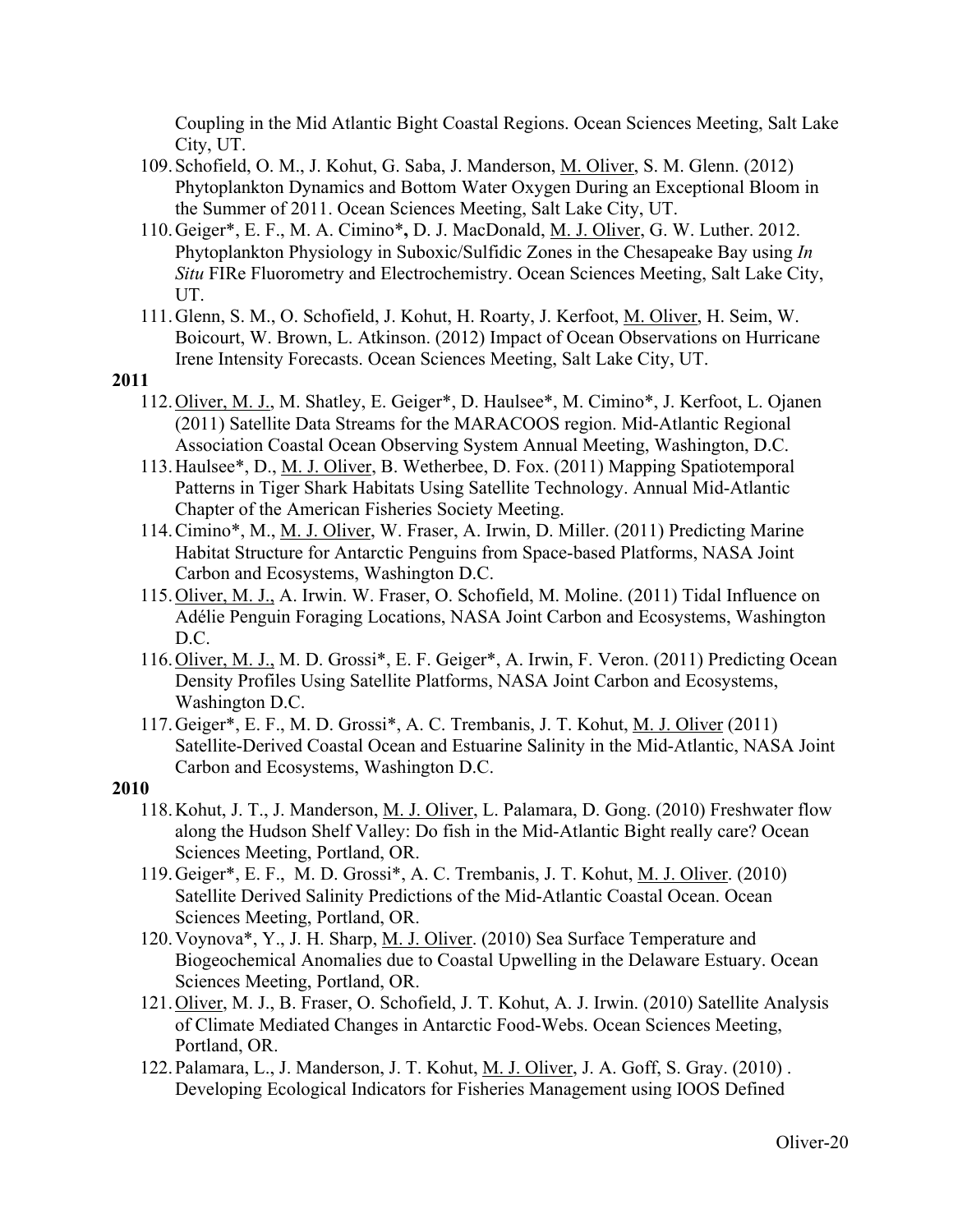Habitat Characteristics in the Mid-Atlantic Bight. Ocean Sciences Meeting, Portland, OR.

- 123.Treible\*\*, L. M., E. F. Geiger\*, M. D. Grossi\*, M. J. Oliver. (2010) The Impact of Wind on Non-Photochemical Quenching in the Mid-Atlantic Coastal Ocean. Ocean Sciences Meeting, Portland, OR.
- 124.Grossi\*, M. D., E. F. Geiger\*, A. J. Irwin, F. Veron, M. J. Oliver. (2010) Predicting Open Ocean Density Profiles from Satellite Observations. Ocean Sciences Meeting, Portland, OR.
- 125.Irwin, A. J., M. J. Oliver. (2010) Are Ocean Deserts Getting Larger? Ocean Sciences Meeting, Portland, OR.

#### **2009**

- 126.Geiger\*, E., M. Grossi\*, M. Oliver (2009). Developing Satellite-Derived Salinity Product for the Mid-Atlantic Coastal Region. Delaware EPSCoR Annual State Meeting. Newark, DE.
- 127.Manderson, J., L. Palamara, J. Kohut, M. Oliver, J. Goff, S. Gray (2009) Developing Ecological Indicators for Fisheries Management using IOOS Defined Habitat Characteristics in the Mid-Atlantic Bight. Mid-Atlantic Fisheries Council, New York, NY.
- 128.Oliver, M., M. Grossi\*, E. Geiger\* (2009) 3-D Mapping of Ocean Water Masses and Provinces. NASA Joint Carbon/Biodiversity Meeting, New York, NY.
- 129.Irwin, A., M. Oliver, (2009) Ocean Biogeography Shows Accelerating Ocean Desertification. NASA Joint Carbon/Biodiversity Meeting, New York, NY.

#### **2008**

- 130.Oliver, M., A. Irwin, O. Schofield, P. Falkowksi (2008) Objective Global Ocean Biogeographic Provinces. NASA Joint Carbon/Biodiversity Meeting, Washington D. C.
- 131.Irwin, A., M. Oliver, O. Schofield, P. Falkowski (2008) Satellite Detection of Seasonal and Secular Change of Global Ocean Biomes. NASA Joint Carbon/Biodiversity Meeting, Washington DC.
- 132.Oliver, M., A. Irwin, O. Schofield, P. Falkowksi (2008) Objective Global Ocean Biogeographic Provinces. Ocean Sciences Meeting, Orlando, FL.
- 133.Irwin, A., M. Oliver, O. Schofield, P. Falkowski (2008) Satellite Detection of Seasonal and Secular Change of Global Ocean Biomes. Ocean Sciences Meeting, Orlando, FL.

- 134.Schofield, O., L. Bowers, G. Fotti, S. Glenn, D. Gong, A. Kahl, J. Kohut, M. Oliver, J. Wilkin, R. Chant (2006) Studying the Dynamics and Biological Significance of the Hudson River Using an Ocean Observatory. Marine Technology Society, Boston Meeting.
- 135.Frazer, T.K., S.R. Keller, O. Schofield, S.M. Glenn, J. Kohut, R.J. Chant, M. Oliver, J.R. Reinfelder, M.A. Moline, M. Zhou, R.F. Chen. (2006) Coastal Ocean Observatories Enable Biological Investigations in a Buoyant Plume. Marine Technology Society, Boston Meeting.
- 136.Oliver, M. J., D. Petrov, D. Ackerly, P. Falkowski, O. Schofield. (2006) The Rapid Evolution Of Diatom and Dinoflagellate Genomes. Ocean Sciences Meeting, Honolulu, HI, Feb 20-24.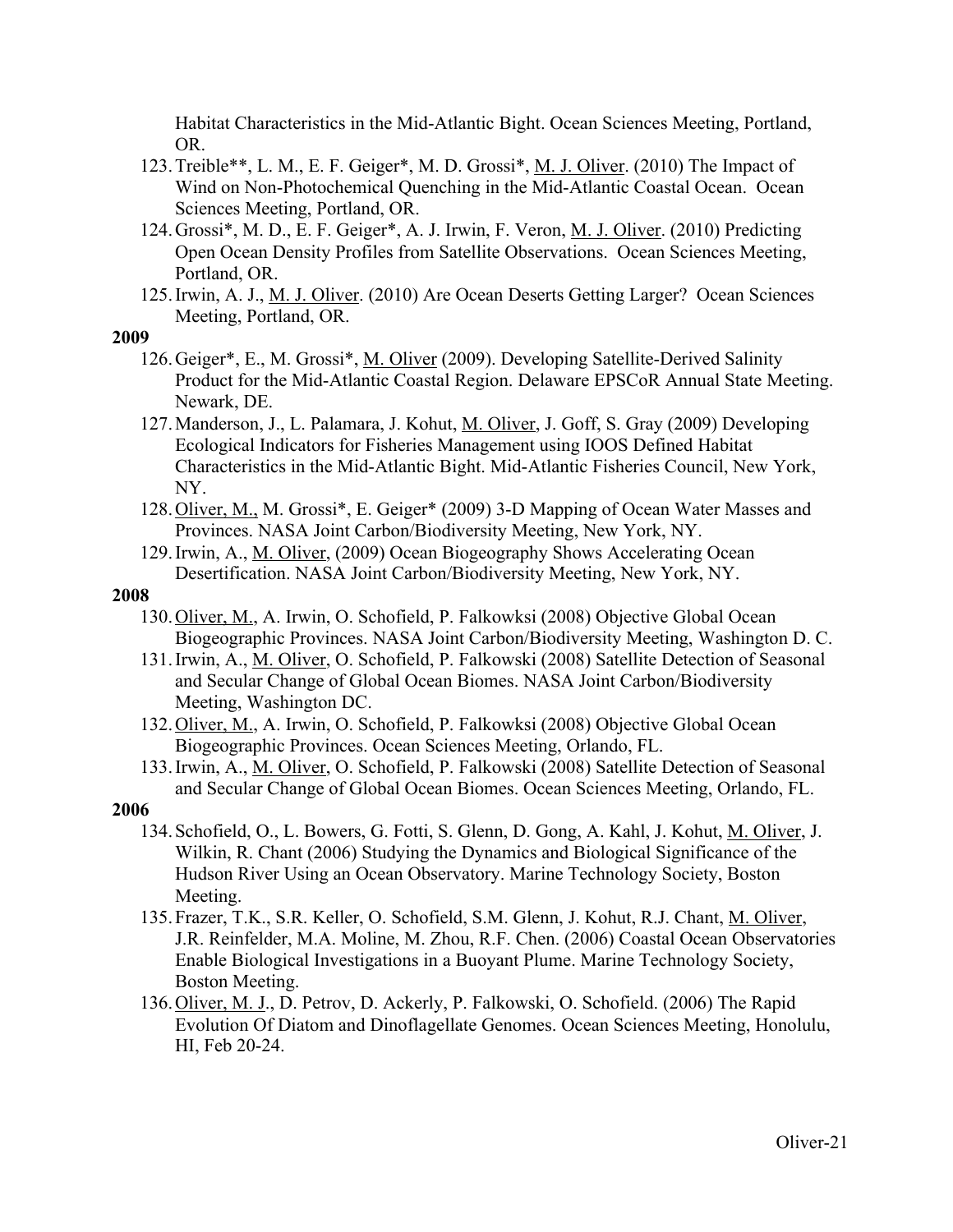- 137.Bosch, J., O. Schofield, J. Kohut, S. Glenn, M. Gogte, M. Oliver. (2006) East Coast Plumes and Blooms: Monitoring On-Ramp Traffic to the Ocean Highway off New Jersey. Ocean Sciences Meeting, Honolulu, HI, Feb 20-24.
- 138.Connolly, J., M. Moline, C. Knight, M. Oliver. (2006) Exploring the Evolutionary Implications of Diatom (Bacillariophyceae) Genome Size Variation. Ocean Sciences Meeting, Honolulu, HI, Feb 20-24.
- 139.Frazer, T. K., O. Schofield, M. Moline, S. Glenn, J. T. Kohut, R. J. Chant, S. R. Keller, M. J. Oliver, J. R. Reinfelder, M. Zhou, M., R. F. Chen. (2006) LaTTE 2005: Super Size Me! Ocean Sciences Meeting, Honolulu, HI, Feb 20-24.

- 140.Oliver, M. J., Z. Finkel, O. Schofield, P. G. Falkowski, C. de Vargas. (2005) Retrotransposons in Diatom Taxa. The International Ocean Research Conference, UNESCO Headquarters, Paris, France, June 6-10.
- 141.Kohut, J., R. Chant, S. Glenn, O. Schofield, M. J. Oliver. (2005) Observed Response of the Hudson River Plume to Wind Forcing. The International Ocean Research Conference, UNESCO Headquarters, Paris, France, June 6-10.

#### **2004**

- 142.Kohut, J., J. A. Bosch, M. J. Oliver, S. M. Glenn, O. M. E. Schofield. (2004) Evolution of Fronts in the Mid-Atlantic Bight (MAB): What Exit on the Ocean Highway off New Jersey? American Geophysical Union Fall Meeting, San Francisco, CA. Dec 13-17.
- 143.Oliver, M. J., J. T. Kohut, A. J. Irwin, S. M. Glenn, O. Schofield, M. A. Moline, W. P. Bissett. (2004) Bioinformatic Approaches for Objective Detection of Water Masses. Ocean Optics XVII, Fremantle, Australia, Oct 25-29.
- 144.Oliver, M. J., Z. V. Finkel, O. M. Schofield, P. G. Falkowski. (2004) A Hypothesis of Genome Structure in Marine Phytoplankton. 56th Annual Meeting of The Society of Protozoologists June 2-6, Bryant College, Smithfield, Rhode Island.
- 145.Matteson, R. S., M. A. Moline, J. G. Bellingham, S. M. Blackwell, F. P. Chavez, S., Haddock, M. A. McManus, M. J. Oliver, O. M. Schofield. (2004) Distribution of Optical Constituents in Response to Episodic Upwelling in Monterey Bay ASLO/TOS Ocean Research Conference Feb 15 - 20 Honolulu, HI.

- 146.Oliver, M. J., T. Bergmann, S. Glenn, M. Moline, C. Orrico, O. Schofield. (2002) Application of Optical Inversion Model: Implications for Constituent Specific Absorption and Bio-Optical Modeling of Primary Production. Ocean Optics XVI, Santa Fe, NM.
- 147.Schofield, O., T. Bergmann, W. P. Bissett, G. Kirkpatrick, M. J. Oliver, C. Orrico, M. A. Moline, S. Glenn. (2002) Inversion of the Inherent Optical Properties and Their Utility for Delineation of Water Masses in Turbid Coastal Waters. Ocean Optics XVI, Santa Fe, NM.
- 148.Moline, M. A., T. Bergmann, W. P. Bissett, J. Case, J., C. Herren, C. D. Mobley, M. J. Oliver, O. Schofield, O., Sundman L. (2002). Integrating Optics and Biology: Estimation of Bioluminescence Leaving Radiance From an Autonomous Vertical Profiler. Ocean Optics XVI, Santa Fe, NM.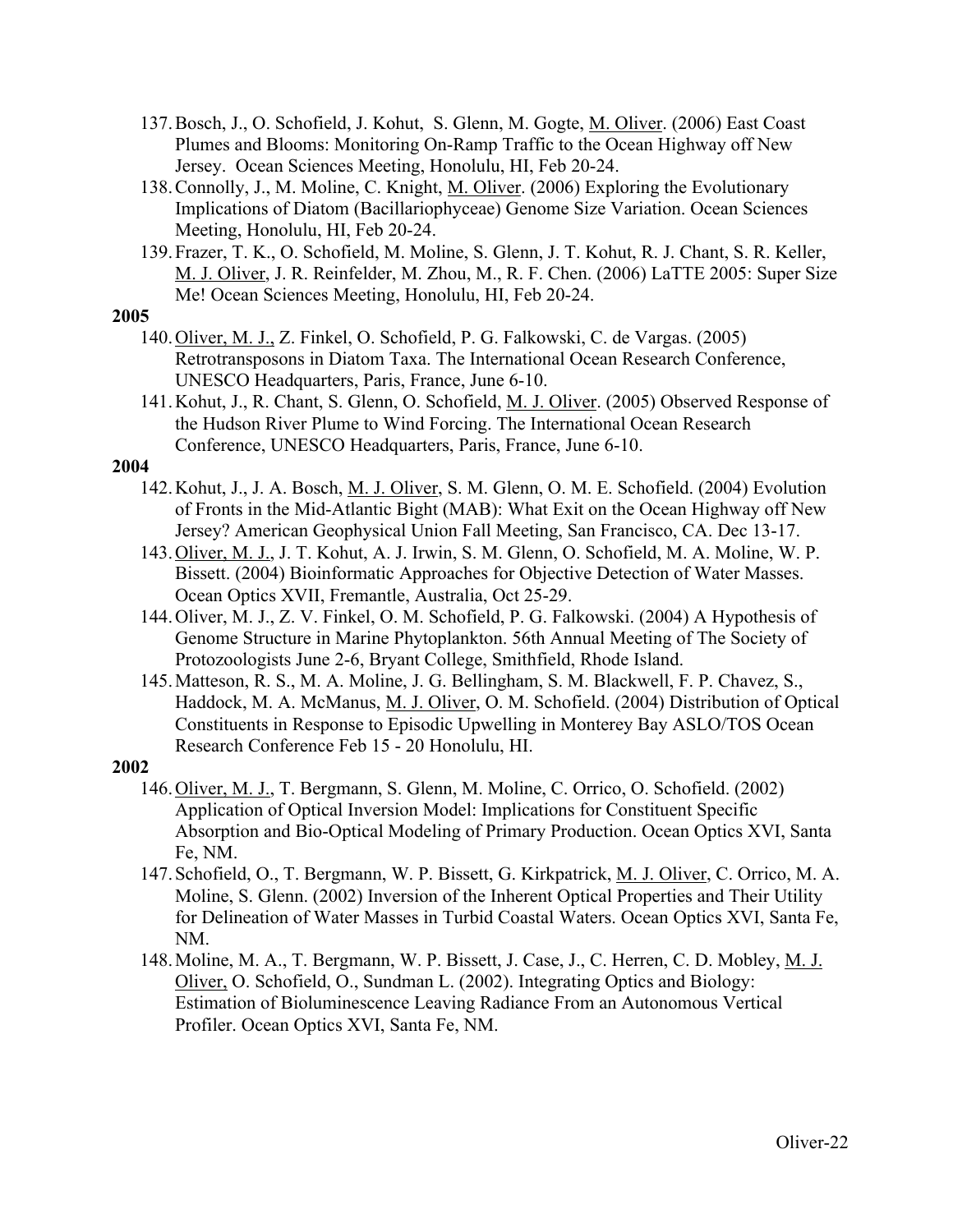- 149.Oliver, M. J., Moline, M. A., Schofield, O., Bergmann, T., Glenn, S., Bisset, W. P., (2002) Bio-Optical Estimates of Phytoplankton Productivity From an Autonomous *In Situ* Profiler in the Coastal Waters of the Mid-Atlantic Bight. Ocean Sciences Meeting, Honolulu, HI
- 150.Kirkpatrick, G.H., M. J. Oliver, B. Berg, C. Orrico, M. A. Moline, S. E. Lohrenz, O. Schofield. (2002) Continuous, Real-Time Determination of Hyperspectral Absorption of Colored Dissolved Organic Material. Ocean Sciences Meeting, Honolulu, HI.
- 151.Pearson, J. A., S. M. Blackwell, N. Doughty, M. A. Moline, M. J. Oliver, C. Orrico. (2002) Optical Estimation of Phytoplankton and Sediment Transport in Morro Bay Estuary. Ocean Sciences Meeting, Honolulu, HI.

152.Moline, M. A., R. Arnone, T. Bergmann, S. Glenn, M. J. Oliver, C. Orrico, O. Schofield, S. Tozzi. (2000) Variability in Spectral Backscatter Estimated from Satellites and its Relation to In-Situ Measurements in Optically Complex Coastal Waters. Presented at, Oceans From Space 2000 Venice, Italy, Sponsored by the Joint European center and NASA. (Best Poster Award)

# **ORGANIZED WORKSHOPS**

### **2019**

- 1. SWARM Delaware Teachers, Integrating Polar Science into Classrooms. Organized with Janice McDonnell, David Christopher, Josh Kohut, Liesl Hotaling, Christine Bean, Carrie Ferraro, November 16, 2019, Lewes, DE
- 2. SWARM New Jersey and New York Teachers, Integrating Polar Science into Classrooms. Organized with Janice McDonnell, David Christopher, Josh Kohut, Liesl Hotaling, Christine Bean, Carrie Ferraro, August 12-15, 2019, Tuckerton, NJ
- 3. Polar-izing your Science Impacts: Turn your Research into Science Stories and Take Science Stories to the Classroom. Organized with Jon Cohen, Janice McDonnell, Josh Kurtz, Ari Daniel. Clayton Hall, January 9-11, 2019 Newark, DE.

### **2018**

4. NSF PLR Course Evaluation Workshop, Organized with Jon Cohen. DNERR St. Jones Reserve, January 17, 2018, Dover, DE.

# **INVITED SEMINARS**

# **2020**

1. Oliver, M. J. (2020) Antarctic Biological Hotspots in a Changing Climate. Lewes Public Library, Lewes, DE.

- 2. Oliver, M. J., J. Cohen. (2019) The importance of stories in teaching science. National Science Foundation School of Ice, Denver, CO.
- 3. Oliver, M. J., M. Breece, D. Fox, D. Haulsee, S. Bograd, E. Hazen, H. Welch, Ed Hale. (2019) Using real-time satellite ocean color and robotics to test ecological hypotheses that lead to conservation plans, NOAA Ocean Color Coordinating Group, University of Maryland, MD.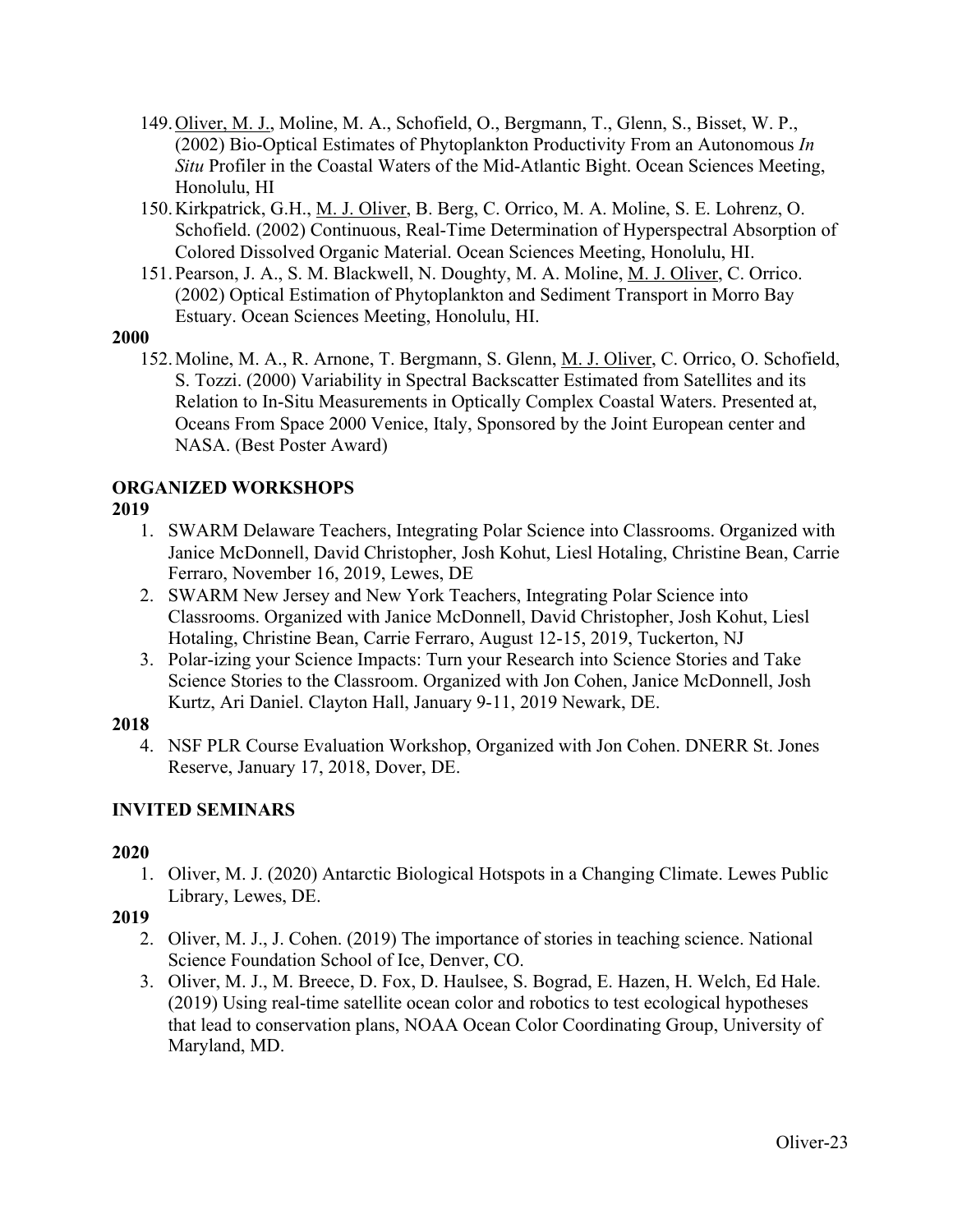4. Oliver, M. J. (2019) Teaching: 12 years of doing something I was not trained to do. University of Delaware, School of Marine Science and Policy Seminar Series, Lewes, DE.

### **2018**

- 5. Oliver, M. J. (2018) How Does Climate Change Impact Adélie Penguin Populations? Old Dominion University, Norfolk, VA.
- 6. Oliver, M. J (2018). Using Big Data to Conserve Species, Scholar in the Library Series, University of Delaware, DE

### **2017**

- 7. Oliver, M. J., D. Haulsee, M. Breece, D. Fox, J. Kohut. (2017) Integrating Coastal Ocean Observatories and Fishery-Independent Biotelemetry. Multi-Scale Coastal Ocean Dynamics and Exchange Processes, Gordon Conference, University of New England, Biddeford, ME.
- 8. Oliver, M., J. Kohut, M. Moline, L. Nazzaro, T. Miles, K. Bernard, W. Fraser, D. Patterson-Fraser, A. Irwin, M. Cimino, P. Winsor, H. Statscewich, E. Fredj, (2017) Adélie Penguin Foraging Location Predicted by Tidal Regime Switching. NSF Mobility Workshop, The Ohio State University, Columbus, OH.

### **2015**

9. Oliver, M. J. The Benefits and Challenges of Integrating Animal Telemetry into Ocean Observatories, Joint Session of the Mid-Atlantic Bight Physical Oceanography Meeting and the Mid-Atlantic Chapter of the American Fisheries Society. Cape May, NJ

### **2014**

- 10. Oliver, M. J. Scales, Proxies and Biogeography, Duke University, NC, December 17, 2014
- 11. Oliver, M. J. Testing marine ecosystem selection processes on multiple scales: Examples and Approaches, Duke University, NC, November 11, 2014
- 12. Oliver, M. J. The Match and Mis-Match of Environmental Selection. Gordon Conference, Global Change Biology, Waterville Valley, NH July 11, 2014
- 13. Oliver, M. J. Integrating biotelemetry, gliders and satellites to develop habitat models for coastal fish species. Xiamen University, China, April 3, 2014
- 14. Oliver, M. J. The Match and Mis-Match of Environmental Selection. Chesapeake Bay Biological Laboratory, MD, February 11, 2014

- 15. Oliver, M. J. Using Ocean Observatories to Discover Habitat Associations. U.S. Kavli Frontiers of Science, National Academy of Sciences, Irvine, CA November 7, 2013.
- 16. Oliver, M. J. The Match and Mis-Match of Environmental Selection. University of Southern California, CA, November 5, 2013
- 17. Oliver, M. J. The Match and Mis-Match of Environmental Selection. University of Southern California, CA, June 19, 2013
- 18. Oliver, M. J. The Match and Mis-Match of Environmental Selection in a Polar System: Does Mesoscale Variability Provide Refuge from a Changing Climate? Institute of Marine and Coastal Science, Rutgers University, March 11, 2013
- 19. Oliver, M. J. Revisiting Sverdrup: Phytoplankton as Signal Amplifiers of Ocean Vertical Density Structure, Physical Ocean Science and Engineering Seminar, University of Delaware, March 15, 2013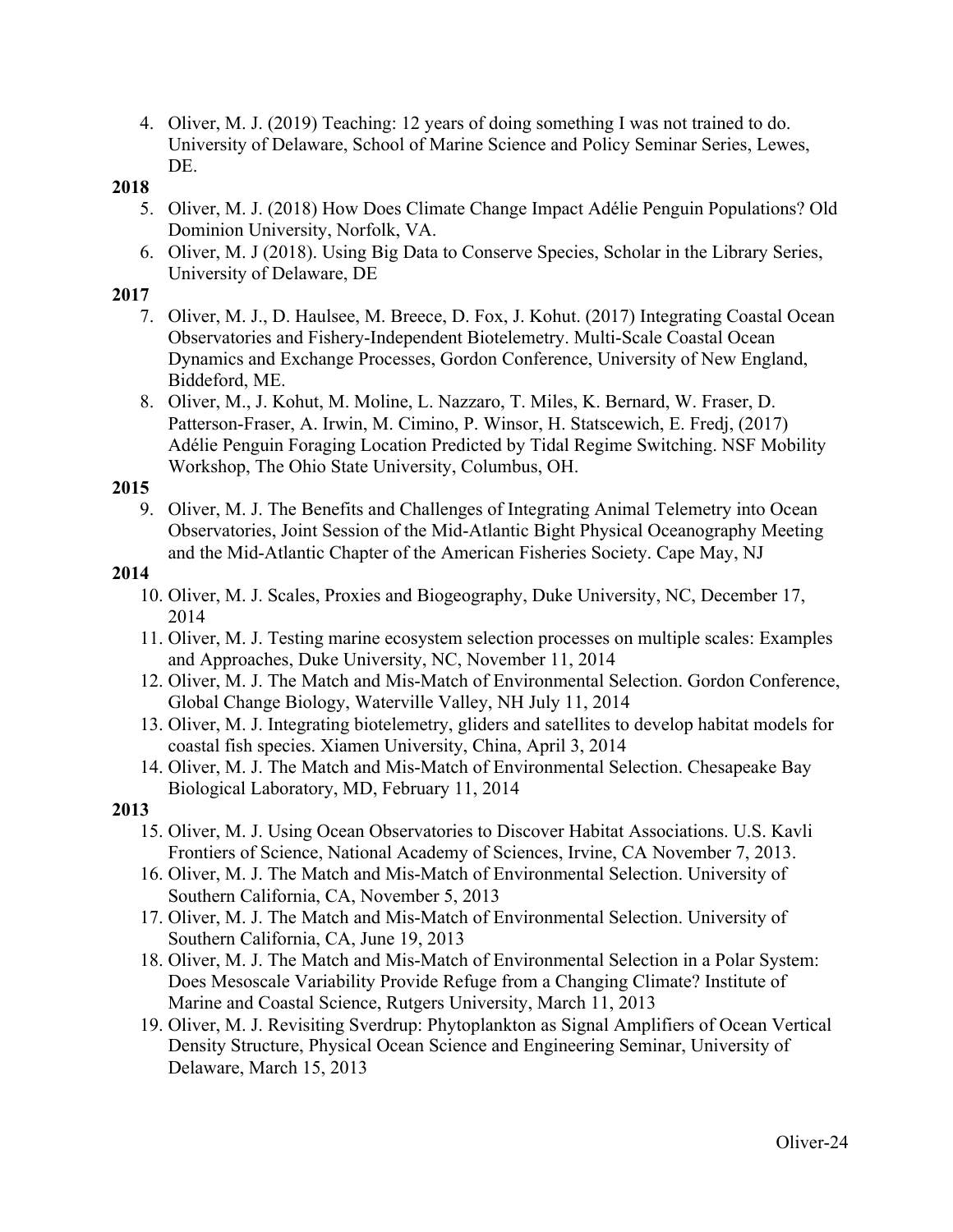20. Oliver, M. J. Sharks, Sturgeon, Robots and Satellites: Finding the Fish, Saltwater Fly Anglers of Delaware, Rehoboth Beach, Delaware, March 13, 2013

#### **2012**

- 21. Oliver, M. J. Sharks, Sturgeon, Robots and Satellites: Adventures in Biogeography, Lunch and Learn Program, Cape Henlopen State Park, Dec, 2012.
- 22. Oliver, M. J. Modeling Marine Ecosystems with Remote Satellite Data, Biodiversity and Functioning of Marine Ecosystems, Laboratorie Arago, Observatoire océanologique de Banyuls sur mer, Université Pierre et Marie Curie France, May 30, 2012.

### **2011**

- 23. Oliver, M. J. Dynamic Marine Biogeography from Space, Joint International Workshop of OCCOS and Choice-C, Xiamen University, China, April, 2011.
- 24. Oliver, M. J. Remote Sensing of the Mid-Atlantic Coastal Ocean, Partnership University Project with Laboratorie Arago, Observatoire océanologique de Banyuls sur mer and the University of Delaware, March, 2011.

#### **2010**

- 25. Oliver, M. J. Fast Carbon, Slow Carbon, Oily Carbon: A Short Tour from the Archean Ocean to Ocean Observatories, Ocean Currents Public Lecture, Lewes, DE, July 2010.
- 26. Oliver, M. J. Fast Carbon, Slow Carbon, Oily Carbon: A Short Tour from the Archean Ocean to Ocean Observatories, NSF REU Program, Mote Marine Laboratory, July 2010.

#### **2009**

- 27. Oliver, M. J. Loaves and Fishes in the Future: Who Pays for Ocean Desertification? The Ethics of Climate Change; Intergenerational Justice and the Global Challenge; The Program in Science Ethics and Public Policy, Clayton Hall, University of Delaware, Oct. 2009.
- 28. Oliver, M. J. Are Ocean Deserts Getting Larger?, Mid-Atlantic Marine Education Association Annual Conference, University of Delaware, Oct. 2009.

### **2008**

29. Oliver, M. J. How Microscopic Ocean Algae Let Us Breathe, Have Babies, and Drive Cars (Really!), Ocean Currents Public Lecture, Lewes, DE, May 2008.

### **2006**

30. Oliver, M. J. Selfish Genes in Phytoplankton Genomes; From Environmental Induction to Evolutionary Patterns, Dalhousie University, Halifax, NS. Nov, 2006.

### **2005**

- 31. Oliver, M. J. Evolution of Dinoflagellate and Diatom Genomes; Thoroughbreds of the Eukaryotes, Mote Marine Laboratory, Sarasota, FL. June, 2005.
- 32. Oliver, M. J. Bioinformatic Approaches for Objective Detection of Water Masses on Continental Shelves: Early Results from LaTTE 2005, Lamont-Doherty Earth Observatory, Columbia University, NY, May 5, 2005.

# **MEDIA PUBLICITY**

### **2020**

1. UD Research Magazine Volume 8, No 2. "Antarctic Food Webs – more like farms or grocery stores?" highlighted the ecological research in the West Antarctic Peninsula done by our team.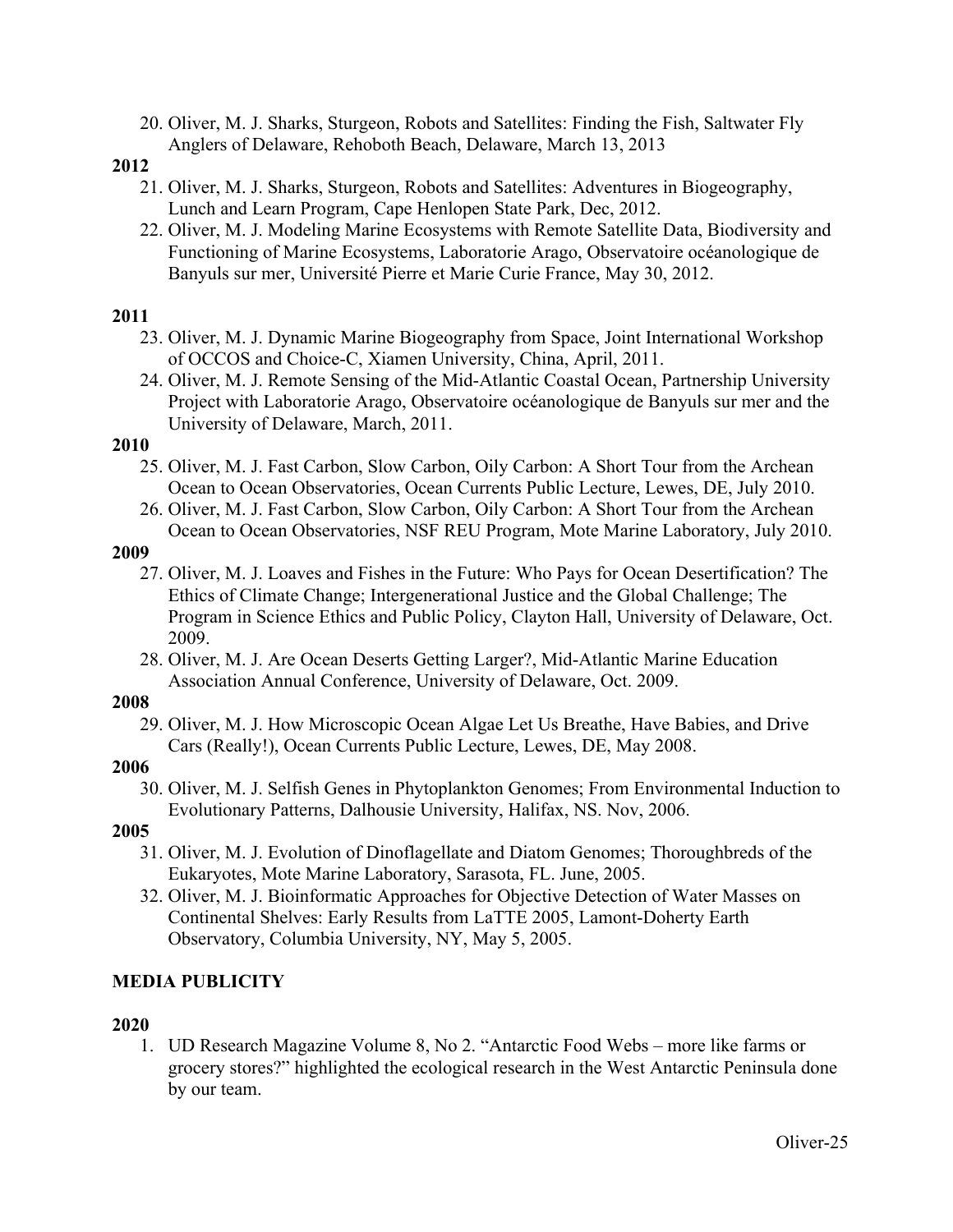- 2. Antarctic Sun, September 1, 2020 "*Detecting Anomalous Life Swarms*" highlighted the ecological research on Antarctic Hotspots done by our team.
- 3. UDaily, March 9, 2020, *"UD Research in Antarctica"* highlighted the ecological research in the West Antarctic Peninsula done by our team.

4. UDaily, April 12, 2018, *"UD-Developed Text Alert System Helps Fishermen Avoid Sturgeon"* highlighted the operational status of a real-time text alert system for by-catch reduction in Delaware Bay.

### **2017**

- 5. LenFest Ocean Program, October 17, 2017, "*New Study to Help Fishermen Avoid Endangered Sturgeon*" highlighted our work to use real time data to help fishermen avoid bycatch. http://www.lenfestocean.org/en/news-and-publications/fact-sheet/new-study-tohelp-fishermen-avoid-endangered-sturgeon
- 6. UDaily, May 31, 2017, *"Superb Scientist, Influential Mentor"* Highlighted my nomination for the 2017 Outstanding doctoral advising and mentoring award.
- 7. UDaily, April 12, 2017, *"Thoughtful News Consumption"* Highlighted our work on analyzing media claims about the polar regions. https://www.youtube.com/watch?v=6ogfYJyoc0o
- 8. March for science, April 22, 2017. My remarks covered by Heterodox Academy (https://heterodoxacademy.org/2017/04/24/hard-sciences-and-viewpoint-diversity/)
- 9. March for science, April 22, 2017. My remarks covered by Psychology Today (https://www.psychologytoday.com/blog/rabble-rouser/201705/climate-scientists-talkthe-march-science)

- 10. Guardian, October 9, 2016, "*Sand tiger sharks: far friendlier than you think"* Highlighted our work on discovering the social networks of Sand Tiger Sharks.
- 11. Newsweek, February 23, 2016, *"Tiger Sharks Along East Coast Are More Social Than Once Thought*" Highlighted our work on discovering the social networks of Sand Tiger Sharks.
- 12. American Littoral Society, *A Vision for Our Oceans: Stewardship Through Ocean Planning* https://www.youtube.com/watch?v=YIMhllzXqfY
- 13. The News Journal, February 26, 2016, *"The Sturgeon Tracker"* Highlighted our work on protecting endangered species in the coastal ocean.
- 14. UDaily, February 29, 2016, *"Safeguarding sturgeon"* Highlighted our work on protecting endangered species in the coastal ocean.
- 15. The News Journal, January 14, 2016, "*UD researcher studies penguin turf war"* Highlighted my labs work in understanding penguin foraging dynamics with robotics.
- 16. IFL Science, January 9, 2016, "*How Adélie and Gentoo Penguins Avoid Food Fights in Antarctica*" Highlighted my labs work in understanding penguin foraging dynamics with robotics.
- 17. NSF Science360.org, January 6, 2016, "*Penguins, food and robots*" Highlighted my labs work in understanding penguin foraging dynamics with robotics.
- 18. UDaily, January 6, 2016, *"Penguins and robots"* Highlighted my labs work in understanding penguin foraging dynamics with robotics.
- 19. Environmental Monitor, January, 2016, *"Tracking Sharks"* Highlighted how my lab is combining acoustic telemetry and AUVs to understand Sand Tiger sharks.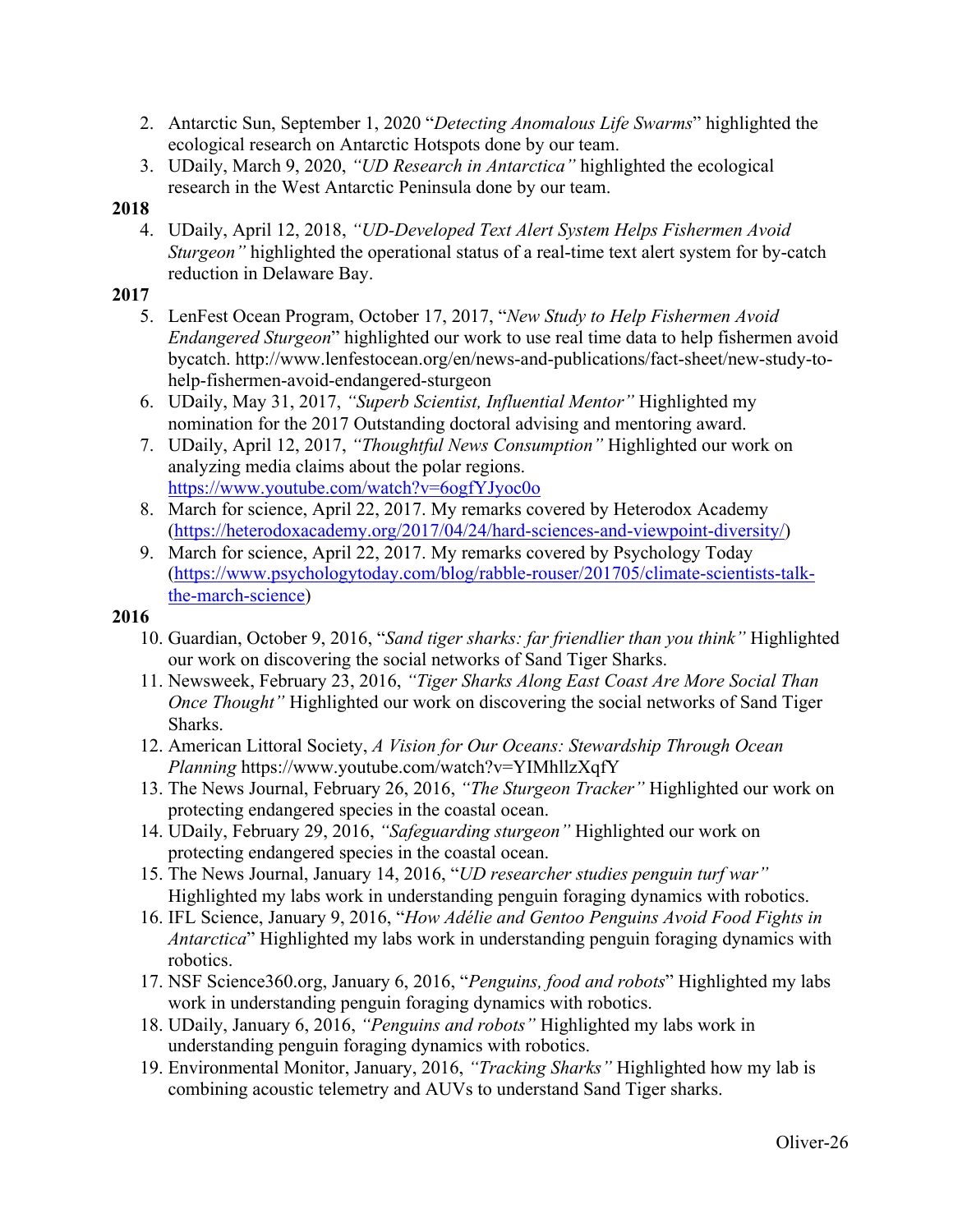- 20. UDaily, September 24, 2015, *"Oliver named Robertson Professor of Marine Science and Policy"*
- 21. Cape Gazette, May 21, 2015, "*Ocean Currents lecture to focus on Antarctic penguins May 21 in Lewes*" showcases the public lectures with my labs science stories.
- 22. The News Journal, May 20, 2015, "*Research sheds light on sharks off Delmarva coast"*  highlighted my labs work to understand the migration patterns of sand-tiger sharks.
- 23. UD Messenger Vol 23 #1, *"Penguin Chicks, Weight and Climate Change"* highlights my labs Antarctic work.
- 24. Environmental Monitor, February 27, 2015, *"U. Delaware Scientists Study Falling Adélie Penguin Populations, Antarctic Food Web"* highlights my labs Antarctic work.
- 25. The News Journal, January 26, 2015, "*U of D research teams at polar opposites*" highlighted my labs work to understand the ecology of the Adélie penguin.

### **2014**

- 26. The Antarctic Sun, May 9, 2014, "*Converging factors*" http://antarcticsun.usap.gov/science/contenthandler.cfm?id=3019 is an article about our labs Antarctic work.
- 27. Campus Voices, April 17, 2014, "*From Plankton to Sharks*" http://sites.udel.edu/campusvoices/2014/04/17/oliver/ is an interview about biological oceanography and the future of conservation.
- 28. The News Journal, November 4, 2014 "*Cold, wet baby penguins struggle to survive*" highlighted my labs work to understand the ecology of the Adélie Penguins.
- 29. The News Journal, August 18, 2014 "*UD Expands Ocean Research*" highlighted my (and others) labs work to use robotics in research

# **2013**

- 30. UDaily, May 3, 2013, "*Sturgeon search*" highlights my labs efforts to understand the distribution of Atlantic sturgeon with an underwater glider.
- 31. The News Journal, February 7, 2013, "Social sharks: UD researchers monitoring animals' travels, networks" highlighted my labs work to understand the ecology of the Sand tiger shark.
- 32. UDaily, January 16, 2013, "*Keeping a float*" highlighted my labs deployment of a privately funded APEX float to study Antarctic phytoplankton blooms.
- 33. Ocean Mysteries with Jeff Corwin episode 209, January 12, 2013,*"Eye of the Sand Tiger"* highlighted the shark tracking research efforts of graduate students Danielle Haulsee and Matthew Breece.
- 34. UDaily, January 10, 2013 "*Shark Special*", highlighted the shark tracking and AUV efforts of the Oliver Lab.
- 35. Delaware Sea Grant, "*January 2013 – Penguins*" http://youtu.be/bH3zph4YAME highlighted the Antarctic research efforts of the Oliver Lab.

- 36. UDaily, November 7, 2012,*"Post-Sandy sewage"* highlighted the efforts of my lab to track potentially hazardous river plumes after Hurricane Sandy.
- 37. NBCNEWS.com, October 19, 2012, "*Underwater robots track sharks off US*" highlighted the first successful detection of sharks using a Slocum Glider AUV.
- 38. UDaily, October 16, 2012, *"Shark Social Networking"* highlighted the integration of tagged sharks into ocean observatories.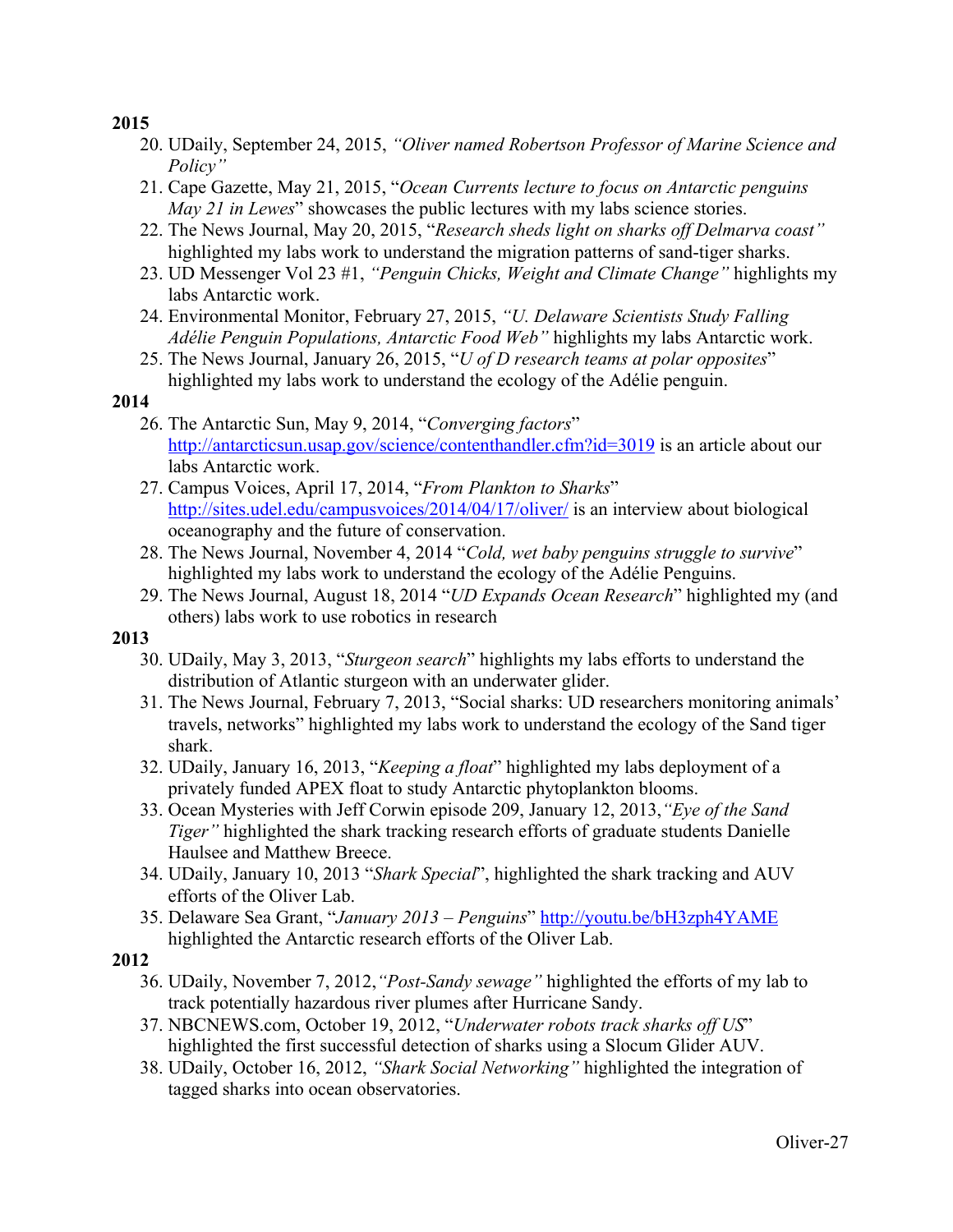- 39. NewsWorks, NPR affiliate, Broadcast on WDDE, August 3, 2012, *"Tracking a predator in the Delaware Bay"* highlighted graduate student Danielle Haulsee's efforts to track sand tiger sharks in Delaware Bay
- 40. UD Messenger, Volume 20, #1, "*Follow the penguins*" highlighted the labs efforts to understand the foraging patterns of penguins in Antarctica.
- 41. UDaily, February 20, 2012, *"On the radar"* described the Oliver's Sloan Research Fellowship.
- 42. UDaily, January 18, 2012, "*Sea Change"* highlighted lab efforts visualize penguin foraging behaviors in real-time.
- 43. The News Journal, January 14, 2012 "*UD researcher part of effort to study Antarctica's penguins*" highlighted the efforts of graduate student Megan Cimino to understand penguin population dynamics.
- 44. UDaily, January 5, 2012 "Bycatch-22" highlighted the labs efforts to help reduce the bycatch of butterfish in the min-Atlantic region.

- 45. UDaily, November 9, 2010, *"CEOE's Oliver wins Prestigious Presidential Early Career Award"* described Oliver's PECASE Award.
- 46. WBOC16, June 16, 2010, *"Delaware Researchers Assist in Tracking Gulf Oil"* describes my labs efforts to use satellites and an AUV to visualize the gulf oil spill.
- 47. WHYY, June 10, 2010, "*Local Robots aid Gulf surveys*" describes how our AUV robot was integrated into a larger fleet of robots to monitor the Gulf Oil spill.
- 48. WGMD.com, June 9, 2010, *"UD Robotic Sub Helping to Track Oil from Gulf Spill"* highlights the mission of our glider AUV in the Gulf of Mexico during the Deep Water Horizon oil spill.
- 49. WBOC16, June 9, 2010, *"UDel. Robot Helping Assess Gulf Oil Spill Impact"* discusses the activity of our glider AUV during the Deep Water Horizon oil spill.
- 50. myfoxphilly.com, June 2, 2010, *"U of D's Blue Hen Reports to the Keys"*, describes my labs deployment of our AUV near the Florida Keys to search for oil from the Deep Water Horizon disaster.
- 51. Coastal Sussex Weekly, Issue 58, May 27. 2010, *"The Burning Question: Can Oil from the Gulf Reach Us?"* discussed the likelihood of oil from the Deep Water Horizon oil spill reaching the shores of Delaware.
- 52. UDaily, May 26, 2010, *"UD, DBI Join Effort to Track Gulf of Mexico Oil Spill"*, describes our labs efforts to visualize the ocean observatory response effort using the super-computers at Delaware Biotechnology Institute.

#### **2008**

53. UDaily, July 2, 2008, *"Matt Oliver Receives NASA New Investigator Award"* described Oliver's NIP award.

### **TEACHING**

| $\sim$ $\sim$ $\sim$ $\sim$ $\sim$ $\sim$ $\sim$ $\sim$ | $\mathbf{r}$ and behaviour, $\mathbf{r}$ | $\mu$                                               |                        |
|---------------------------------------------------------|------------------------------------------|-----------------------------------------------------|------------------------|
| Semester                                                | Title                                    |                                                     | Enrollment $(4xx/6xx)$ |
| $F 2020 - MAST 627$                                     |                                          | <b>Biological Oceanography</b>                      |                        |
| $F 2020 - MAST 610$                                     |                                          | <b>Economics Coupling Human and Natural Systems</b> | 12                     |
|                                                         |                                          | (co-taught with Dr. Oremus)                         |                        |
| F 2020 - MAST 407                                       |                                          | Marine Research Experience in Biodiversity          | 17                     |
|                                                         |                                          |                                                     |                        |

**Courses Taught**  $(F = Fall semester, S = Spring semester)$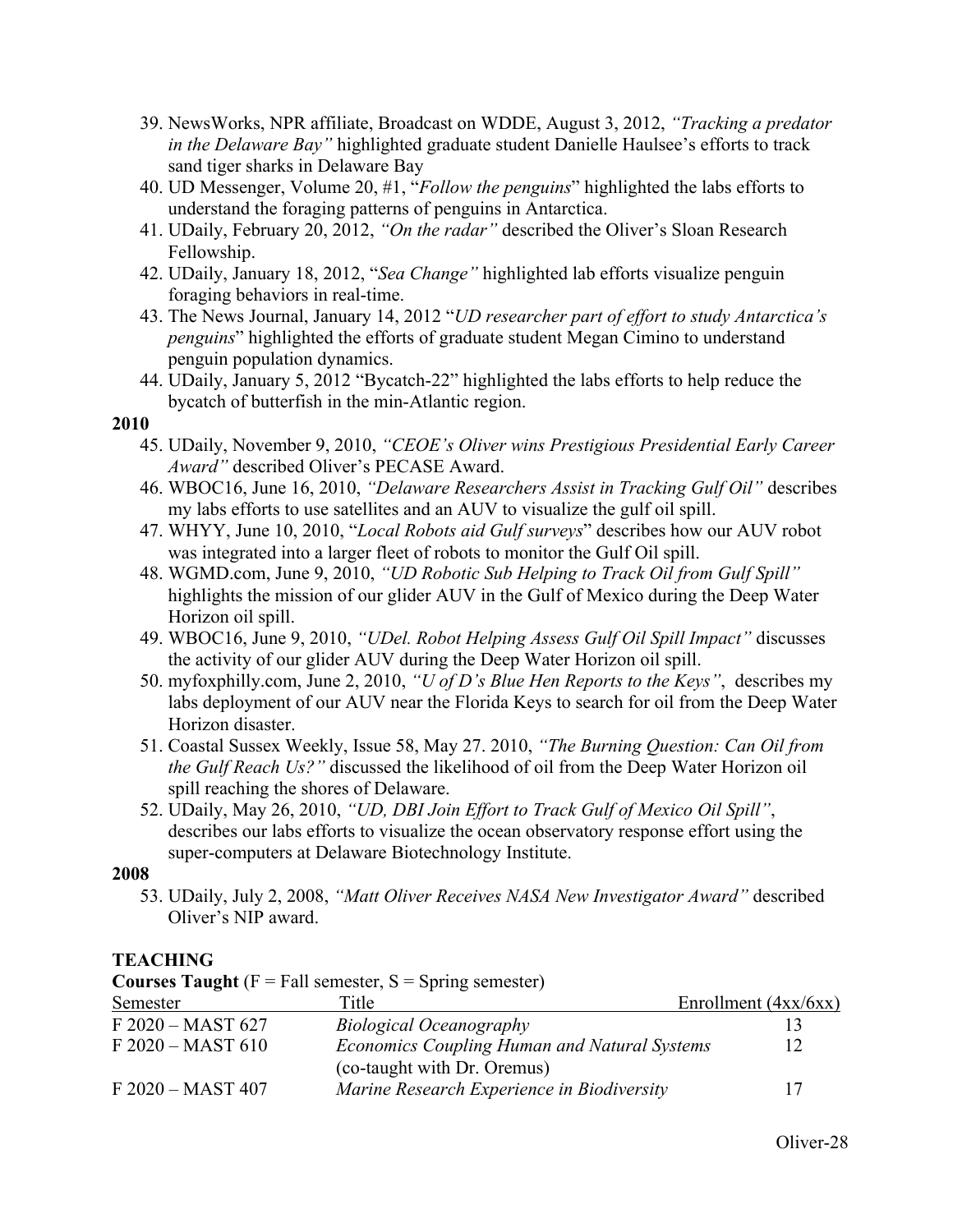|  |                       | (co-taught with Dr. Cohen)                                   |                |
|--|-----------------------|--------------------------------------------------------------|----------------|
|  | F 2019 - MAST 627     | <b>Biological Oceanography</b>                               | 9              |
|  | F 2019 - MAST 610     | <b>Economics Coupling Human and Natural Systems</b>          | 12             |
|  |                       | (co-taught with Dr. Oremus)                                  |                |
|  | F 2019 - MAST 407     | Marine Research Experience in Biodiversity                   | 12             |
|  |                       | (co-taught with Dr. Cohen)                                   |                |
|  | S 2019 - MAST 667     | <b>Economics Coupling Human and Natural Systems</b>          | 16             |
|  |                       | (co-taught with Dr. Oremus)                                  |                |
|  | S 2019 - MAST 202     | The Oceans, the Media, and Polar Science                     | 9              |
|  |                       | (co-taught with Dr. Cohen)                                   |                |
|  | F 2018 - MAST 627     | <b>Biological Oceanography</b>                               | 17             |
|  | F 2018 - MAST 202     | The Oceans, the Media, and Polar Science                     | $\tau$         |
|  |                       | (co-taught with Dr. Cohen)                                   |                |
|  | F 2017 - MAST 667     | Economics Coupling Human and Natural Systems                 | 35             |
|  |                       | (co-taught with Dr. Parsons)                                 |                |
|  | F 2017 - MAST 627     | <b>Biological Oceanography</b>                               | 25             |
|  | S 2017 - HONR 267     | The Oceans, the Media, and Polar Science                     | 20             |
|  |                       | (co-taught with Dr. Cohen)                                   |                |
|  | F 2016 - MAST 853     | Oceanography Seminar: Great Papers in Oceanography           | 8              |
|  | F 2016 - MAST 627     | <b>Biological Oceanography</b>                               | 18             |
|  | F 2015 - MAST 627     | <b>Biological Oceanography</b>                               | 10             |
|  | S 2015 - MAST 382     | <b>Introduction to Ocean Sciences</b>                        | 40             |
|  | S 2015 - MAST 382     | Introduction to Ocean Sciences-Honors                        | 5              |
|  | F 2014 - MAST 627     | <b>Biological Oceanography</b>                               | 17             |
|  | S 2014 - MAST 482     | <b>Introduction to Ocean Sciences</b>                        | 38             |
|  | F 2013 - MAST 627     | Marine Biology                                               | 11             |
|  | S 2013 - MAST 482     | Introduction to Ocean Sciences (co-taught with Dr. Marsh) 21 |                |
|  | F 2012 - MAST 427/627 | Marine Biology (co-taught with Dr. Kirchman)                 | 21/12          |
|  | S 2012 - MAST 482     | Introduction to Ocean Sciences (co-taught with Dr. Marsh) 27 |                |
|  | F 2011 - MAST 604     | Environmental Data Management                                | $\tau$         |
|  | F 2011 - MAST 866     | Special Problem: Ecological Models in R                      | $\overline{4}$ |
|  | S 2011 - MAST 482     | Introduction to Ocean Sciences (co-taught with Dr. Marsh) 28 |                |
|  | F 2010 - MAST 427/627 | Marine Biology                                               | 6/15           |
|  | S 2010 - MAST 482     | Introduction to Ocean Sciences (co-taught with Dr. Marsh) 20 |                |
|  | F 2009 - MAST 427/627 | Marine Biology (co-taught with Dr. Kirchman)                 | 8/10           |
|  | F 2009 - MAST 853     | Oceanography Seminar: Great Papers in Oceanography           | 10             |
|  | F 2008 - MAST 427/627 | Marine Biology (co-taught with Dr. Kirchman)                 | 0/14           |
|  |                       |                                                              |                |

# **Graduate Advisees**

*\*Graduated Students*

|            | <i>As Lead Advisor</i> (n=15)                                    |
|------------|------------------------------------------------------------------|
| $2020-pr.$ | Grant Voirol (MS): Patterns                                      |
| $2019-pr.$ | Robert Roose (MS): Ecological Networks in Acoustic Telemetry     |
| $2019-pr.$ | Stephanie Zmina (MS): Theoretical Drivers of Marine Biodiversity |
| $2018-pr.$ | Harrison Smith (MS): Developing Novel Remote Sensing Chlorophyll |
|            | <b>Algorithms</b>                                                |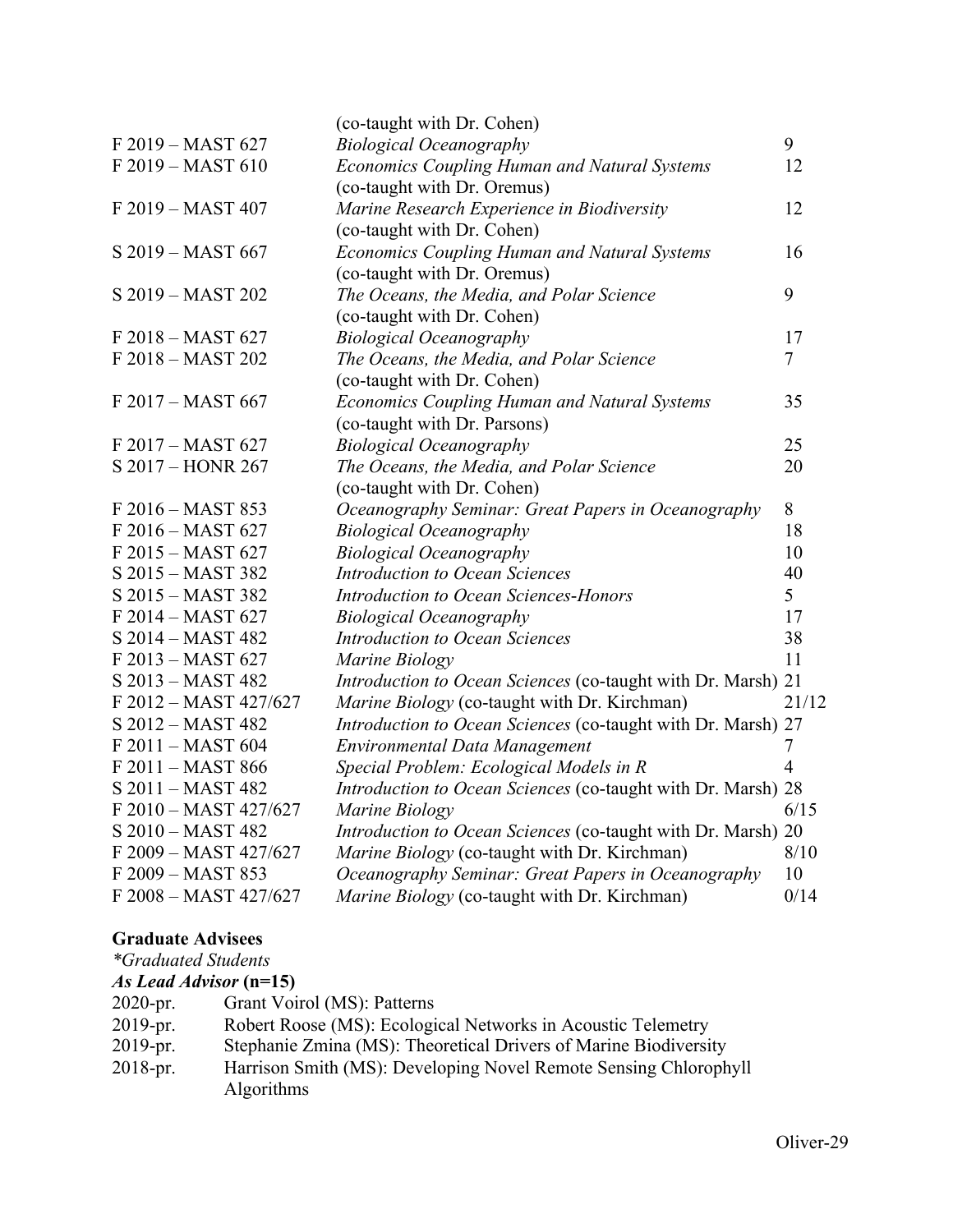| 2017-pr.   | Katherine Hudson (PhD): Biological Hotspots in Antarctica                                                                                                             |
|------------|-----------------------------------------------------------------------------------------------------------------------------------------------------------------------|
| $*2015-19$ | Seth Cowell (PhD, co-lead with Pam Cook): Modeled stability of phytoplankton                                                                                          |
|            | blooms.                                                                                                                                                               |
| $*2016-18$ | Joseph Gradone (MS): Kinetic Energy Limitation of Phytoplankton Production                                                                                            |
| $*2015-18$ | Cordilyn Goodrich (MS): Effect of Horizontal Advection on Zooplankton in<br>Antarctica                                                                                |
| $*2014-16$ | Jessica Lee (MS, co-lead with Tracy Deliberty): Satellite tracking Antarctic<br>minke whales <i>(Balaenoptera bonaerensis)</i> in a dynamic sea ice habitat along the |
|            | Western Antarctic Peninsula                                                                                                                                           |
| $*2012-17$ | Matthew Breece (PhD): Defining Habitats of Atlantic Sturgeon                                                                                                          |
| $*2010-16$ | Megan Cimino (PhD): Defining Habitats of Adélie Penguins with AUV's                                                                                                   |
| $*2010-17$ | Danielle Haulsee (PhD): Defining Habitats of Sand Tiger Sharks from Space                                                                                             |
| $*2013-15$ | Alexander Davies (MS, co-lead with Fabrice Veron): Gas Transfer and                                                                                                   |
|            | Phytoplankton in the Southern Ocean                                                                                                                                   |
| $*2008-10$ | Matthew Grossi (MS): Space-Based Prediction of Ocean Density Structure                                                                                                |
| $*2008-11$ | Erick Geiger (MS): Space-Based Prediction of Coastal Ocean Salinity                                                                                                   |

# *As Committee Member* **(n=12)**

- 2021 Caroline Wiernicki (PhD)
- 2020 Xin Wang (PhD)
- 2019 Matthew Vaughn (MS): Assessing the synergistic impact of temperature and dielfluctuating pH on the behavior of Amphiprion percula (true anemonefish)
- 2019 Haley Oleynik (MS): Shifts in Fish and Invertebrate Assemblage and Overall Community Composition in Delaware Bay
- \*2016-18 Talene Yeghissian (MS): Effect of Seasonal Temperature and Chlorophyll Variation on Calanoid Copepod Adult Female Body Size in Delaware Bay
- \*2014-16 Danielle Ferraro (MS) Estimating sea scallop incidental mortality from photogrammetric before-after-control impact surveys.
- \*2012-16 Chris Hughes (MS): Impact of Land and Sea Surface on Delaware Sea Breeze
- \*2013-15 Thomas Lankiewicz (MS): Molecular Methods to Estimate Bacterial Growth Rates
- \*2010-15 Joe Russell (PhD): Bacterial Communities in Pavilion Lakes and North Pond
- \*2010-13 Mrina Nikrad (PhD): Abundance and Activity of Heterotrophic Bacteria in Polar **Systems**
- \*2008-10 Lauren Salvitti (MS): *Heterosigma akashiwo* as a harmful algal bloom
- \*2008-10 Sharon Grim (MS): Controls of Microbial Diversity in the Coastal Ocean
- \*2008-12 Yoana Voynova (PhD): River Discharge and Upwelling in Delaware Bay
- \*2008-12 Matthew Aschaffenburg (PhD): Symbioninium Competition in Corals

# *As External Committee Member* **(n=3)**

- \*2015-17 Filipa Carvalho (Rutgers University, PhD): Phytoplankton dynamics in submarine canyons in the West Antarctic Peninsula
- \*2011-12 Matthew Breece (Delaware State University, MS): Movements of Atlantic Sturgeon
- \*2008-10 Laura Palamara (Rutgers University, MS): Fish-Stock Indicators in the Mid-Atlantic.

# **Research Undergraduate Advisees (n=13)**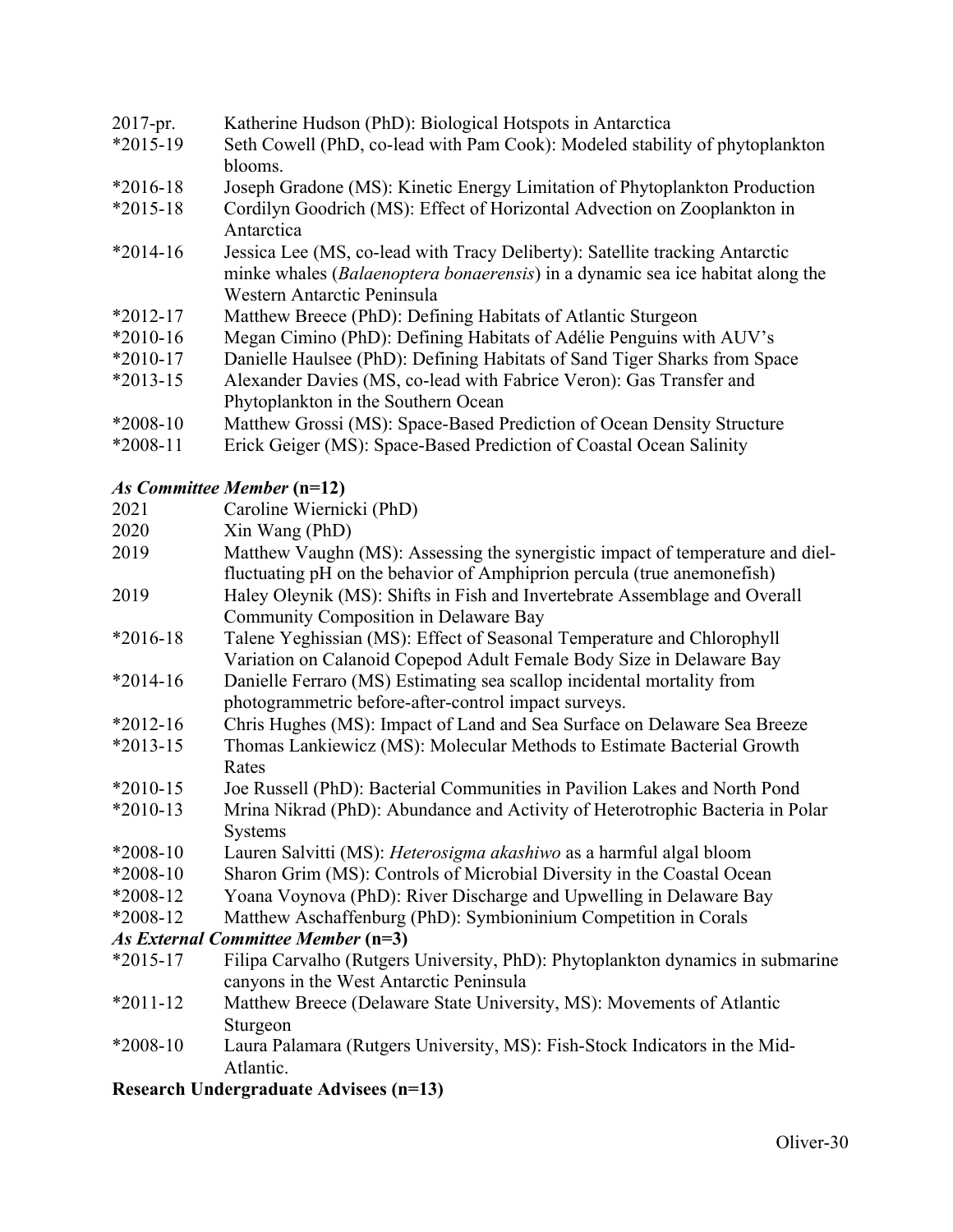- 2019 Elspeth Gates, Oregon State University
- 2017 Shae Timmons, United States Naval Academy
- 2017 Harrison Smith, *NSF REU,* Rutgers University
- 2017 Luke Frankel, *NSF REU,* Bowdin College
- 2015 Katherine Liming, Undergraduate Research, University of Delaware, DE
- 2014 Anastasia Procaccini, *NSF REU*, University of Vermont
- 2014 Kelly McBride, *NSF REU*, University of Rhode Island, RI
- 2013 Eadoh Reshef, University of Delaware, DE
- 2013 Danielle Ferarro, *REU*, University of Delaware, DE
- 2012 Cara Simpson, *NSF REU*, St. Mary's College, MD
- 2010 Lauren Weisebron, *NSF REU*, Johns Hopkins University, MD
- 2010 Chris Mitchell, *NASA Space Grant*, University of Delaware, DE
- 2009 Kendra Ryan, *NSF REU/UDRF,* Johns Hopkins University, MD
- 2009 Laura Treible, *NSF REU*, University of Delaware, DE

#### **FIELD RESEARCH EXPERIENCE**

- 2020 R. V. *Joanne Daiber* –Three glider deployments (6 days)
- 2020 Palmer Station Antarctica- Using AUV's and HF-Radar to understand Antarctic ecosystems (12 weeks)
- 2019 R. V. *Joanne Daiber* –Three glider deployments (6 days)
- 2018 R. V. *Joanne Daiber* –Three glider deployments (6 days)
- 2017 R. V. *Joanne Daiber* –Three glider deployments (6 days)
- 2016 R. V. *Baysport* Two glider deployments (5 days)
- 2015 Palmer Station Antarctica- Using AUV's and satellites to understand Antarctic ecosystems (6 weeks)
- 2014 R.V. *Bay Sport* Recovering acoustic and PSAT transmitters on Sand Tiger Sharks in Delaware Bay (three weeks)
- 2014 Central Caribbean Research Institute Research Diving (four weeks)
- 2013 R.V. *Bay Sport* Deploying acoustic and PSAT transmitters on Sand Tiger Sharks in Delaware Bay (three weeks)
- 2012 R.V. *Donna M*. Four glider deployments (5 days)
- 2012 R.V. *Stanley* Deploying acoustic and PSAT transmitters on Sand Tiger Sharks in Delaware Bay (three weeks)
- 2011 Palmer Station Antarctica- Using AUV's and satellites to understand Antarctic ecosystems (6 weeks)
- 2009 R.V. *Sharp* Mapping photosynthetic quantum yield in the coastal ocean (8 cruises).
- 2008 R.V. *Sharp* Mapping photosynthetic quantum yield in the coastal ocean (5 cruises).
- 2006 R.V. *Maria S. Merian* VISION cruise sponsored by the Max Plank Institute focused on the interaction between phytoplankton and bacteria during the fall bloom.
- 2005 R.V. *Oceanus* Lagrangian Transport and Transformation Experiment (LaTTE) focused on primary production, community composition and phytoplankton retrotransposable elements in the Hudson River Plume.
- 2004 R.V. *Cape Hatteras* Lagrangian Transport and Transformation Experiment (LaTTE) focused on evolution of optical properties, community composition, and phytoplankton retrotransposable elements of the Hudson River Plume.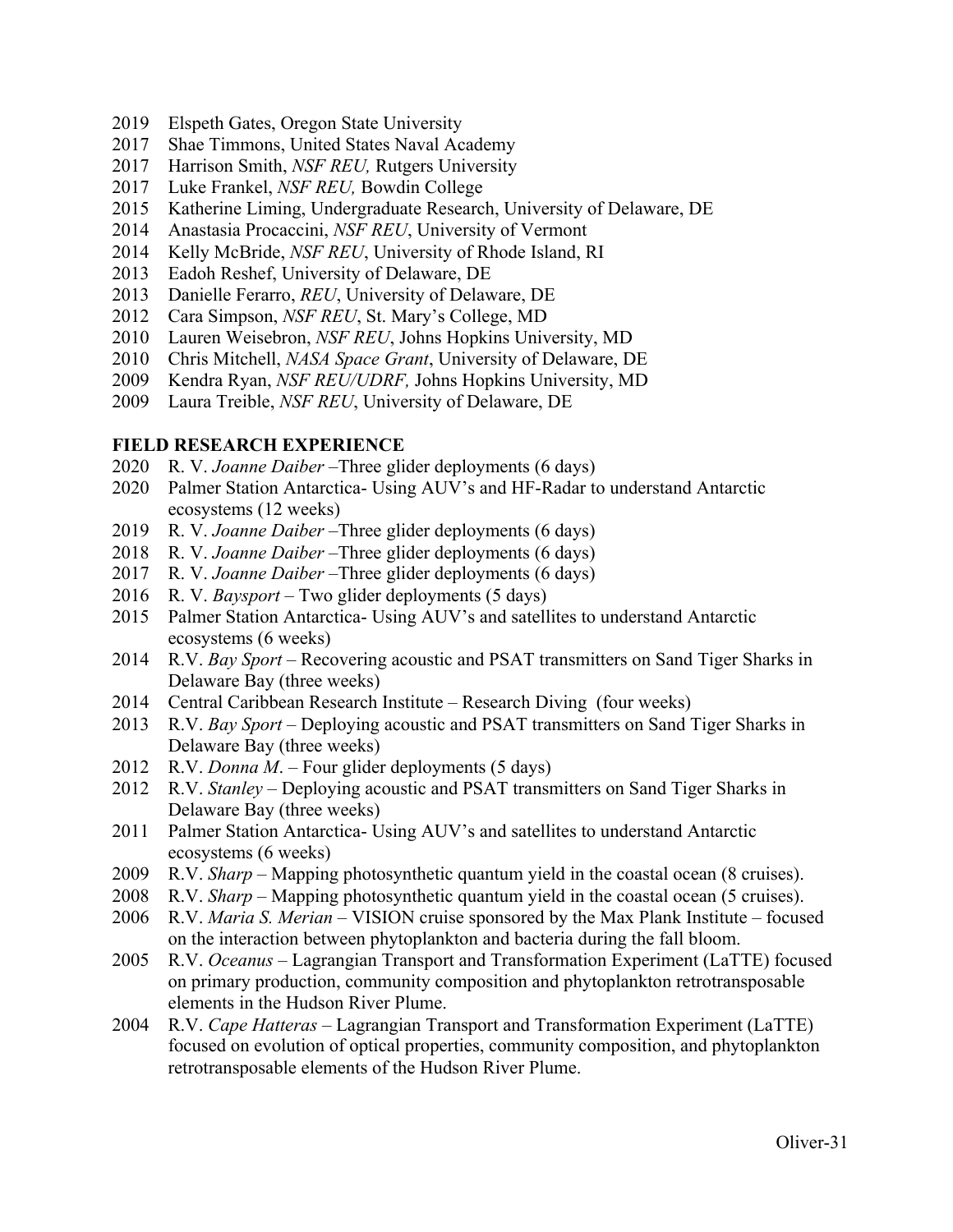- 2003 Norfolk Naval Base, Mine Warfare Readiness and Effectiveness Measuring (MIREM) focused on optical mine detection and radiative transfer in coastal systems.
- 2003 R.V. *Suncoaster* Ecology and Oceanography of Harmful Algal Blooms (ECOHAB) focused on detection and diel cycles of *Karenia brevis*.
- 2003 R.V. *Suncoaster*  Monitoring and Event Response for Harmful Algal Blooms (MERHAB) focused on optical and molecular detection of *Karenia brevis*.
- 2001 Rutgers Tuckerton Field Station (LEO-15), Office of Naval Research Hyperspectral Coupled Ocean Dynamics Experiment (HyCODE)
- 2001 R.V. *Walford* Coastal predictive skill experiments focused on coastal upwelling
- 2000 Rutgers Tuckerton Field Station (LEO-15), Office of Naval Research Hyperspectral Coupled Ocean Dynamics Experiment (HyCODE)
- 2000 R.V. *Walford* Coastal predictive skill experiments focused on coastal upwelling
- 2000 R.V. *Endeavor* Utilization of KSS laser lidar for assessing thermocline depth, CTD/FRRF/Bathyphotometer profiles
- 2000 R.V. *Point Sur*, Monterey Bay Assisted operation of Bathyphotometer and Schindler trap profiles
- 2000 Morro Bay Estuary, Optical quantification of particulate and phytoplankton transport
- 2000 Morro Bay Estuary, DNA ribotyping analysis of non-point source fecal coliforms in conjunction with Regional Water Quality Control Board/California Department of Health
- 1999 Mote Marine Laboratory Center for Coastal and Tropical Benthic Ecology; Internship
- 1998 T.S. Golden Bear Educational Oceanographic Cruise, Cal Poly Quarter at Sea Program

### **SERVICE**

### **School, College, and University Service**

### **2020**

School of Marine Science and Policy Graduate Curriculum Committee, Chair School of Marine Science and Policy Director's Council

### **2019**

School of Marine Science and Policy Graduate Curriculum Committee, Vice Chair School of Marine Science and Policy Director's Council Delaware to the World National Tour, Prognosticating Penguins; Climate Change in Black and White, TED style talk to Alumni in Fort Lauderdale, FL

# **2018**

Search Committee for Ecosystem Modeler University of Delaware Coast Day demonstrations of Ocean Observing

### **2017**

Participant in UD Delaware First Campaign

Participant in UD Day on the Hill

One of three original drafters (along with Dr. Hansen and Dr. Archer) of CEOE Statement on core freedoms of scientific inquiry

Created satellite receiving station value added data service contract with ROFFS fishing forecast service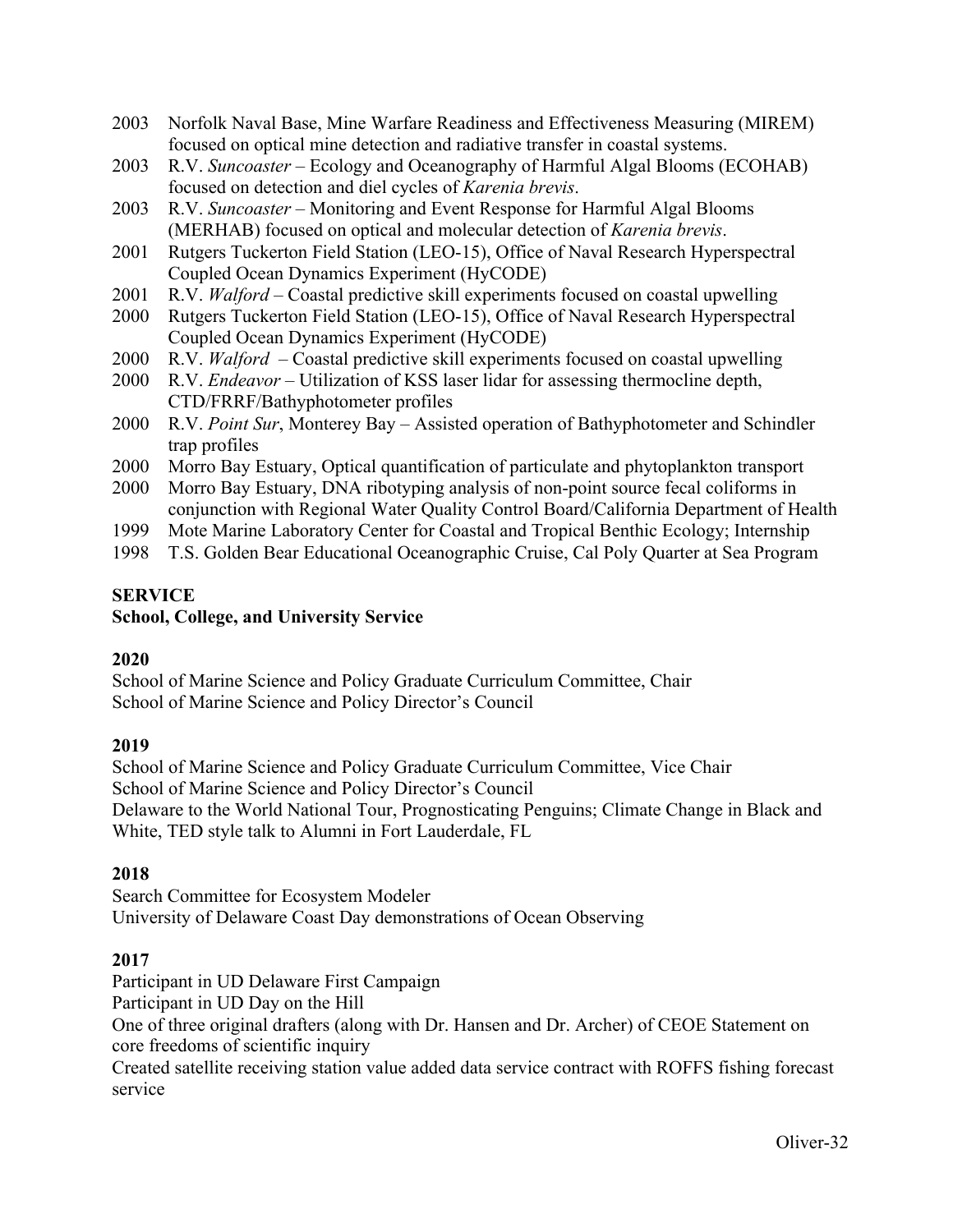University Doctoral Fellowship Committee University of Delaware Coast Day demonstrations of Ocean Observing

### **2016**

Marine Policy Search Committee for Fisheries Economist University of Delaware Coast Day demonstrations of Ocean Observing

### **2015**

University of Delaware Coast Day demonstrations of Ocean Observing

### **2014**

Strategic Planning Initiative – Delaware Will Shine Committee University of Delaware Coast Day demonstrations of Ocean Observing

### **2013**

Participant in UD Day on the Hill Marine Policy Search Committee for Fisheries Economist CEOE Seminar Series co-organizer University of Delaware Coast Day demonstrations of Ocean Observing

#### **2012**

CEOE Seminar Series co-organizer Environmental Cluster Hire Search Committee University of Delaware Coast Day demonstrations of Ocean Observing

### **2011**

CEOE Seminar Series co-organizer Environmental Cluster Hire Search Committee School of Marine Sciences and Policy Director Search Committee Participant in UD Day on the Hill University of Delaware Coast Day demonstrations of Ocean Observing

#### **2010**

Participant in *Inside Delaware* showcasing UD's science initiatives to UD Alumni CEOE Seminar Series co-organizer School of Marine Sciences and Policy Director Search Committee University of Delaware Coast Day demonstrations of Ocean Observing

#### **2009**

CEOE Seminar Series co-organizer Satellite Receiving Station Installation Committee University of Delaware Coast Day demonstrations of Ocean Observing Honors Day Committee

#### **2008**

University of Delaware Coast Day demonstrations of Ocean Observing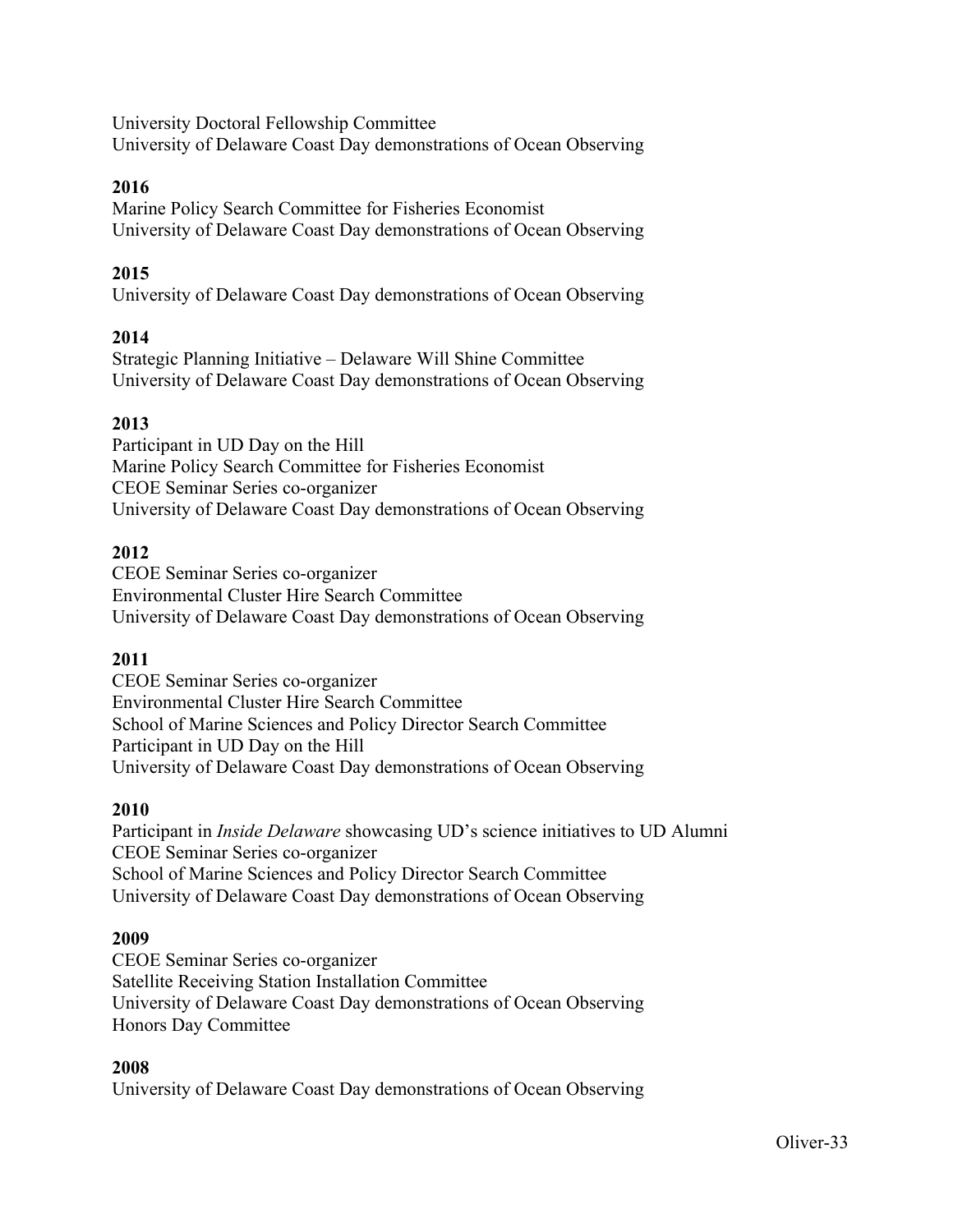#### Honors Day Committee

#### **Professional Service**

ICES Journal of Marine Science Topic Editor

*Manuscript Reviewer for:* Frontiers Marine Science Global Change Biology PLoS ONE Limnology and Oceanography Journal of Geophysical Research-Oceans Journal of Geophysical Research-Biogeosciences Geophysical Research Letters Ecosystems Ecology Estuarine, Coastal and Shelf Science Marine Ecology Progress Series The Journal of Coastal Research Progress in Oceanography Journal of Plankton Research Remote Sensing of Environment

*Grant and Panel Reviewer for:* National Aeronautics and Space Administration National Science Foundation National Oceanic and Atmospheric Administration

#### **Public Service**

*Public Stakeholders (State and Federal Agencies)*

- 2018-pr. Partnered with DNREC to produce a real-time Atlantic Sturgeon occurrence warning system in Delaware waters to reduce by-catch and to assist in permitting. http://basin.ceoe.udel.edu/shiny/sample-apps/sturgeon/
- 2008-pr. Collect, process, distribute and maintain real time sea surface temperature and ocean color data that is distributed via a THREDDS and ERDDAP server through the MARACOOS web site and the University of Delaware (http://tds.maracoos.org/thredds/catalog.html, http://basin.ceoe.udel.edu/erddap/info/index.html, http://basin.ceoe.udel.edu/thredds/catalog.html). These data are consumed by a variety of state and federal agencies.
- 2012 Provider of satellite data tracking the impact and aftermath of Hurricane Sandy to Federal and State Agencies
- 2010 Provider of satellite and AUV data/visualizations to Federal Agencies in an emergency response to the Deepwater Horizon Oil Spill in the Gulf of Mexico